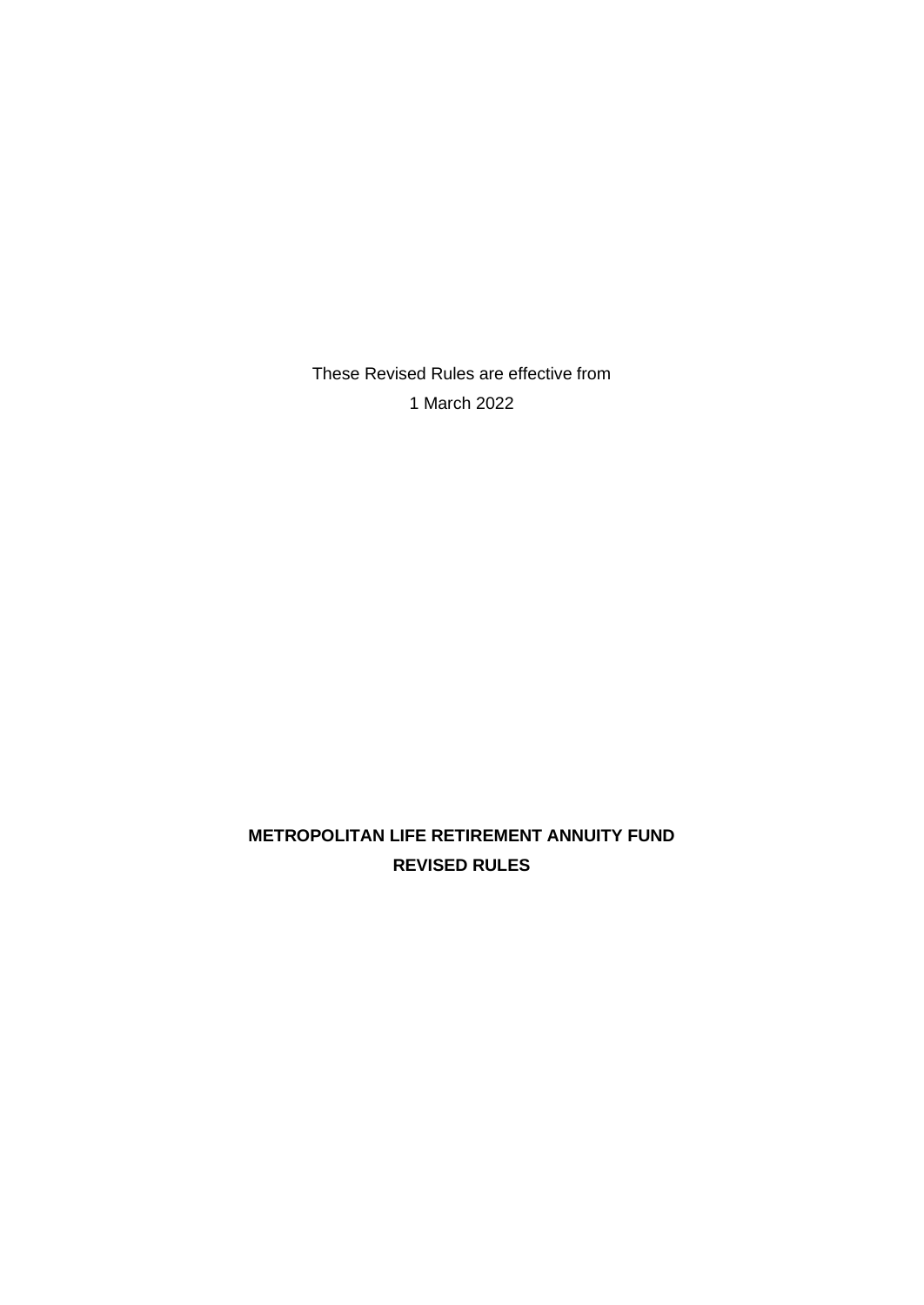#### **RULES OF THE METROPOLITAN LIFE RETIREMENT ANNUITY FUND**

#### **AMENDED BY THE FOLLOWING**:

- **\*1 Amendment registered by the Registrar on 14.09.2017 with effect from 01.06.2017 (Rules 7.8 and 10.2.1; introduction to Rule 10.5)**
- **\*2 Amendment registered by the Registrar on 25.04.2019 with effect from 01.01.2019 (Definitions of ACT, APPROVED PENSION FUND and APPROVED PROVIDENT FUND; insert definition of AUTHORITY; delete definition of REGISTRAR; definition of TRANSFER AMOUNT; delete definition of TRUSTEE CHOICE PORTFOLIO; Rules 4.1, 5.2, 6.1.4.2, 8.2.1, 8.4.2, 10.1.1, 10.1.2, 10.3.4, 10.4.6, 10.7.3 and 10.7.6; insert Rule 10.7.7)**
- **\*3 Amendment registered by the Registrar on 27.04.2019 with effect from 01.03.2019 (Definitions of APPROVED FUND, APPROVED PENSION FUND and APPROVED PROVIDENT FUND; Rules 2.1, 6.1.4.2, 8.3, 10.2.1 and 10.3.2)**
- **\*4 Amendment registered by the Registrar on 02.12.2020 with effect from 01.08.2020 (Definition of FUND MEMBER POLICY; Rules 10.2.1 and 10.3.2)**
- **\*5 Amendment registered by the Authority on 07.06.2021 with effect from 01.03.2021 (Fourth paragraph of the PREAMBLE; definitions of ADMINISTRATOR, FUND BENEFIT, INSURANCE BENEFIT and INTEREST; insert definition of POLICY BENEFIT; definitions of UNCLAIMED BENEFITS FUND and WITHDRAWAL NOTIFICATION; Rules 3.1.4, 4.1.2.1 and 4.1.3.2; heading of Rule 5; Rules 5.1, 5.2, 5.4, 5.5, 6.1.2, 6.1.3, 6.1.4.1, 6.1.4.2, 6.1.4.3, 6.1.4.4, 6.1.4.5.2, 6.1.4.6, 6.1.5, 6.2.1.2, 6.2.2, 6.2.3.1, 6.2.3.3, 6.2.3.4, 6.2.3.5.2, 6.2.3.6, 6.3.2, 6.3.3.1 to 6.3.3.8, 7.6.1, 8.2, 8.3, 8.4.1, 8.4.3, 8.5.1, 8.5.2 and 9.1)**
- **\*6 Amendment registered by the Authority on 23.03.2022 with effect from 01.03.2022 (Definition of APPROVED FUND; delete definitions of APPROVED PENSION FUND and APPROVED PROVIDENT FUND; insert definitions of APPROVED PRESERVATION FUND, NON-VESTED BENEFIT and VESTED BENEFIT; Rules 2.1.2, 2.1.4, 6.1.4, 6.1.5, 6.3.3.4, 6.3.3.5, 7.6.2.1, 8.3.2, 8.3.4 and 9.2.3.2)**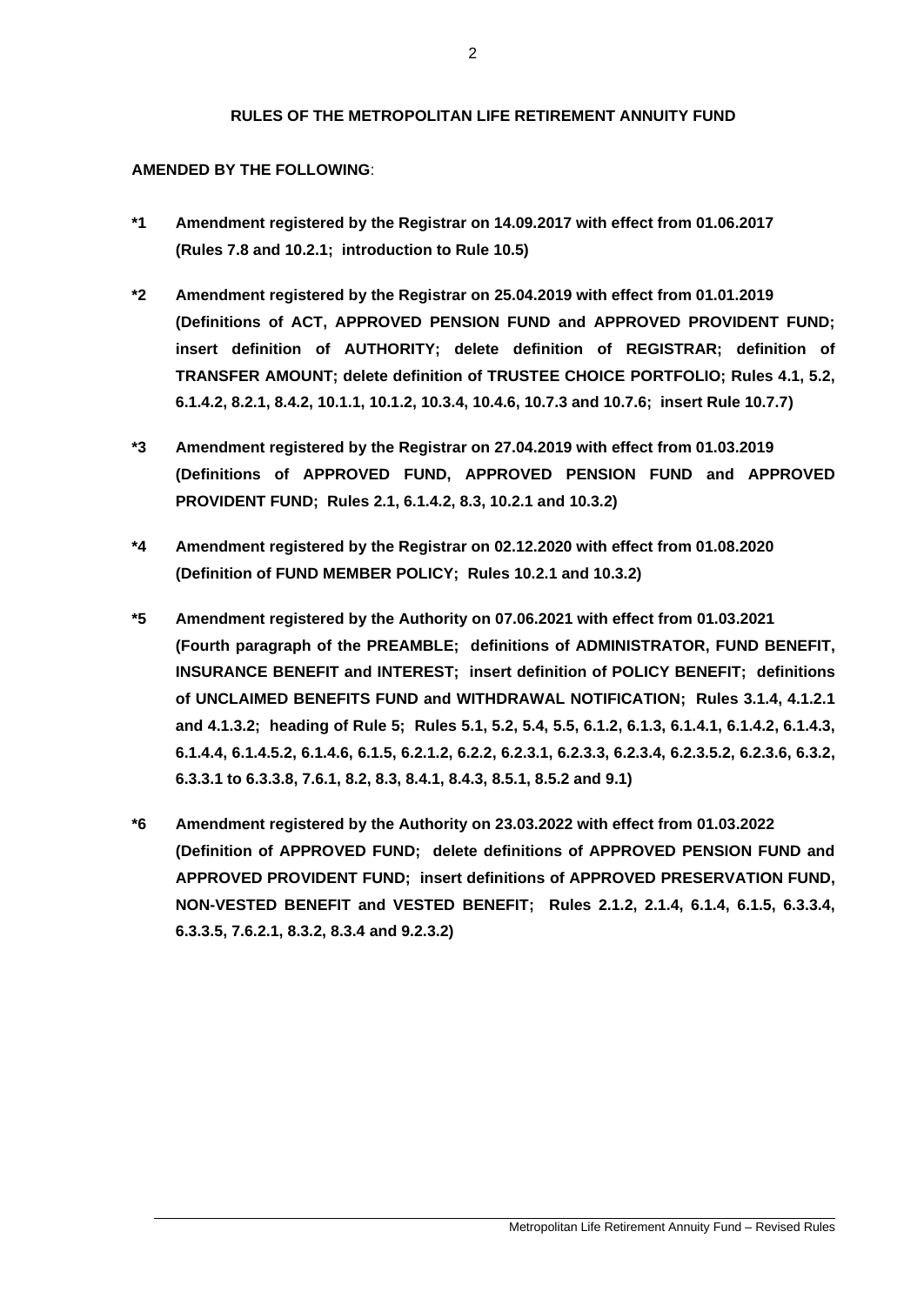# **RULES OF THE METROPOLITAN LIFE RETIREMENT ANNUITY FUND**

# **CONTENTS**

|                                 |            |                                             | Page                                                                                                                                                                                                                                                                                                                          |  |
|---------------------------------|------------|---------------------------------------------|-------------------------------------------------------------------------------------------------------------------------------------------------------------------------------------------------------------------------------------------------------------------------------------------------------------------------------|--|
| <b>PREAMBLE</b>                 |            |                                             | 6                                                                                                                                                                                                                                                                                                                             |  |
|                                 |            |                                             | $\overline{7}$                                                                                                                                                                                                                                                                                                                |  |
| <b>MEMBERSHIP</b>               |            |                                             |                                                                                                                                                                                                                                                                                                                               |  |
| 2.1                             |            |                                             | 11                                                                                                                                                                                                                                                                                                                            |  |
| 2.2                             |            |                                             | 11                                                                                                                                                                                                                                                                                                                            |  |
| 2.3                             |            |                                             | 12                                                                                                                                                                                                                                                                                                                            |  |
| 2.4                             |            |                                             | 12                                                                                                                                                                                                                                                                                                                            |  |
| 2.5                             |            |                                             | 12                                                                                                                                                                                                                                                                                                                            |  |
| <b>PAYMENT OF CONTRIBUTIONS</b> |            |                                             |                                                                                                                                                                                                                                                                                                                               |  |
| 3.1                             |            |                                             | 14                                                                                                                                                                                                                                                                                                                            |  |
| 3.2                             |            |                                             | 14                                                                                                                                                                                                                                                                                                                            |  |
| <b>INVESTMENT OPTIONS</b>       |            |                                             |                                                                                                                                                                                                                                                                                                                               |  |
| 4.1                             |            |                                             | 15                                                                                                                                                                                                                                                                                                                            |  |
| 4.2                             |            | 16                                          |                                                                                                                                                                                                                                                                                                                               |  |
|                                 |            |                                             | 17                                                                                                                                                                                                                                                                                                                            |  |
| THE MEMBER'S BENEFITS           |            |                                             |                                                                                                                                                                                                                                                                                                                               |  |
| 6.1                             | Retirement |                                             |                                                                                                                                                                                                                                                                                                                               |  |
|                                 | 6.1.1      | Normal retirement                           | 19                                                                                                                                                                                                                                                                                                                            |  |
|                                 | 6.1.2      | Early retirement due to ill-health          | 19                                                                                                                                                                                                                                                                                                                            |  |
|                                 | 6.1.3      | Disinvestment of retirement benefit         | 19                                                                                                                                                                                                                                                                                                                            |  |
|                                 | 6.1.4      | Payment of retirement benefit               | 19                                                                                                                                                                                                                                                                                                                            |  |
|                                 | 6.1.5      | Transfer of ownership of FUND MEMBER POLICY | 21                                                                                                                                                                                                                                                                                                                            |  |
|                                 |            |                                             | <b>DEFINITIONS</b><br>Who may become a MEMBER<br>Application for membership<br>When membership will start<br>Right to cancel membership<br>When membership will end<br><b>MEMBER'S contributions</b><br>Discontinuance of contributions<br>Investment choice<br>Selecting a FUND MEMBER POLICY<br>THE MEMBER'S POLICY BENEFIT |  |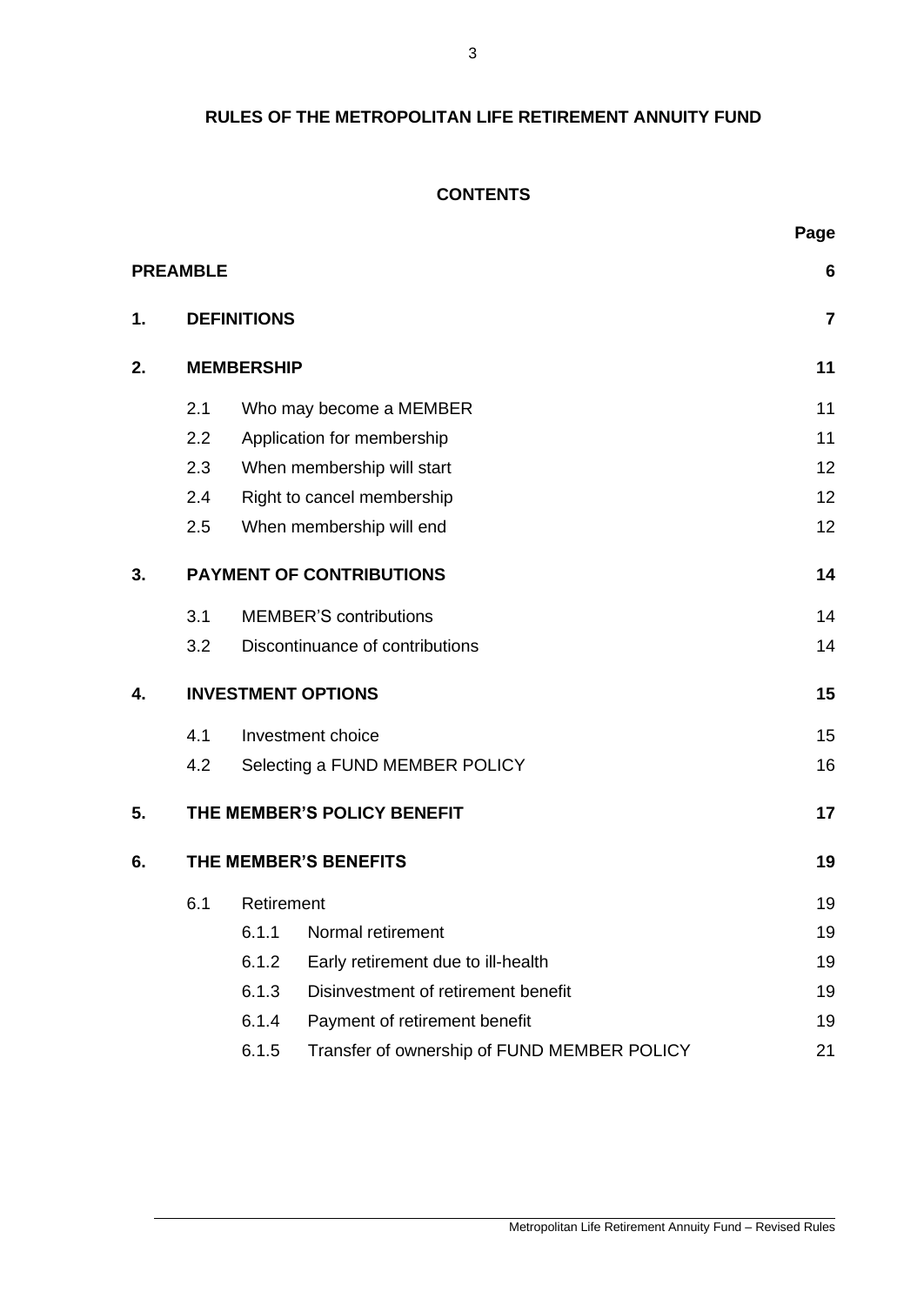|     | 6.2                                          | Withdrawal                                                              |                                                            |    |  |  |
|-----|----------------------------------------------|-------------------------------------------------------------------------|------------------------------------------------------------|----|--|--|
|     |                                              | 6.2.1                                                                   | Withdrawal benefit                                         | 21 |  |  |
|     |                                              | 6.2.2                                                                   | Disinvestment of withdrawal benefit                        | 22 |  |  |
|     |                                              | 6.2.3                                                                   | Payment of withdrawal benefit                              | 22 |  |  |
|     | 6.3                                          | Death                                                                   |                                                            | 23 |  |  |
|     |                                              | 6.3.1                                                                   | Death benefit                                              | 23 |  |  |
|     |                                              | 6.3.2                                                                   | Disinvestment of death benefit                             | 23 |  |  |
|     |                                              | 6.3.3                                                                   | Payment of death benefit                                   | 23 |  |  |
| 7.  | <b>GENERAL PROVISIONS REGARDING BENEFITS</b> |                                                                         |                                                            |    |  |  |
|     | 7.1                                          |                                                                         | The duty of the person who claims                          | 25 |  |  |
|     | 7.2                                          | Benefits cannot be transferred                                          |                                                            |    |  |  |
|     | 7.3                                          |                                                                         | Benefits cannot be reduced                                 | 25 |  |  |
|     | 7.4                                          |                                                                         | Deduction from benefit                                     | 25 |  |  |
|     | 7.5                                          |                                                                         | How and where the FUND will pay a benefit                  | 25 |  |  |
|     | 7.6                                          | Payment of benefit other than death benefit where the MEMBER dies<br>26 |                                                            |    |  |  |
|     | 7.7                                          | Payment of benefit to third party for the benefit of the MEMBER or      |                                                            |    |  |  |
|     |                                              |                                                                         | <b>BENEFICIARY</b>                                         | 28 |  |  |
|     | 7.8                                          |                                                                         | <b>Unclaimed benefits</b>                                  | 29 |  |  |
| 8.  | <b>TRANSFERS to or from the FUND</b>         |                                                                         |                                                            |    |  |  |
|     | 8.1                                          |                                                                         | The TRUSTEES can allow transfers                           | 30 |  |  |
|     | 8.2                                          | Transfers from the FUND                                                 |                                                            |    |  |  |
|     | 8.3                                          | <b>Transfers to the FUND</b>                                            |                                                            |    |  |  |
|     | 8.4                                          |                                                                         | <b>Investment of TRANSFER AMOUNT</b>                       | 31 |  |  |
|     | 8.5                                          |                                                                         | Interest payable on the TRANSFER AMOUNT                    | 32 |  |  |
|     | 8.6                                          |                                                                         | Transfer of a MEMBER to and from a fund in an SADC country | 32 |  |  |
| 9.  | <b>TERMINATION AND AMALGAMATION</b>          |                                                                         |                                                            |    |  |  |
|     | 9.1                                          |                                                                         | Amalgamation of the FUND with another APPROVED RETIREMENT  |    |  |  |
|     |                                              |                                                                         | <b>ANNUITY FUND</b>                                        | 33 |  |  |
|     | 9.2                                          | Termination of the FUND                                                 |                                                            |    |  |  |
| 10. | <b>MANAGEMENT OF THE FUND</b>                |                                                                         |                                                            |    |  |  |
|     | 10.1                                         |                                                                         | Appointment of TRUSTEES                                    | 35 |  |  |
|     | 10.2                                         | Term of office                                                          |                                                            |    |  |  |
|     | 10.3                                         |                                                                         | Election of chairperson                                    | 35 |  |  |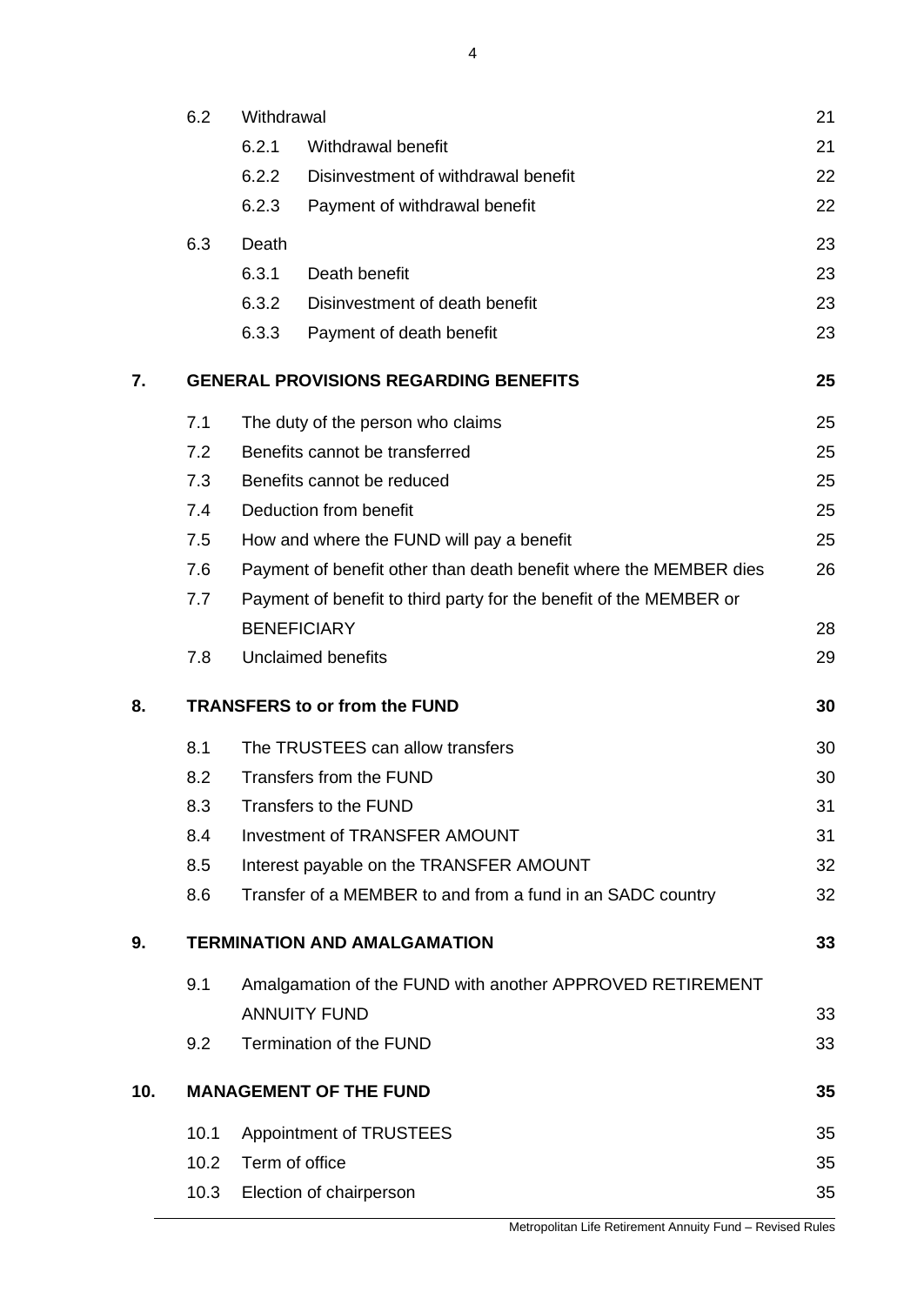|     | 10.4                              | When a TRUSTEE'S office will come to an end                    |    |  |
|-----|-----------------------------------|----------------------------------------------------------------|----|--|
|     | 10.5                              | Eligibility for appointment as TRUSTEE                         |    |  |
|     | 10.6                              | Powers and duties of TRUSTEES                                  | 37 |  |
|     | 10.7                              | Meetings, notice, quorum, minutes and voting                   | 39 |  |
|     | 10.8                              | Insurance policies to be taken out by the TRUSTEES             | 39 |  |
| 11. | <b>ADMINISTRATION OF THE FUND</b> |                                                                |    |  |
|     | 11.1                              | Appointment of ADMINISTRATOR                                   | 40 |  |
|     | 11.2                              | Appointment of Principal Officer and deputy Principal Officer  | 40 |  |
|     | 11.3                              | Appointment of Auditor, annual audit and FUND'S financial year | 41 |  |
|     | 11.4                              | Appointment of Actuary                                         | 41 |  |
|     | 11.5                              | <b>Amendment of RULES</b>                                      | 41 |  |
|     | 11.6                              | Communicating with the FUND                                    | 42 |  |
|     | 11.7                              | Providing information to the FUND                              | 42 |  |
|     | 11.8                              | Expenses, fees and costs relating to the FUND                  | 42 |  |
| 12. |                                   | <b>GENERAL MEETING OF MEMBERS</b>                              | 44 |  |
| 13. | <b>GENERAL</b>                    |                                                                |    |  |
|     | 13.1                              | <b>Binding force of RULES</b>                                  | 45 |  |
|     | 13.2                              | <b>Records</b>                                                 | 45 |  |
|     | 13.3                              | Copies of documents                                            | 45 |  |
|     | 13.4                              | <b>Disputes</b>                                                | 45 |  |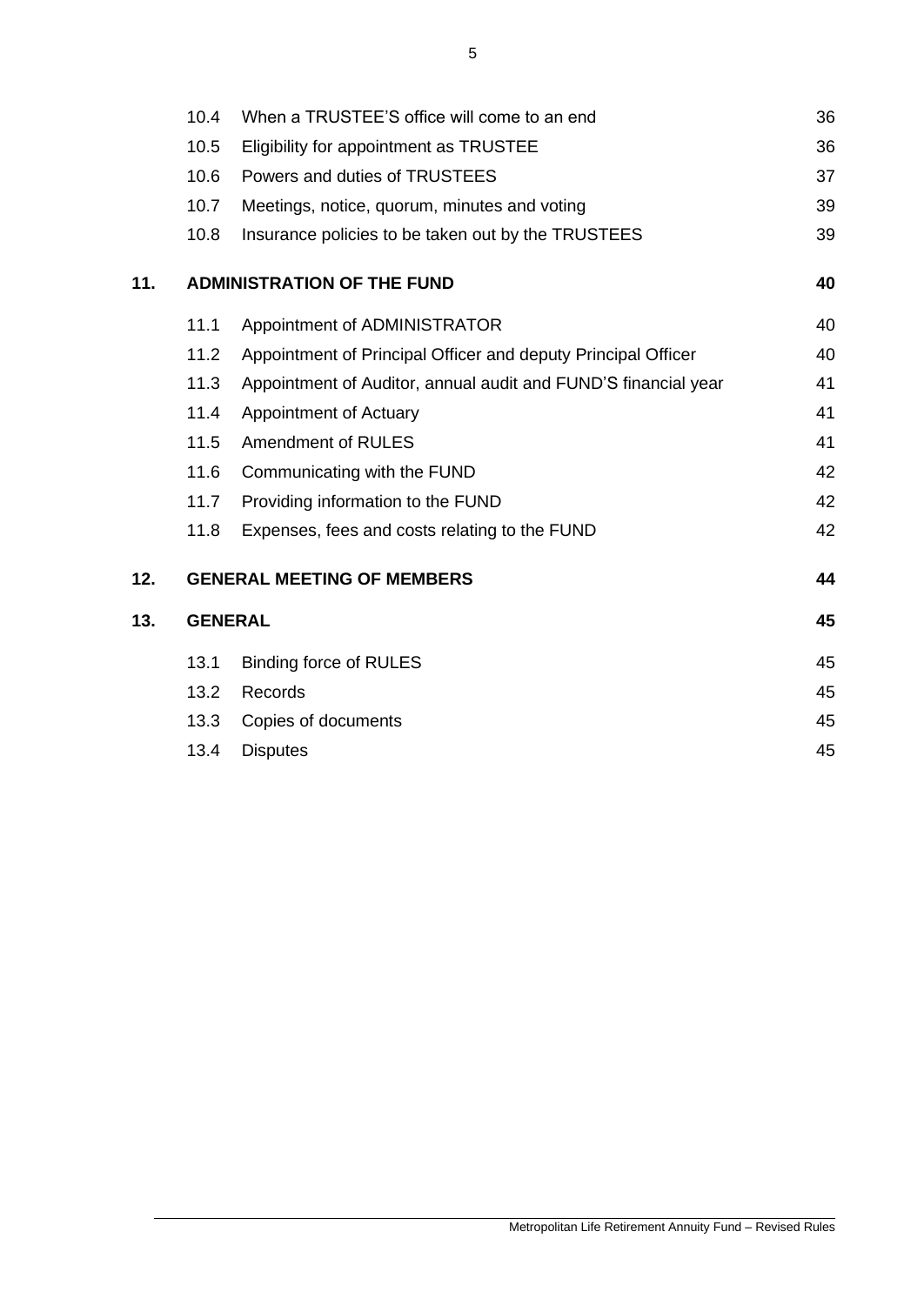# **PREAMBLE**

The Metropolitan Life Retirement Annuity Fund started on 01 April 1982.

The FUND is an independent legal entity with legal personality existing separately from its MEMBERS. It can sue and be sued in its own name and has rights and obligations.

The FUND is an underwritten fund, complying with the conditions set out in Regulation 1 under the ACT.

**\*5** The sponsor and underwriter of the FUND is Momentum Metropolitan Life Limited.

The purpose of the FUND is to provide life ANNUITIES for its MEMBERS or, when they die, for their BENEFICIARIES.

The RULES have been revised with effect from 1 August 2016 and these RULES replace the previous RULES from 1 August 2016.

The registered address of the FUND is Metropolitan, Parc Du Cap, 1 Mispel Road, Bellville, 7530.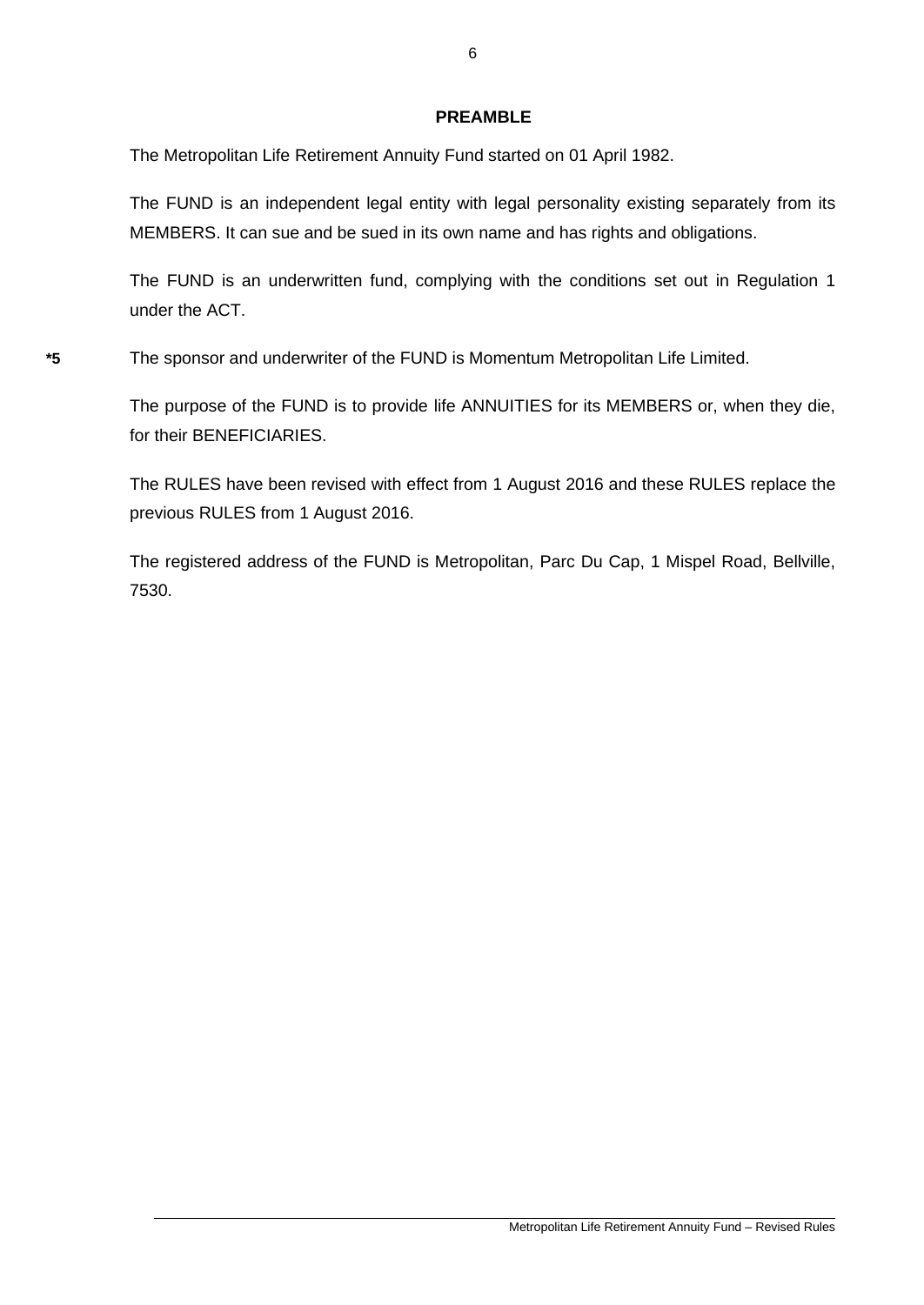## **1. DEFINITIONS**

In these RULES, unless inconsistent with the context,

- (a) all words and expressions signifying the singular include the plural and vice versa;
- (b) words and expressions implying one gender include the other genders;
- (c) words and expressions defined in the ACT will have the meanings given to them in the ACT, unless specified otherwise;
- (d) any reference to a month means a calendar month, which runs from the first day until the last day of each of the 12 periods into which the year is divided, unless it is stated otherwise, and
- (e) the following words and expressions will mean:
- **\*2 ACT** means the Pension Funds Act and the Regulations issued under this Act.

**\*5 ADMINISTRATOR** means Momentum Metropolitan Life Limited, who acts as the administering insurer for purpose of Regulation 1.

> **ANNUITY** means an annuity purchased by the FUND from an INSURER in accordance with these RULES. An annuity is a series of regular payments at fixed intervals of time.

- **\*3 \*6 APPROVED FUND** means a pension fund or provident fund that has been registered in terms of the ACT and approved by the COMMISSIONER.
- **\*6 APPROVED PRESERVATION FUND** means a pension preservation fund or a provident preservation fund that has been registered in terms of the ACT and approved by the COMMISSIONER.
- **\*3 \*6 APPROVED PENSION FUND** Deleted.
- **\*3 \*6 APPROVED PROVIDENT FUND** Deleted.

**APPROVED RETIREMENT ANNUITY FUND** means a retirement annuity fund that has been registered in terms of the ACT and approved as such by the COMMISSIONER.

**\*2 AUTHORITY** means the Financial Sector Conduct Authority established in terms of section 56 of the Financial Sector Regulation Act.

> **BANK VERIFICATION** means the verification of the bank account details of the MEMBER or BENEFICIARY, as the case may be, by the specific bank.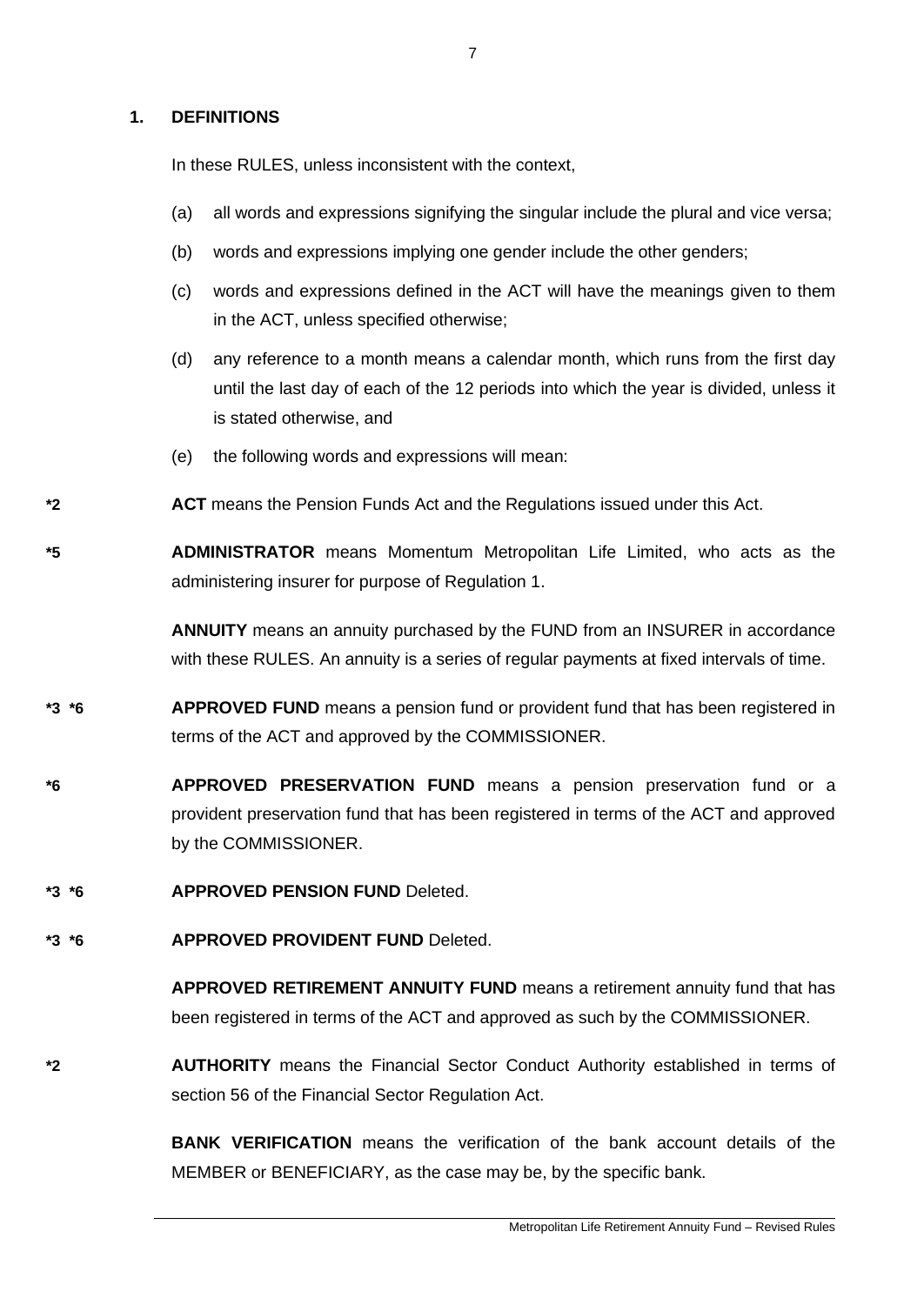**BENEFICIARY** means a dependant of a MEMBER as defined in the ACT, or the MEMBER'S nominee, who is or may become entitled to a benefit from the FUND.

**COMMISSIONER** means the Commissioner for the South African Revenue Service.

**DAY** means any day other than a Saturday, Sunday or public holiday as published in the Government Gazette. When days are calculated, the first day must be excluded and the last day must be included, unless the last day falls on a Saturday, Sunday or public holiday. In that case, the last day will be the next following day that is not a Saturday, Sunday or public holiday.

**\*5 DISINVESTMENT PROCESS** means the process that starts with the notification to the INSURER to terminate the FUND MEMBER POLICY and ends with the INSURER paying the benefit under the FUND MEMBER POLICY to the FUND into the INSURER'S bank account.

> **DIVORCE ORDER** means a decree granted under section 7(8)(a) of the Divorce Act or in terms of any order made by a court in respect of the division of assets of a marriage under Islamic law pursuant to its dissolution.

**FUND** means the Metropolitan Life Retirement Annuity Fund.

- **\*5 FUND BENEFIT** means the benefit payable in respect of a MEMBER, which comprises his POLICY BENEFIT less the deductions referred to in Rule 5.4, plus INTEREST.
- **\*4 FUND MEMBER POLICY** means a policy of insurance defined in Regulation 3.1 of the Regulations under the Long-term Insurance Act, purchased by the FUND and administered by the INSURER, to fund the FUND'S liability to provide the benefits referred to in the RULES in respect of a specific MEMBER.
- **\*5 FUND POLICY** Deleted.
- **\*5 INSURANCE BENEFIT** means the lump sum death insurance benefit as set out in the specific FUND MEMBER POLICY.

**INSURER** means an insurer registered under the Long-term Insurance Act.

**INTEREST** means the interest earned on the MEMBER'S FUND BENEFIT for the time that it was invested in the INSURER'S bank account up to the date of payment of the benefit.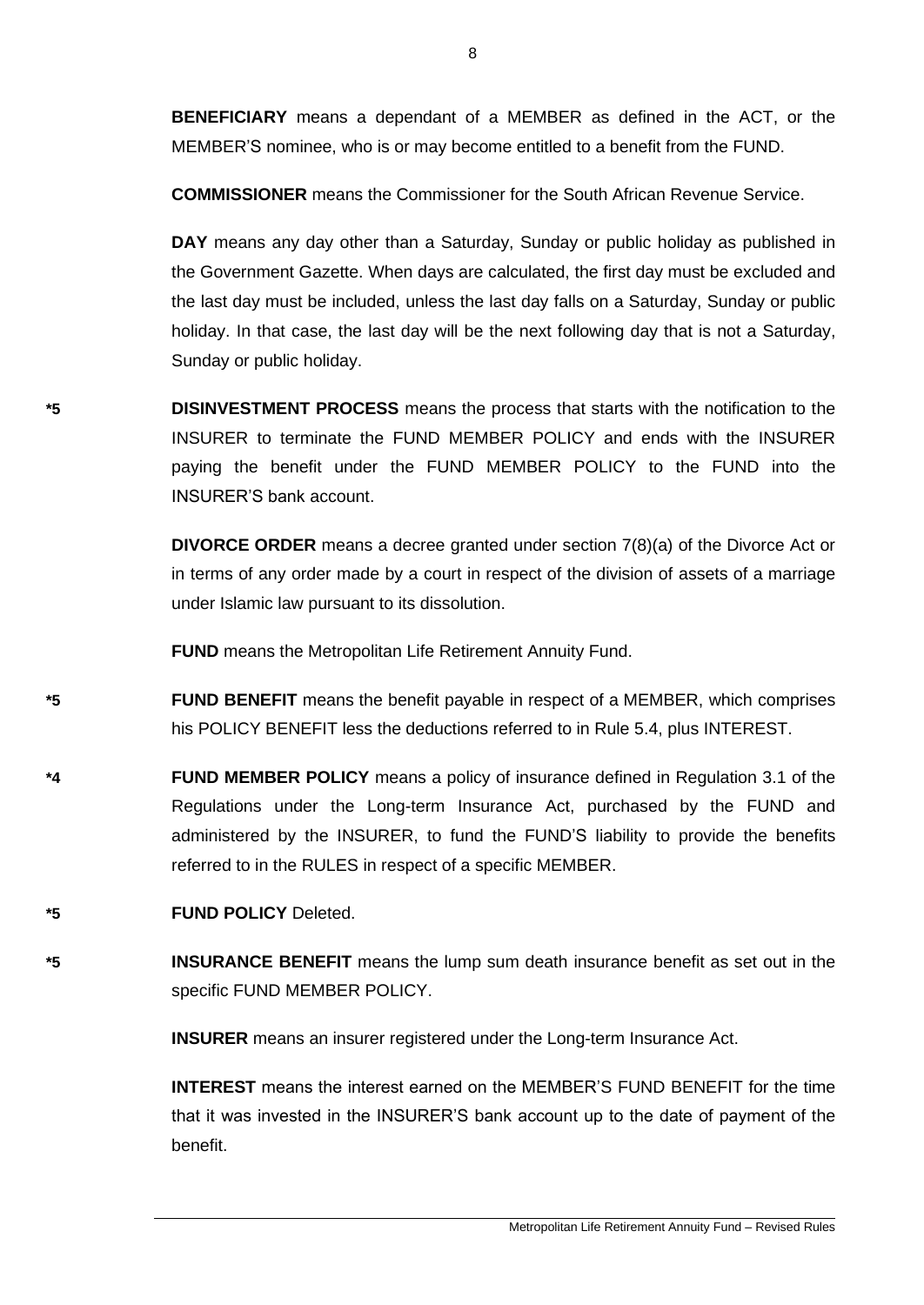**MEMBER** means any person who has been accepted in the FUND in terms of these RULES and whose membership of the FUND has not ended under these RULES.

- **\*6 NON-VESTED BENEFIT** means that portion of a MEMBER'S FUND BENEFIT remaining after the deduction of his VESTED BENEFIT.
- **\*5 POLICY BENEFIT** means the benefit payable in respect of a MEMBER as set out in Rule 5.1.
- **\*2 REGISTRAR** Deleted.

**RETIREMENT DATE** means the date after the MEMBER has requested retirement from the FUND, when all the requirements necessary to give effect to the instruction has been provided to the INSURER, provided that the MEMBER is eligible to retire on that date in terms of the Income Tax Act.

**RULES** means these rules and any amendments to it.

**\*2 TRANSFER AMOUNT** means any amount transferred to the FUND as set out in Rule 8.3.

> **TRUSTEE** means a person appointed under Rule 10.1 and includes independent and alternate trustees.

- **\*2 TRUSTEE CHOICE PORTFOLIO** Deleted.
- **\*5 UNCLAIMED BENEFITS FUND** means an APPROVED PRESERVATION FUND set up to deal with unclaimed benefits, as selected by the TRUSTEES.
- **\*6 VESTED BENEFIT** means that portion of a MEMBER'S FUND BENEFIT comprising of:
	- (a) any vested benefit transferred from an APPROVED FUND or an APPROVED PRESERVATION FUND;
	- (b) plus the growth on (a);
	- (c) less the proportionate deductions under section 37D of the ACT.
- **\*5 WITHDRAWAL NOTIFICATION** means the notification received by the FUND relating to a MEMBER'S exit from the FUND, which,
	- (a) if a retirement benefit as set out in Rule 6.1 is payable, means the receipt of a retirement form properly signed by the MEMBER in the format as determined by the TRUSTEES;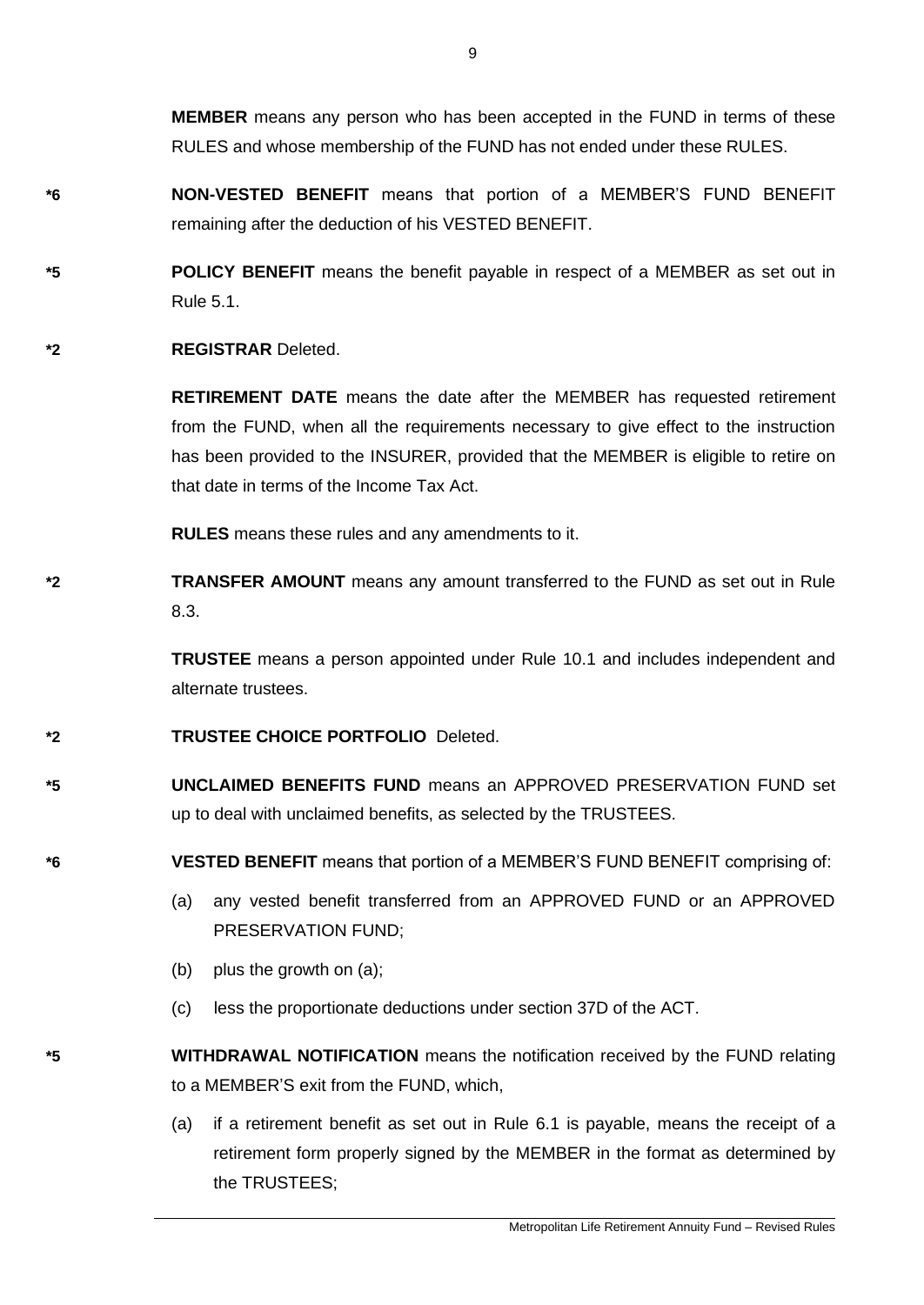(b) if a withdrawal benefit as set out in Rule 6.2 is payable, means the receipt of a withdrawal form properly signed by the MEMBER in the format as determined by the TRUSTEES,

together with the information required by the COMMISSIONER and all the information required by the FUND, included but not limited to the information required to request BANK VERIFICATION, or

(c) if a death benefit as set out in Rule 6.3 is payable, means notification of the MEMBER'S death.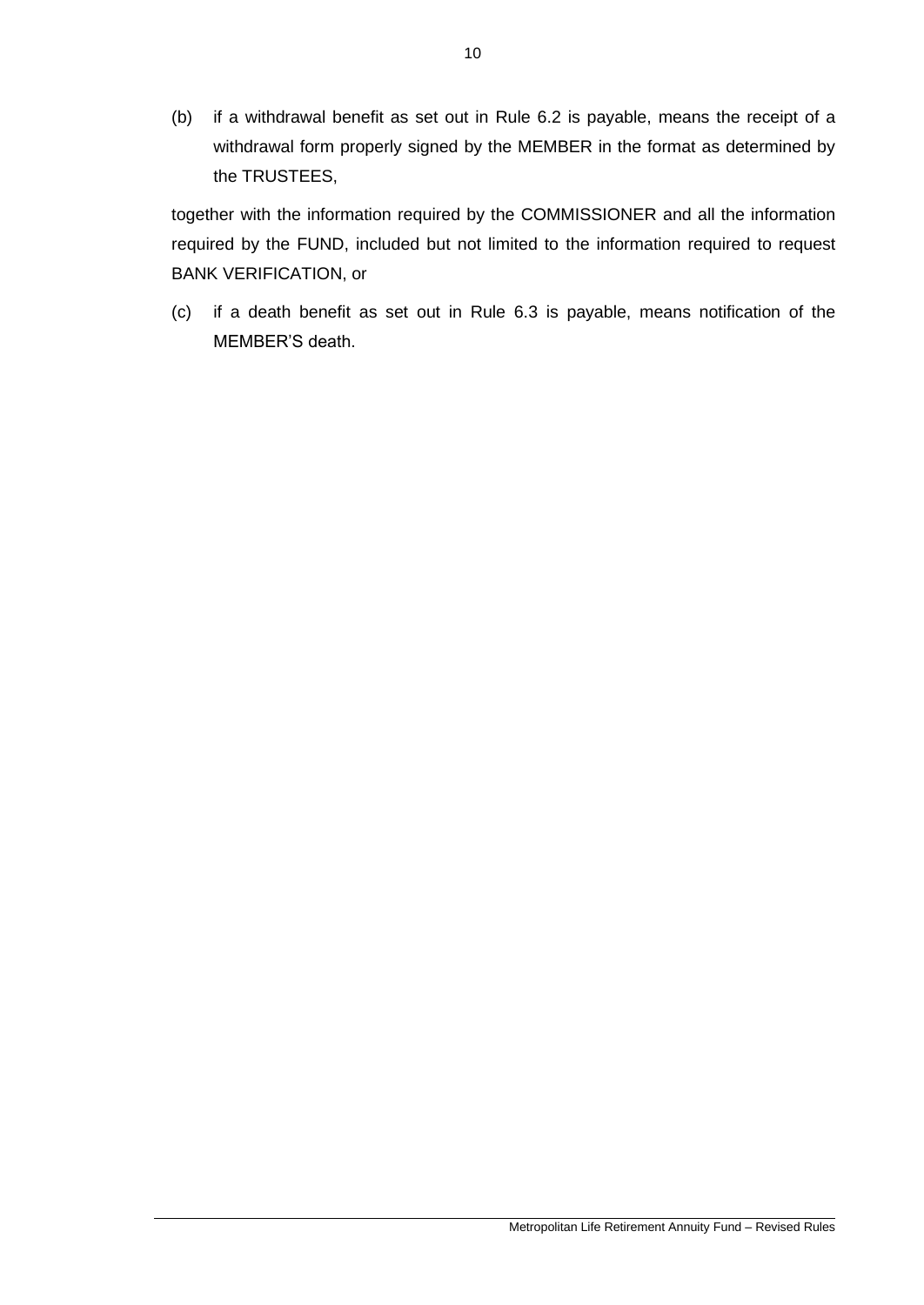#### **2. MEMBERSHIP**

### **\*3 2.1 Who may become a MEMBER**

The following persons may become MEMBERS:

- 2.1.1 a member of an APPROVED FUND, whose membership of that fund has ended because of his withdrawal prior to his retirement from that fund and who has elected to transfer his withdrawal benefit from that APPROVED FUND to the FUND;
- **\*6** 2.1.2 a member of an APPROVED FUND or an APPROVED PRESERVATION FUND who has elected to transfer his retirement benefit from that fund to the FUND;
	- 2.1.3 a member of another APPROVED RETIREMENT ANNUITY FUND who has elected to transfer his benefit in that other APPROVED RETIREMENT ANNUITY FUND to the FUND;
- **\*6** 2.1.4 a person who has elected to transfer an amount awarded to him in terms of a DIVORCE ORDER, from an APPROVED FUND, an APPROVED PRESERVATION FUND or an APPROVED RETIREMENT ANNUITY FUND to the FUND, for his benefit, and
	- 2.1.5 any other person who is a South African citizen or foreign national with a valid passport and valid South African working permit.

## **2.2 Application for membership**

- 2.2.1 Any person who wants to become a MEMBER must submit a membership application form to the FUND.
- 2.2.2 The FUND will consider applications for membership of the FUND. If the application is in accordance with the provisions of these RULES and the underwriting requirements of the INSURER, the FUND may admit the applicant as a MEMBER.
- 2.2.3 A MEMBER and any potential BENEFICIARY will be bound by the warranties, undertakings, agreements and other statements of the MEMBER contained in his membership application, and by any personal statement made by the MEMBER or potential BENEFICIARY to the FUND or INSURER.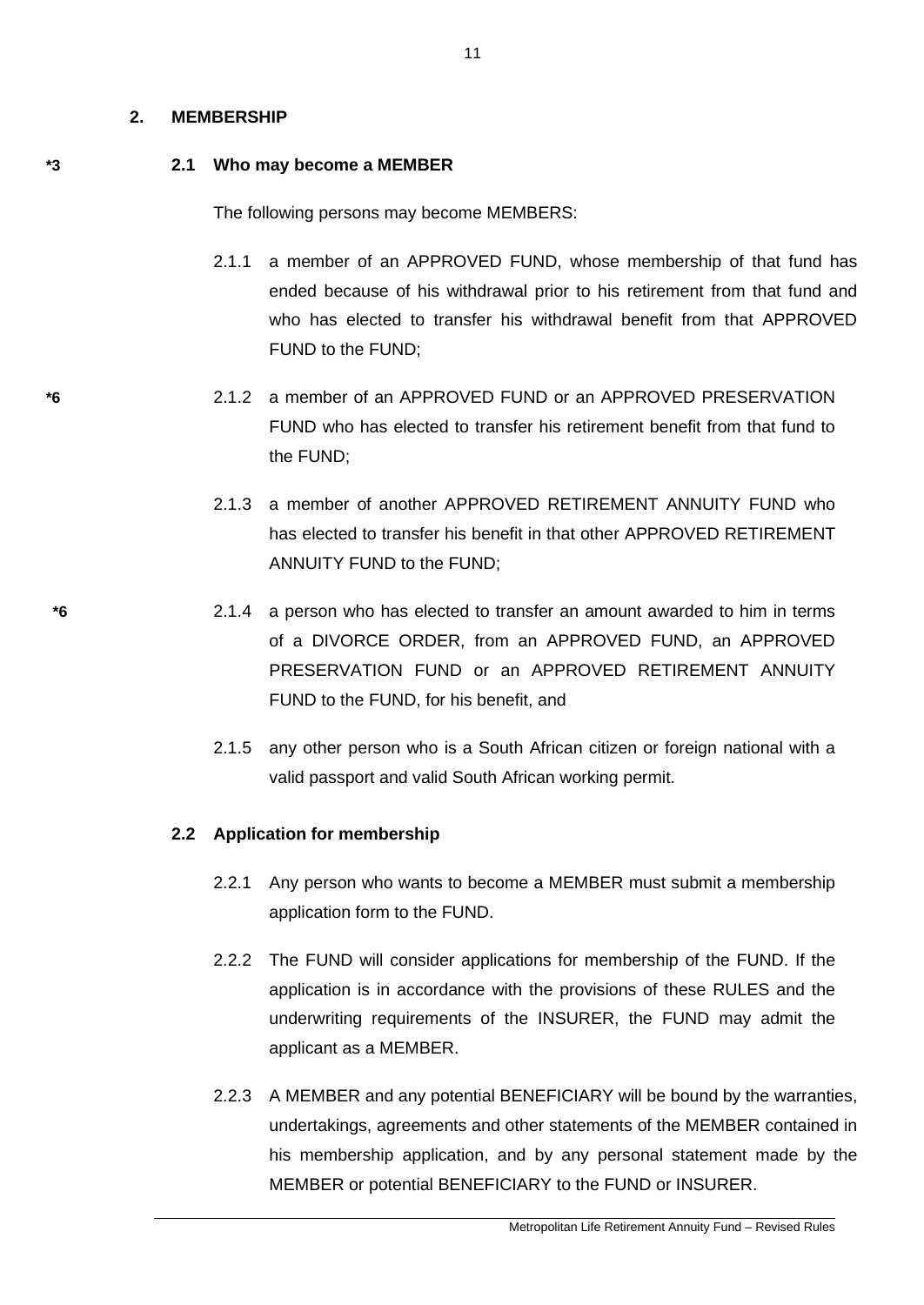### **2.3 When membership will start**

A MEMBER'S membership will start from the date on which all the requirements pertaining to his membership are met and the INSURER has accepted his membership application, provided that the MEMBER has paid his first contribution to the FUND.

#### **2.4 Right to cancel membership**

- 2.4.1 A MEMBER has the right to cancel his membership as contemplated in paragraph (b)(xii)(dd) of the definition of "retirement annuity fund" in the Income Tax Act by giving the FUND written notice to that effect within 30 days of his membership having started, provided that –
	- 2.4.1.1 the MEMBER has not made any changes to his FUND MEMBER POLICY;
	- 2.4.1.2 if applicable, the fund from which the MEMBER'S TRANSFER AMOUNT was transferred, is willing to reverse that transfer;
	- 2.4.1.3 no benefit has been claimed or paid in respect of the MEMBER, and
	- 2.4.1.4 the FUND has not issued a tax certificate to the MEMBER.
- 2.4.2 Where the MEMBER has cancelled his membership under this Rule, the FUND will refund the MEMBER'S contributions, adjusted by investment returns and costs, if applicable.

#### **2.5 When membership will end**

A MEMBER'S membership of the FUND will end as soon as –

- 2.5.1 he has received all the benefits owed to him in terms of these RULES when he –
- **\*6** 2.5.1.1 elects to have his FUND BENEFIT paid to him as referred to in Rule 6.2.1;
	- 2.5.1.2 retires from the FUND, or
	- 2.5.1.3 dies;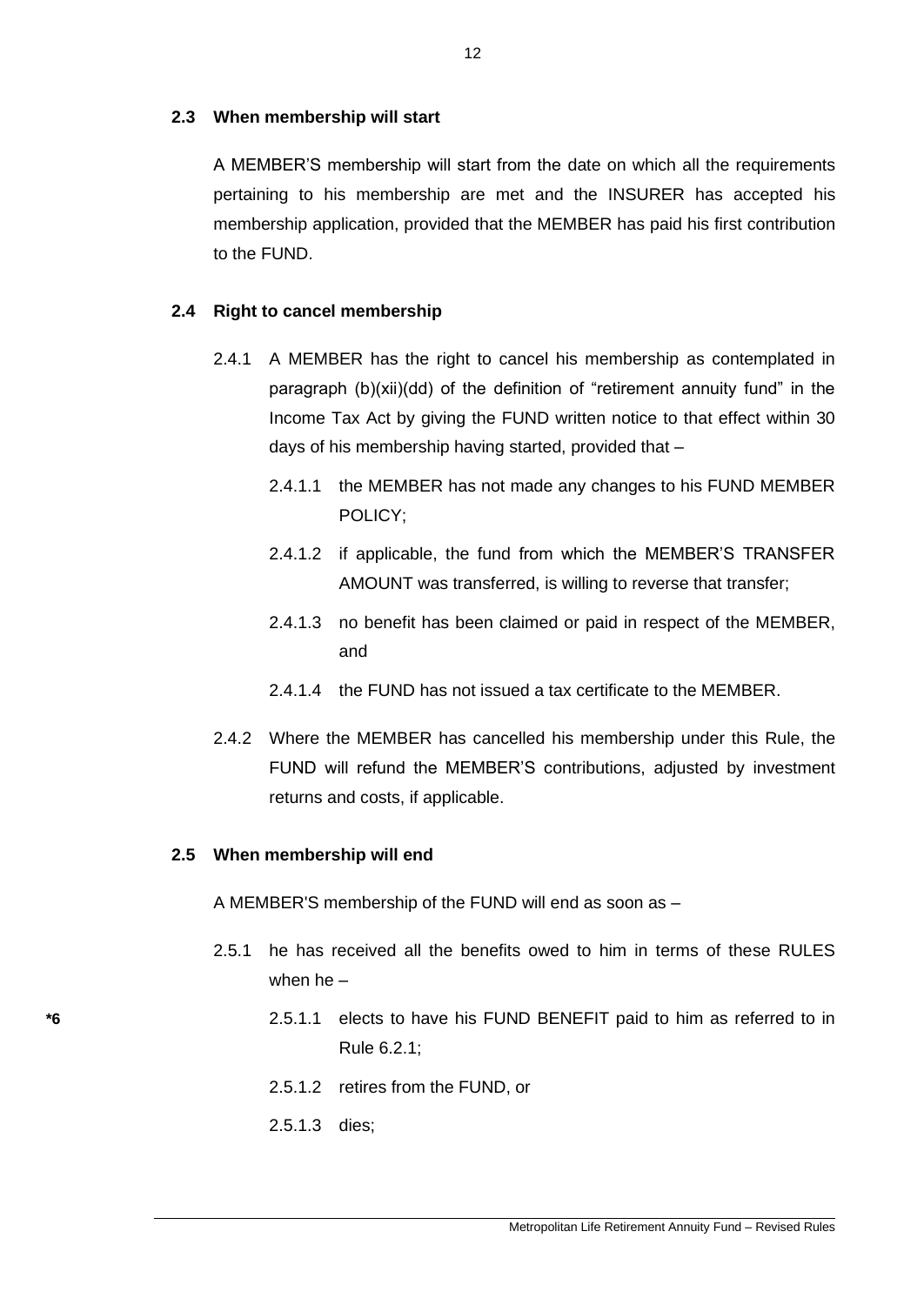- 2.5.2 his membership has terminated due to discontinuance of contributions as referred to in Rule 3.2.2;
- 2.5.3 his FUND BENEFIT has been appropriated as referred to in Rule 5.5;
- 2.5.4 his FUND BENEFIT has been transferred to another retirement annuity fund and he is no longer entitled to any benefits in the FUND, or
- 2.5.5 the FUND has been terminated.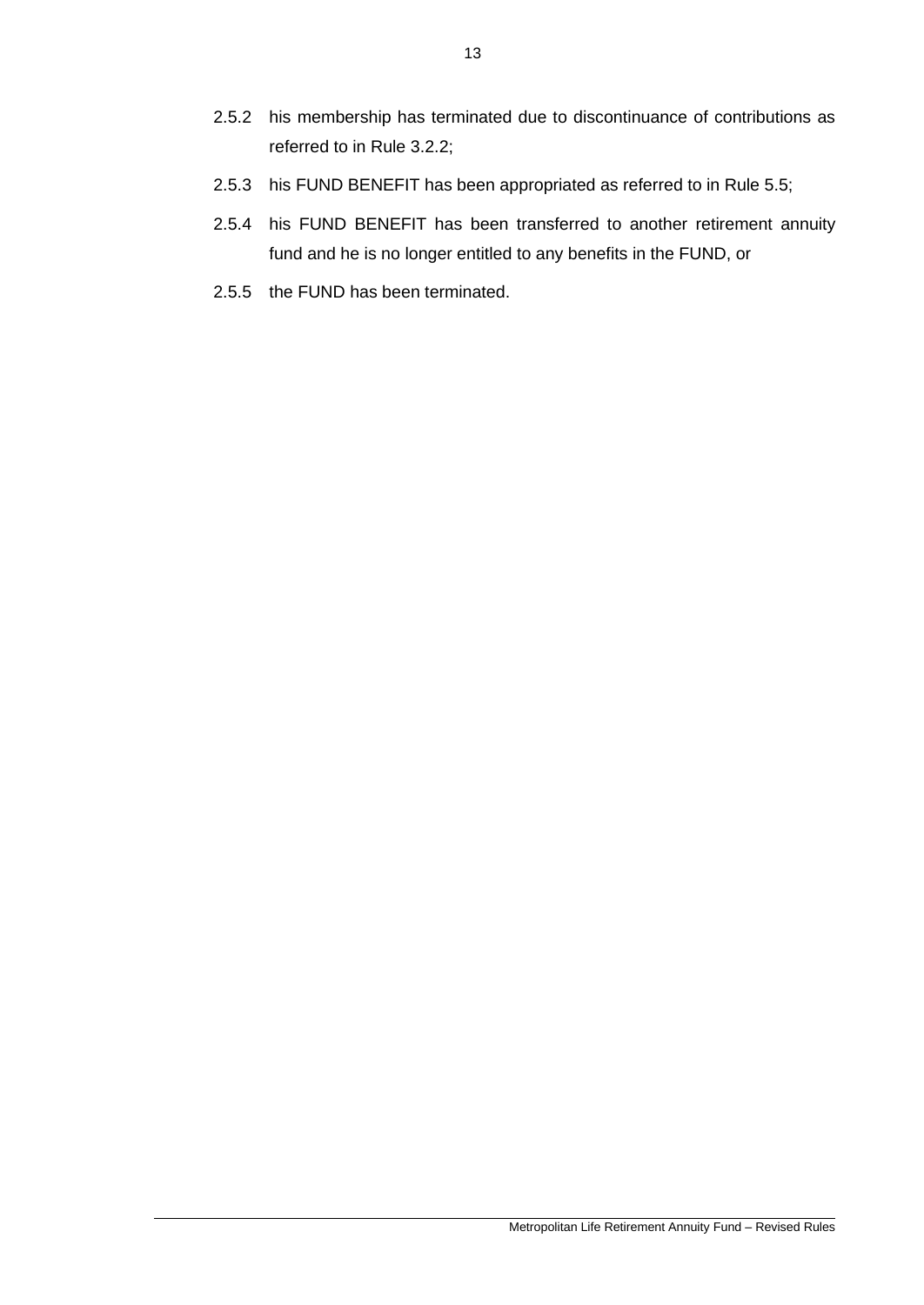## **3. PAYMENT OF CONTRIBUTIONS**

# **3.1 MEMBER'S contributions**

- 3.1.1 The TRUSTEES will determine the minimum contribution to the FUND, the frequency of contributions and payment method.
- **\*5** 3.1.2 The rate of the contribution or the specific contribution amount, the escalation rate and the frequency and the manner of the contribution payments will be reflected in the FUND MEMBER POLICY applying to the MEMBER concerned.
- **\*5** 3.1.3 Each MEMBER must contribute to the FUND in accordance with the FUND MEMBER POLICY applying to him.
- **\*5** 3.1.4 A MEMBER may make additional voluntary contributions to the FUND in order to increase his benefits.
- **\*5** 3.1.5 The TRUSTEES will advise the MEMBER of any changes to the FUND MEMBER POLICY, specifically as it relates to the contributions payable by the MEMBER.

## **3.2 Discontinuance of contributions**

- 3.2.1 If a MEMBER discontinues or varies his contributions to the FUND he will still be entitled to a FUND BENEFIT.
- 3.2.2 A MEMBER may apply for reinstatement to full membership of the FUND or apply to be reinstated on such terms as the FUND may agree to, whereon his FUND MEMBER POLICY will be reinstated.
- **\*5** 3.2.3 No INSURANCE BENEFIT will be payable if the premiums required in terms of the FUND MEMBER POLICY for these benefits are not paid in full within 30 days of such premiums falling due.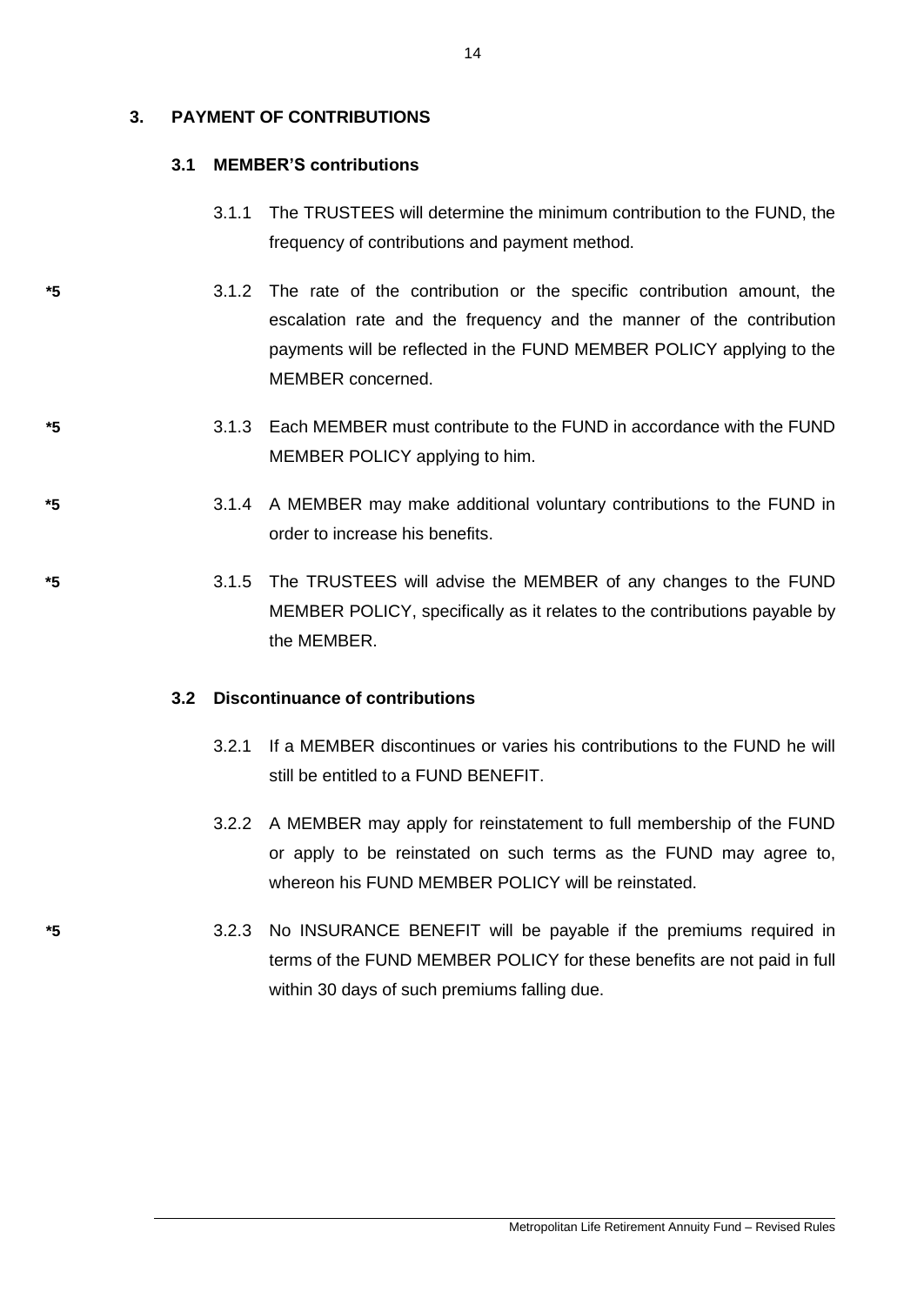#### **4. INVESTMENT OPTIONS**

#### **\*2 4.1 Investment choice**

- 4.1.1 A MEMBER can choose to invest his TRANSFER AMOUNT and/or monthly contributions in one or more of the investment portfolios approved by the TRUSTEES, in which case Rule 4.1.2 will apply, or to invest his TRANSFER AMOUNT and/or monthly contributions in one or more other types of investments, in which case Rule 4.1.3 will apply.
- 4.1.2 If a MEMBER chooses to invest his TRANSFER AMOUNT and/or monthly contributions in one or more of the investment portfolios approved by the TRUSTEES, the following will apply:
- **\*5** 4.1.2.1 The TRUSTEES will be entitled to withdraw an investment portfolio from the approved list at any time, in which case the MEMBER'S POLICY BENEFIT will be invested as provided for under Rule 4.1.1 or in another type of investment under Rule 4.1.3;
	- 4.1.2.2 The TRUSTEES will be entitled, but not obliged, to require that the MEMBER be assisted by an accredited financial adviser;
	- 4.1.2.3 The MEMBER must give the TRUSTEES and the FUND the undertakings and indemnities as they may ask for from time to time, and
	- 4.1.2.4 The investments will be subject to legislation and any limitation or conditions that the TRUSTEES may impose from time to time.
	- 4.1.3 If a MEMBER chooses to invest his TRANSFER AMOUNT and/or monthly contributions in one or more other types of investments, the following will apply in addition to the provisions listed under Rules 4.1.2.3 and 4.1.2.4:
		- 4.1.3.1 The TRUSTEES have to approve both the type of investment and the investment provider proposed by the MEMBER;
- **\*5** 4.1.3.2 The TRUSTEES will be entitled to terminate this investment at any time, in which case the MEMBER'S POLICY BENEFIT will be invested as provided for under Rule 4.1.1 or in another type of investment under Rule 4.1.3, and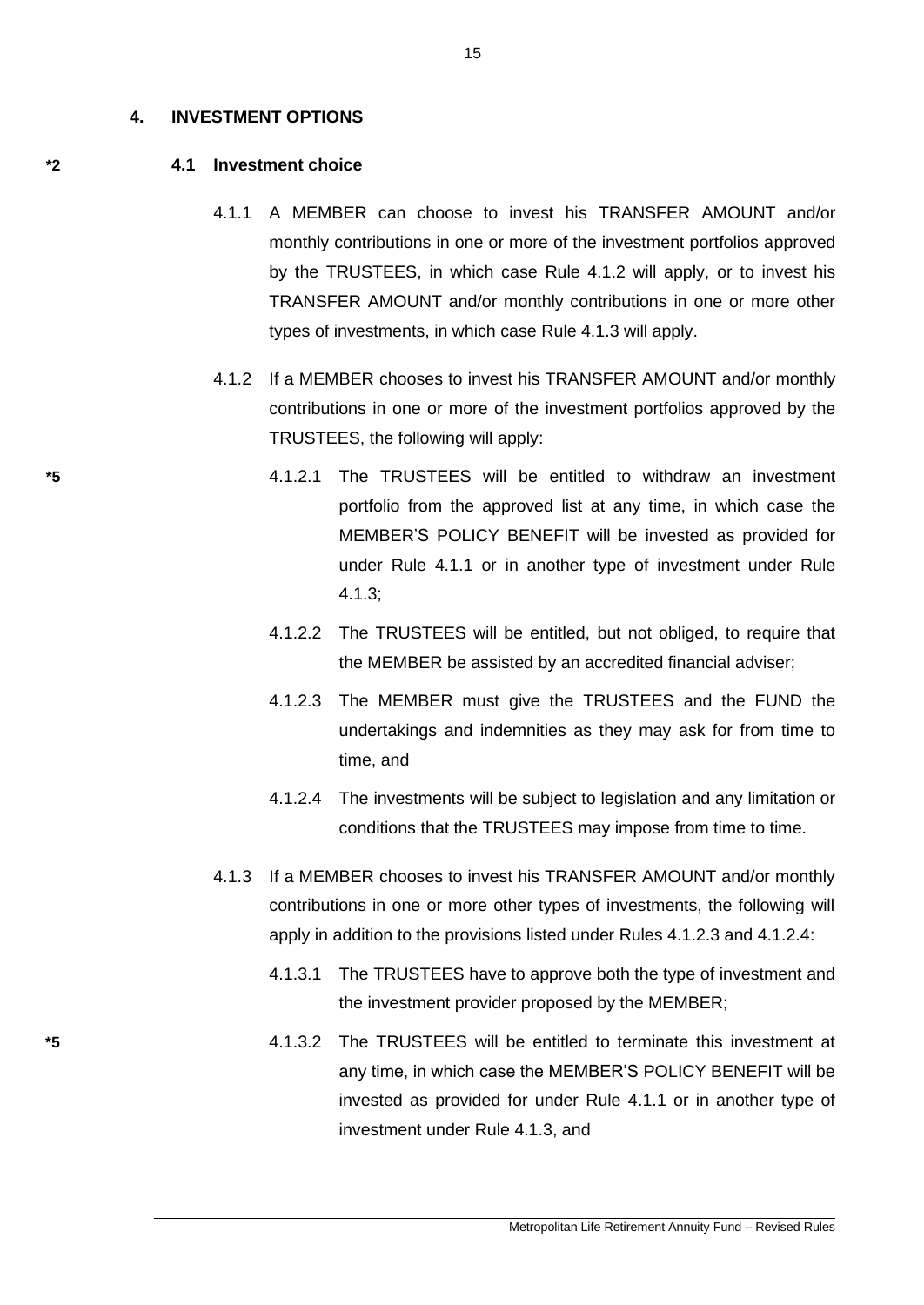- 4.1.3.3 The MEMBER must be assisted by an accredited financial adviser.
- 4.1.4 The risk and responsibility regarding the choice of investments will at all times remain that of the MEMBER. Neither the FUND nor the TRUSTEES will in any way be liable for losses or damages suffered by a MEMBER or any other person in respect of any investment choice made by a MEMBER or any discretion exercised or not exercised by the TRUSTEES under Rule 4.

# **\*5 4.2 Selecting a FUND MEMBER POLICY**

- 4.2.1 The TRUSTEES will approve all new FUND MEMBER POLICIES and review the range of FUND MEMBER POLICIES that are available to MEMBERS for selection, to make sure that these policies are suitable for the MEMBERS.
- 4.2.2 A MEMBER will select a FUND MEMBER POLICY. Neither the FUND nor the TRUSTEES will give any advice to the MEMBER on this selection.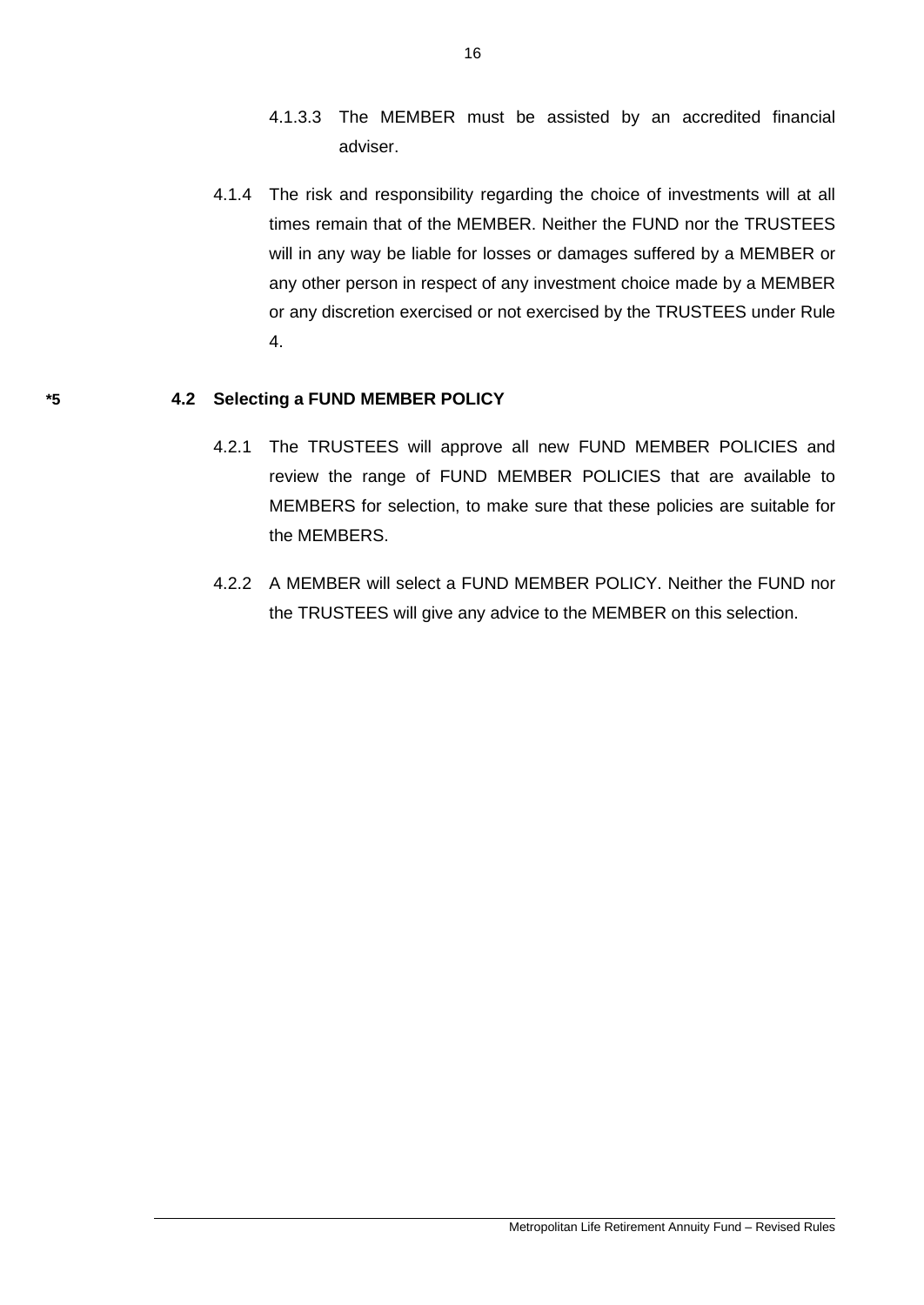**\*5 5. THE MEMBER'S POLICY BENEFIT**

- **\*5** 5.1 A MEMBER'S POLICY BENEFIT will be equal to the FUND'S corresponding claim from time to time as policyholder against the INSURER for the benefits provided or to be provided by the INSURER under the specific FUND MEMBER POLICY, less the deductions referred to in Rule 5.4, in line with the terms of the FUND MEMBER POLICY, the underlying actuarial basis of the FUND MEMBER POLICY and the prescriptions of the Long-term Insurance Act and the regulations issued under that Act, hereinafter referred to as the POLICY PRESCRIPTIONS.
- **\*2 \*5** 5.2 Where the FUND MEMBER POLICY reached the end of its contract term, the value of the FUND MEMBER POLICY will be invested in the investment portfolio selected by the TRUSTEES for that purpose (in this Rule referred to as the DEFERRED MATURITY INVESTMENT PORTFOLIO) for that MEMBER, unless the MEMBER chooses an alternative investment portfolio, if his FUND MEMBER POLICY so allows.
	- 5.3 Any change in the benefits provided or to be provided under the FUND MEMBER POLICY on account of a causal event, as determined in line with the POLICY PRESCRIPTIONS, has the result that the FUND'S liability relating to the MEMBER changes accordingly. The FUND will let the MEMBER or his BENEFICIARY know of a change regarding causal events.
- **\*5** 5.4 The following will be debited against the specific FUND MEMBER POLICY:
	- 5.4.1 the MEMBER'S share of the expenses, fees and costs relating to the FUND referred to in Rule 11.8, as set out in the specific FUND MEMBER POLICY;
	- 5.4.2 the costs incurred in tracing and verifying a MEMBER'S details or establishing the financial dependency of a MEMBER'S BENEFICIARY, and
	- 5.4.3 any amount assigned from a MEMBER'S benefit or pension interest to his non-member spouse in terms of a DIVORCE ORDER as set out in section 37D(1)(d) of the ACT and/or any amount payable in terms of a maintenance order, together with tax thereon, if legislation allows for it. The FUND'S responsibility to make the deduction will be limited to the MEMBER'S POLICY BENEFIT as at the date of the maintenance or DIVORCE ORDER, less the tax payable by the MEMBER, if applicable.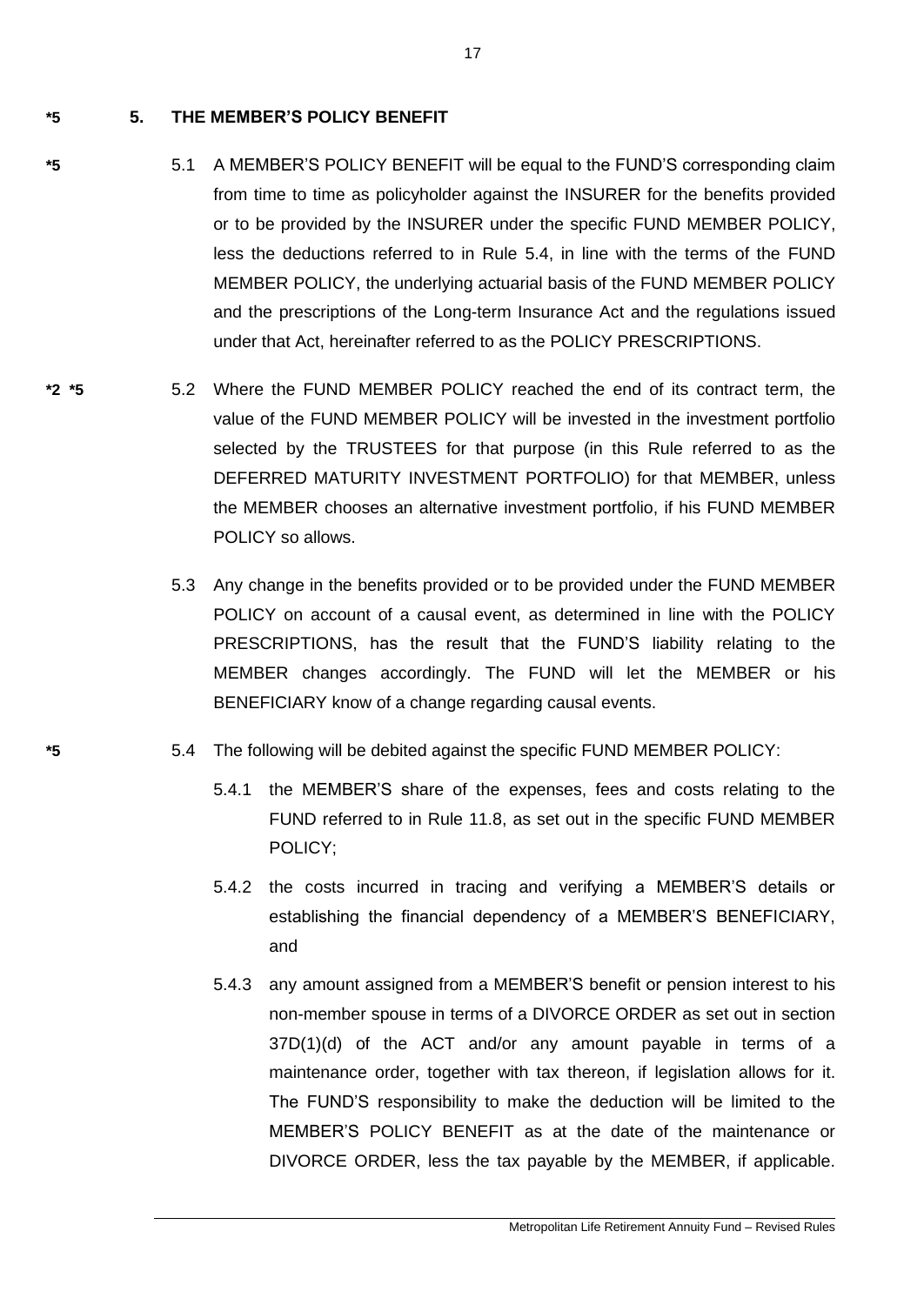The amount deducted will be invested in the INSURER'S bank account until the date it is paid.

- 
- **\*5** 5.5 If a MEMBER'S POLICY BENEFIT is lower than the minimum amount determined by the TRUSTEES from time to time, the FUND may appropriate that POLICY BENEFIT to cover the deductions referred to in Rule 5.4 in respect of that MEMBER, whereupon the MEMBER'S membership of the FUND will come to an end.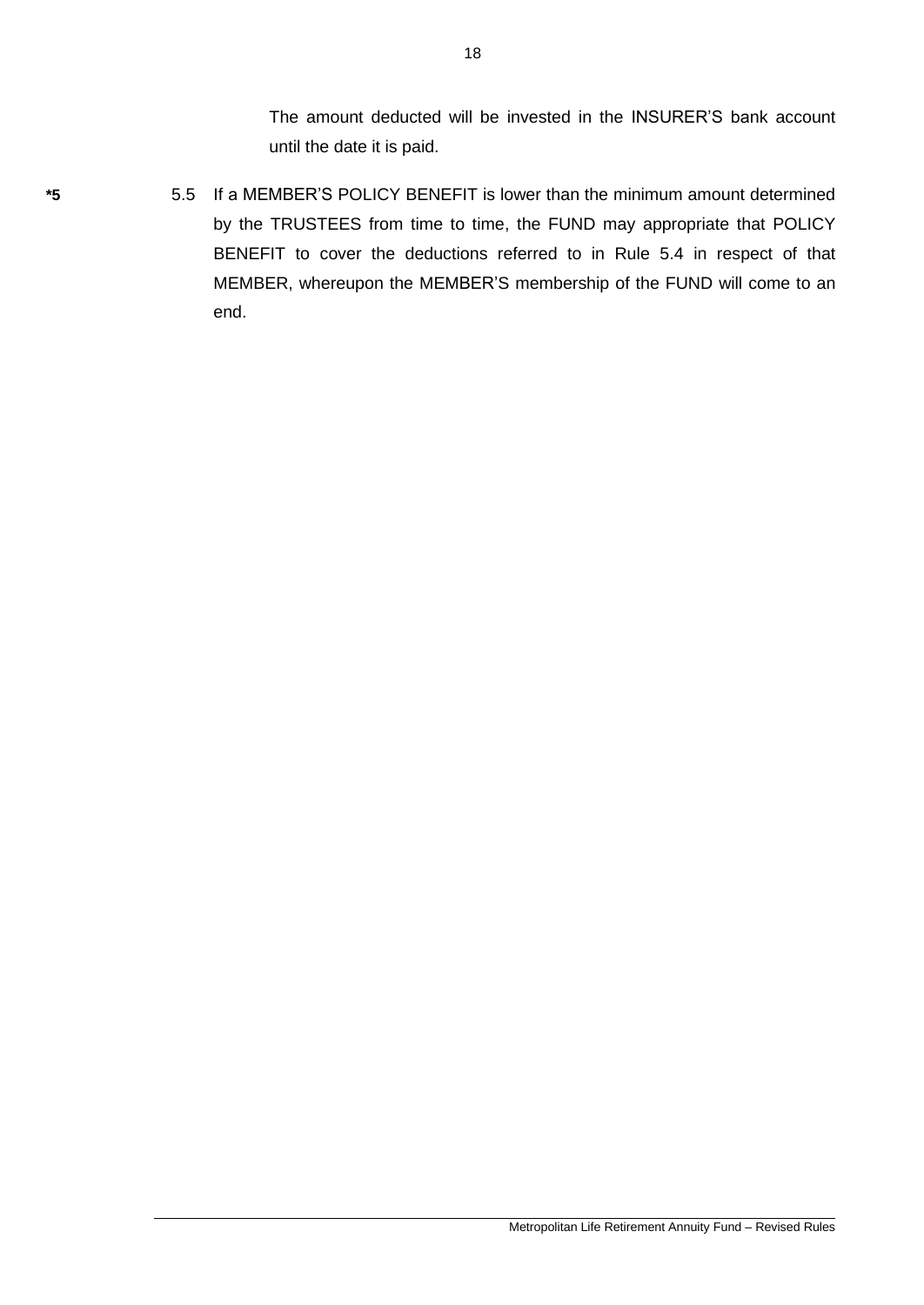#### **6. THE MEMBER'S BENEFITS**

### **6.1 Retirement**

### **6.1.1 Normal retirement**

A MEMBER who retires on his RETIREMENT DATE will become entitled to his FUND BENEFIT.

#### **\*5 6.1.2 Early retirement due to ill-health**

A MEMBER who becomes permanently incapable of carrying on his occupation due to sickness, accident, injury or incapacity through infirmity of body or mind may, by providing the TRUSTEES with acceptable medical evidence, retire from the FUND before his RETIREMENT DATE. He will then become entitled to his FUND BENEFIT.

#### **\*5 6.1.3 Disinvestment of retirement benefit**

The FUND will start with the DISINVESTMENT PROCESS relating to the MEMBER'S POLICY BENEFIT as soon as possible after receiving the WITHDRAWAL NOTIFICATION.

## **\*6 6.1.4 Payment of retirement benefit**

- 6.1.4.1 The FUND will only pay the FUND BENEFIT once the BANK VERIFICATION has been completed and the FUND has received all the documents and other information relating to the MEMBER that are required to make payment.
- 6.1.4.2 After being given access to retirement benefits counselling as envisaged in the ACT, a MEMBER –
	- 6.1.4.2.1 may take his full VESTED BENEFIT as a lump sum;
	- 6.1.4.2.2 may take up to one-third of his NON-VESTED BENEFIT as a lump sum, and
	- 6.1.4.2.3 must use the balance of the FUND BENEFIT, subject to the *de minimis* amount prescribed in the Income Tax Act, to purchase an annuity (including a living annuity), a combination of annuities or a combination of types of annuities in the MEMBER'S name from one or more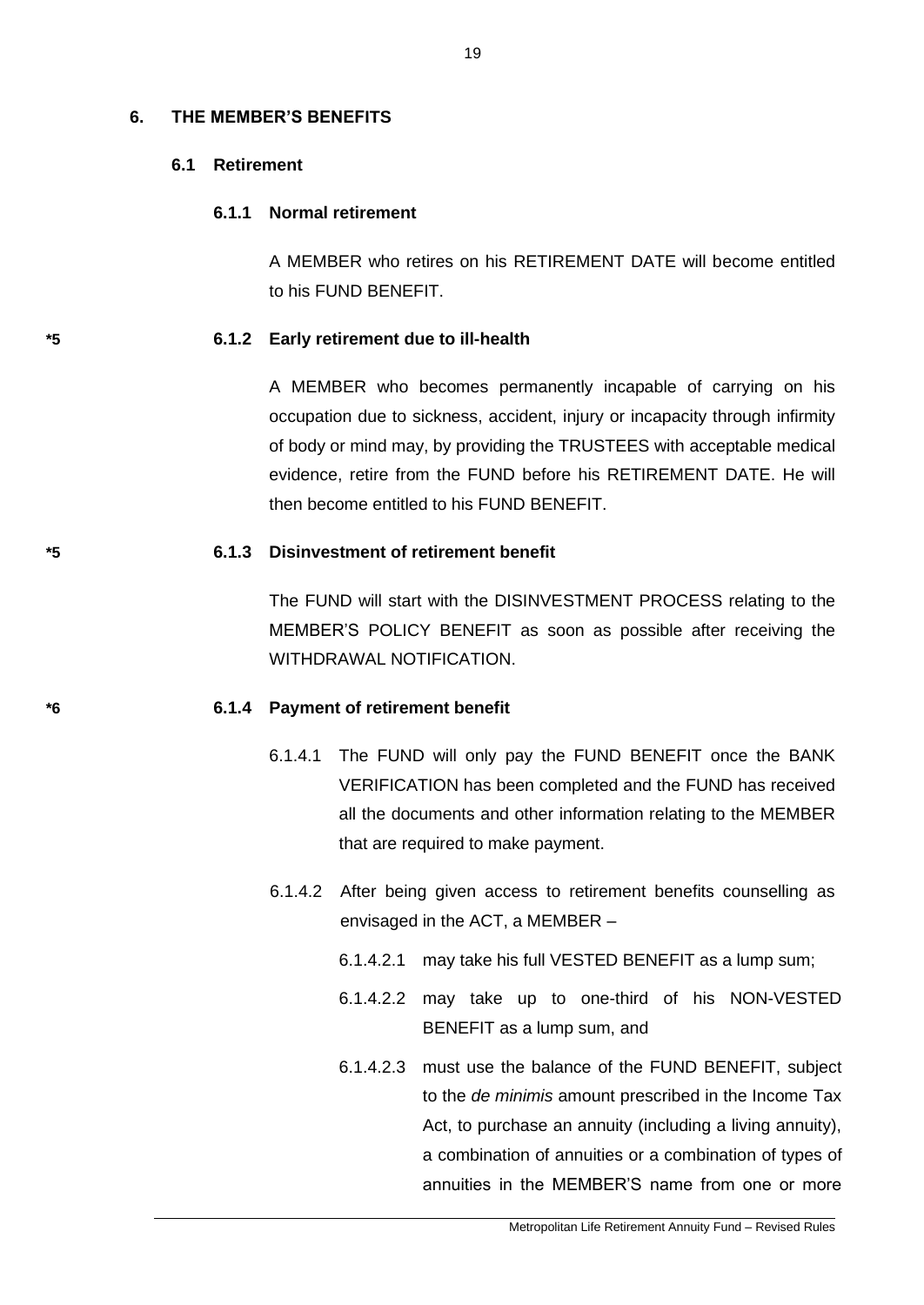INSURERS, chosen from the range of annuities selected by the TRUSTEES or alternative annuities chosen by the MEMBER.

- 6.1.4.3 An annuity referred to in Rules 6.1.4.2.3 must be compulsory, non-commutable, payable for and based on the lifetime of the MEMBER or the value of retirement interest, if applicable, and may not be transferred, assigned, reduced, hypothecated or attached by creditors as contemplated by the provisions of sections 37A and 37B of the ACT.
- 6.1.4.4 If a MEMBER chooses to purchase more than one annuity, the amount to purchase each annuity may not be less than the *de minimis* amount prescribed in the Income Tax Act.
- 6.1.4.5 The MEMBER must inform the FUND of his choice on this matter in writing at the time of his WITHDRAWAL NOTIFICATION.
- 6.1.4.6 As soon as the INSURER has received the cash consideration for the purchase of the annuity referred to in Rule 6.1.4.2.3 and has received the relevant information to make payment possible, and the FUND has paid the balance of the MEMBER'S FUND BENEFIT to the MEMBER, that MEMBER'S membership of the FUND will end. The FUND will then have no further responsibility relating to the MEMBER and neither the MEMBER nor his BENEFICIARIES will be able to make any further claim against the FUND. The INSURER from whom the MEMBER bought the annuity will be solely liable and responsible for the payment of the annuity.
- 6.1.4.7 The FUND will apply for a tax directive as soon as possible after the later of the finalisation of the DISINVESTMENT PROCESS relating to the MEMBER'S POLICY BENEFIT and receipt of instructions with regards to how much of the benefit should be paid as a lump sum.
- 6.1.4.8 When the FUND receives the tax directive, it will
	- 6.1.4.8.1 deduct the tax from the retirement benefit and pay it to the COMMISSIONER as soon as possible, and

20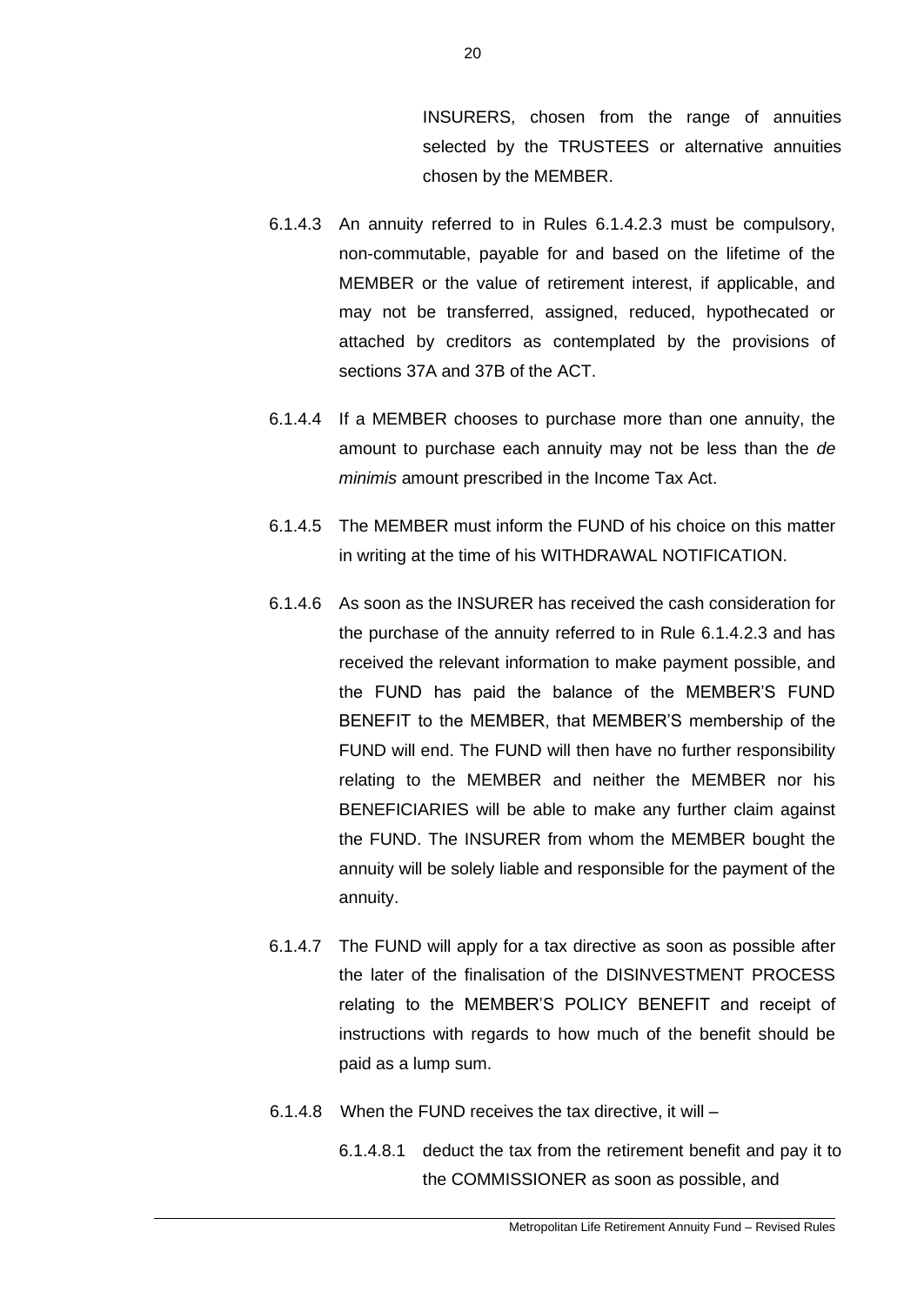- 6.1.4.8.2 pay the remaining FUND BENEFIT as soon as possible after receipt of the tax directive, subject to Rule 6.1.4.1.
- 6.1.4.9 Where the COMMISSIONER asks that the MEMBER contact the COMMISSIONER'S office, the FUND will pass that message on to the MEMBER and any further action on the payment of the benefit will be postponed until the MEMBER has resolved this issue with the COMMISSIONER. If the MEMBER does not manage to resolve his tax issues with the COMMISSIONER within 6 months from the date on which the FUND received the tax directive, the FUND will reinstate his POLICY BENEFIT. His benefit will be invested in the investment portfolio selected by the TRUSTEES for this purpose, unless the MEMBER requests otherwise. The FUND will start with the DISINVESTMENT PROCESS relating to the MEMBER'S POLICY BENEFIT within 7 DAYS of receiving confirmation that the MEMBER'S tax affairs have been resolved and the provisions of Rules 6.1.4.7 and 6.1.4.8 will apply.

#### **\*5 \*6 6.1.5 Transfer of ownership of FUND MEMBER POLICY**

The FUND may transfer ownership of the FUND MEMBER POLICY to the MEMBER if the MEMBER requested it. The FUND will first buy the annuity as referred to in Rule 6.1.4.2.3 and deduct the required tax on the lump sum benefit from the value of the FUND MEMBER POLICY, whereafter it will transfer ownership of the FUND MEMBER POLICY to the MEMBER.

### **6.2 Withdrawal**

#### **\*5 6.2.1 Withdrawal benefit**

A MEMBER who discontinued his contributions prematurely before his RETIREMENT DATE may, before he reaches the RETIREMENT DATE, elect to have his FUND BENEFIT paid to him if –

- 6.2.1.1 his FUND BENEFIT is less than the amount determined by the Minister of Finance in a Government Gazette;
- 6.2.1.2 he emigrated from South Africa or ceased to be a South African tax resident for at least three consecutive years as contemplated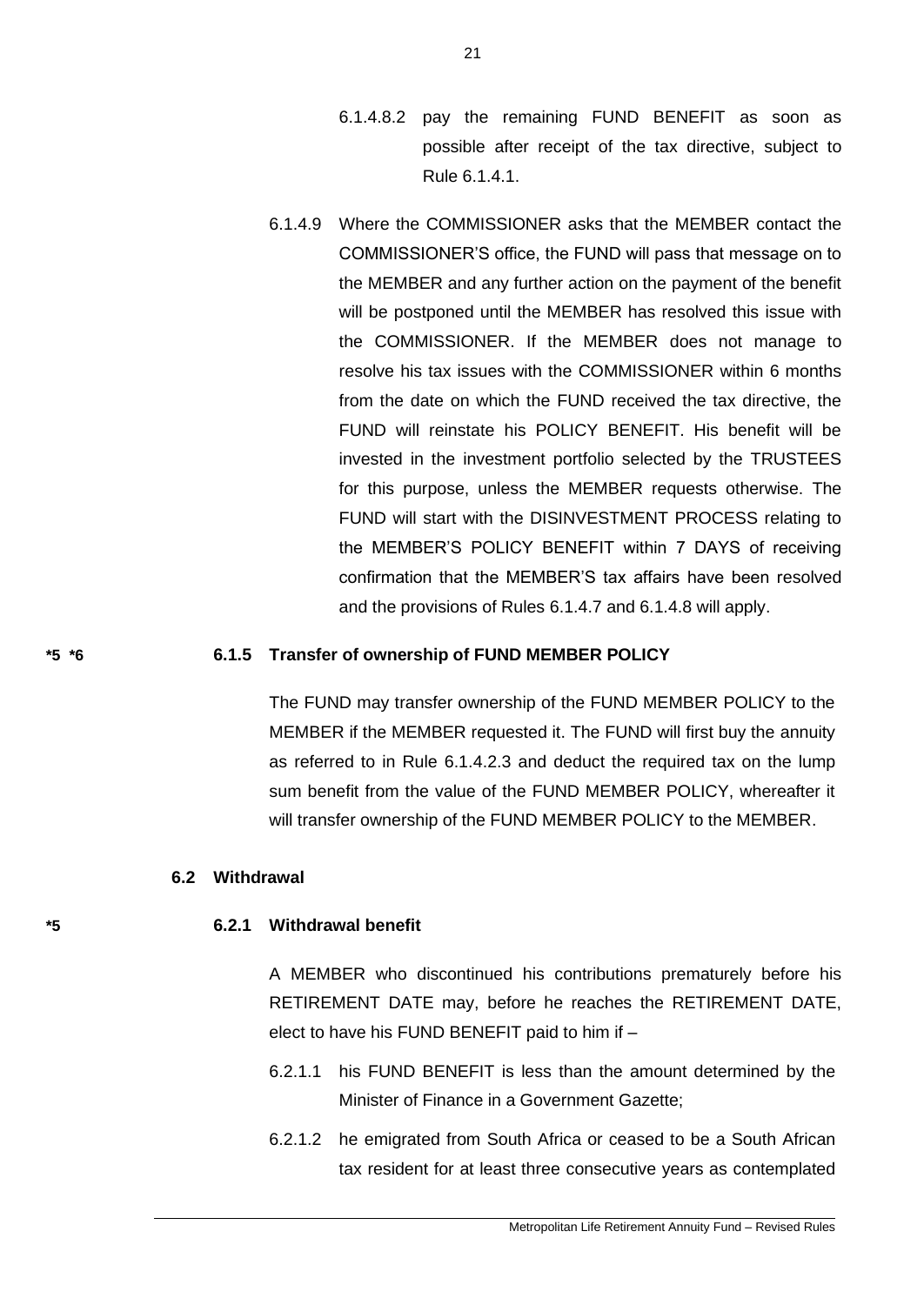in paragraph  $(b)(x)(dd)(A)$  of the definition of "retirement annuity fund" in section 1(1) of the Income Tax Act, or

6.2.1.3 he departed from South Africa at the expiry of a visa as contemplated in paragraph (b)(x)(dd)(B) of the definition of "retirement annuity fund" in section 1(1) of the Income Tax Act.

#### **\*5 6.2.2 Disinvestment of withdrawal benefit**

The FUND will start with the DISINVESTMENT PROCESS relating to the MEMBER'S POLICY BENEFIT as soon as possible after receiving the WITHDRAWAL NOTIFICATION.

#### **6.2.3 Payment of withdrawal benefit**

- 6.2.3.1 The FUND will only pay the FUND BENEFIT once the BANK VERIFICATION has been completed and the FUND has received all the documents and other information relating to the MEMBER that are required to make payment.
- 6.2.3.2 Withdrawal benefits will be paid as a lump sum.
- **\*5** 6.2.3.3 Once the FUND has paid the FUND BENEFIT, the FUND will have no further liability in respect of the MEMBER.
- **\*5** 6.2.3.4 The FUND will apply for a tax directive as soon as possible after the finalisation of the DISINVESTMENT PROCESS relating to the MEMBER'S POLICY BENEFIT.
- **\*5** 6.2.3.5 When the FUND receives the tax directive, it will
	- 6.2.3.5.1 deduct the tax from the withdrawal benefit and pay it to the COMMISSIONER as soon as possible, and
	- 6.2.3.5.2 pay the remaining FUND BENEFIT as soon as possible after receipt of the tax directive, subject to Rule 6.2.3.1.
- **\*5** 6.2.3.6 Where the COMMISSIONER asks that the MEMBER contact the COMMISSIONER'S office, the FUND will pass that message on to the MEMBER and any further action on the payment of the lump sum benefit will be postponed until the MEMBER has resolved this issue with the COMMISSIONER. If the MEMBER does not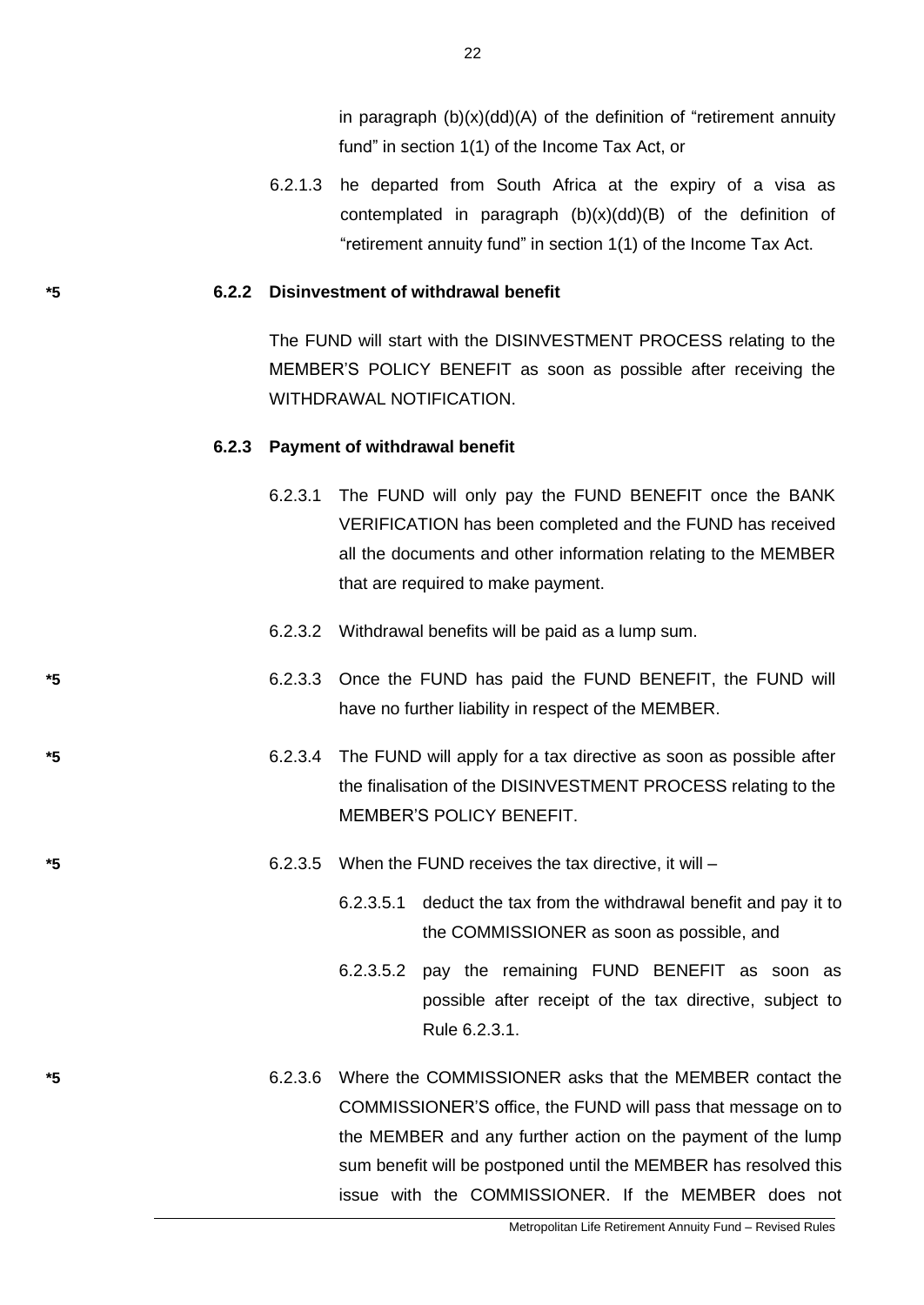manage to resolve his tax issues with the COMMISSIONER within 6 months from the date on which the FUND received the tax directive, the FUND will reinstate his POLICY BENEFIT. His benefit will be invested in the investment portfolio selected by the TRUSTEES for this purpose, unless the MEMBER requests otherwise. The FUND will start with the DISINVESTMENT PROCESS relating to the MEMBER'S POLICY BENEFIT within 7 DAYS of receiving confirmation that the MEMBER'S tax affairs have been resolved and the provisions of Rules 6.2.3.4 and 6.2.3.5 will apply.

23

#### **6.3 Death**

#### **6.3.1 Death benefit**

If a MEMBER dies, the FUND will pay his FUND BENEFIT and if applicable and subject to Rule 3.2.3, his INSURANCE BENEFIT.

#### **\*5 6.3.2 Disinvestment of death benefit**

The FUND will start with the DISINVESTMENT PROCESS relating to the MEMBER'S POLICY BENEFIT as soon as possible after receiving the WITHDRAWAL NOTIFICATION.

#### **\*5 6.3.3 Payment of death benefit**

- 6.3.3.1 The TRUSTEES must decide on the distribution of the MEMBER'S FUND BENEFIT, following the provisions of section 37C of the ACT.
- 6.3.3.2 A BENEFICIARY becomes entitled to a MEMBER'S death benefit on the date of the finalisation of the TRUSTEES' resolution on how the death benefit must be distributed.
- 6.3.3.3 The FUND will pay the FUND BENEFIT once the FUND has received all the documents and other information that are required to make payment and after the BANK VERIFICATION has been completed.
- **\*6** 6.3.3.4 The FUND will pay the FUND BENEFIT as a lump sum. If any of the BENEFICIARIES want the FUND BENEFIT or a part thereof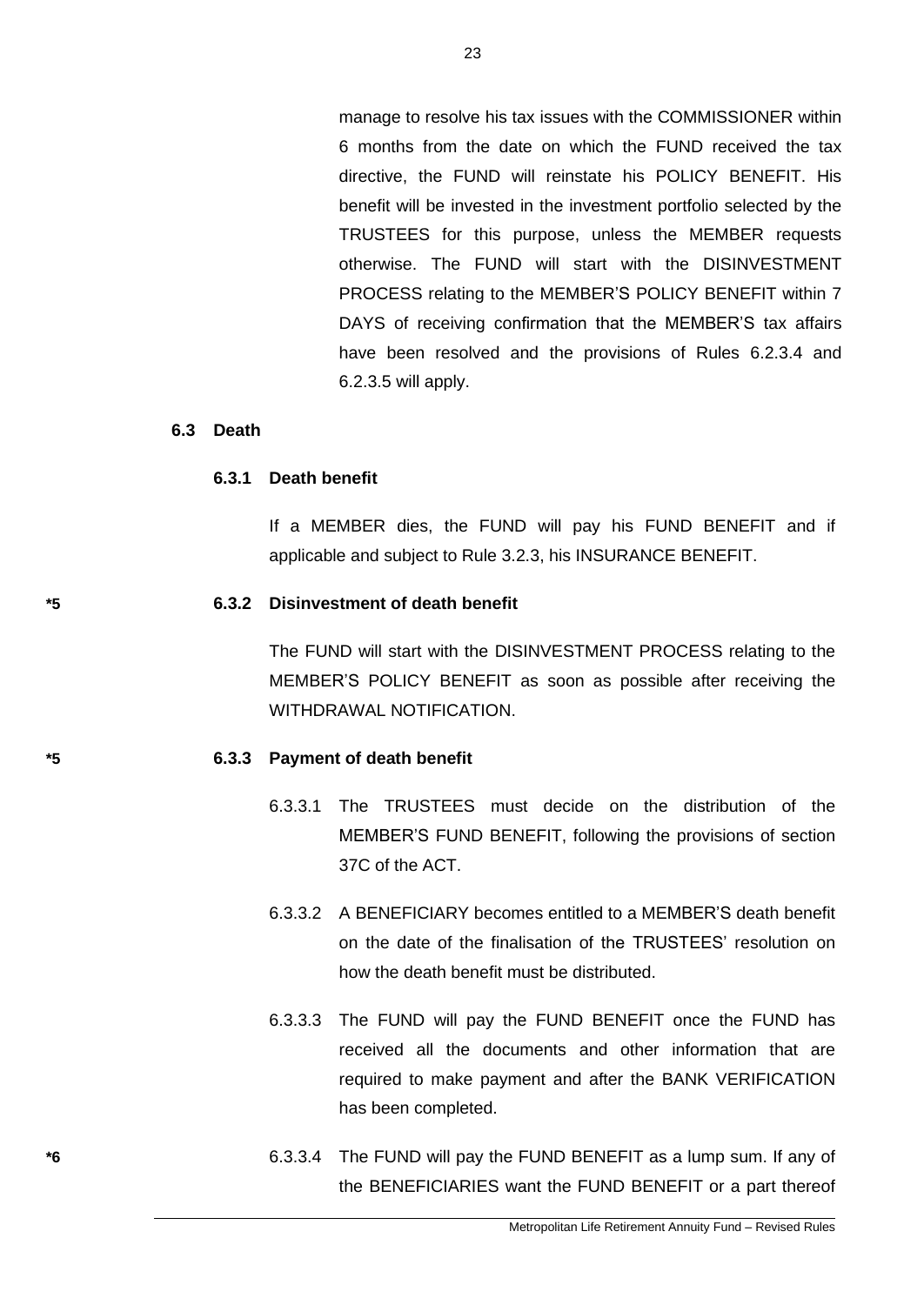to be used to purchase an annuity in the BENEFICIARY'S name from one or more INSURERS, they must let the FUND know in writing within one calendar month from the date of the TRUSTEES' final resolution on the distribution of the FUND **BENEFIT** 

- **\*6** 6.3.3.5 As soon as the BENEFICIARY has purchased an annuity, the FUND will have no further responsibility relating to that BENEFICIARY. The INSURER from whom the BENEFICIARY purchased the annuity will be solely responsible for the payment of the annuity.
	- 6.3.3.6 The FUND will apply for a tax directive as soon as possible after the requirements as set out in Rules 6.3.3.3 and 6.3.3.4 have been met.
	- 6.3.3.7 When the FUND receives the tax directive, it will
		- 6.3.3.7.1 deduct the tax from the FUND BENEFIT and pay it to the COMMISSIONER as soon as possible, and
		- 6.3.3.7.2 pay the FUND BENEFIT as soon as possible after receipt of the tax directive, subject to Rule 6.3.3.4.
	- 6.3.3.8 Where the tax directive asks that the taxpayer contact the COMMISSIONER'S office, the FUND will pass that message on to the MEMBER'S BENEFICIARIES and/or the executor of the MEMBER'S estate and any further action on the payment of the benefit will be postponed until the BENEFICIARIES or the executor have sorted this out with the COMMISSIONER. If the MEMBER'S tax issues have not been resolved within 6 months from the date on which the FUND received the tax directive, the FUND will reinstate the MEMBER'S POLICY BENEFIT. His benefit will be invested in the investment portfolio selected by the TRUSTEES for this purpose. The FUND will start with the DISINVESTMENT PROCESS relating to the MEMBER'S POLICY BENEFIT within 7 DAYS of receiving confirmation that the MEMBER'S tax affairs have been resolved and the provisions of Rules 6.3.3.6 and 6.3.3.7 will apply.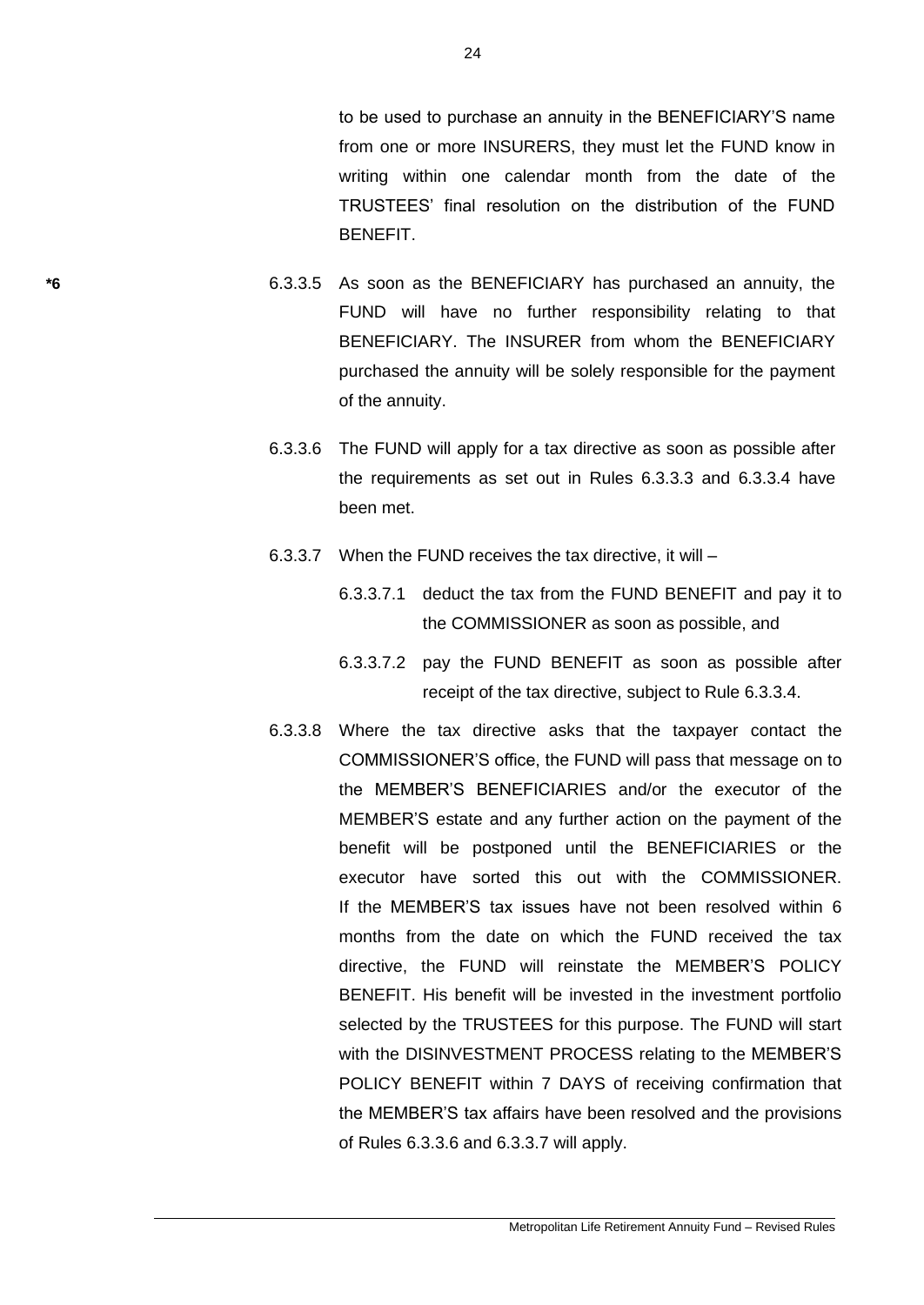# **7. GENERAL PROVISIONS REGARDING BENEFITS**

# **7.1 The duty of the person who claims**

Any person entitled to a benefit from the FUND must supply the FUND with –

- 7.1.1 acceptable proof of his age and identity, if the FUND asks for it, and
- 7.1.2 such other information as the FUND may reasonably request,

before the FUND will pay the benefit.

# **7.2 Benefits cannot be transferred**

A MEMBER or his BENEFICIARY cannot hand over, encumber, pledge, cede or alienate a benefit under the FUND, except as permitted by the ACT.

# **7.3 Benefits cannot be reduced**

The prohibitions about the reduction of a benefit as set out in section 37A of the ACT apply to a benefit and a right to a benefit in terms of these RULES.

# **7.4 Deduction from benefit**

The FUND may make any deduction from a benefit that is permitted by the ACT.

# **7.5 How and where the FUND will pay a benefit**

- 7.5.1 The ADMINISTRATOR will pay a benefit to the MEMBER or BENEFICIARY entitled to it by way of electronic funds transfer (EFT) into the bank account of the MEMBER or BENEFICIARY as specified by the MEMBER or the BENEFICIARY, as the case may be. Where a MEMBER or BENEFICIARY provides sufficient proof that he is not able to open a bank account, the ADMINISTRATOR will pay the benefit to the third party nominated by the MEMBER or BENEFICIARY to receive such payment on his behalf. Such payment shall be regarded as payment to the MEMBER or BENEFICIARY concerned.
- 7.5.2 This account must be held with a bank registered in the Republic of South Africa in terms of the Banks Act.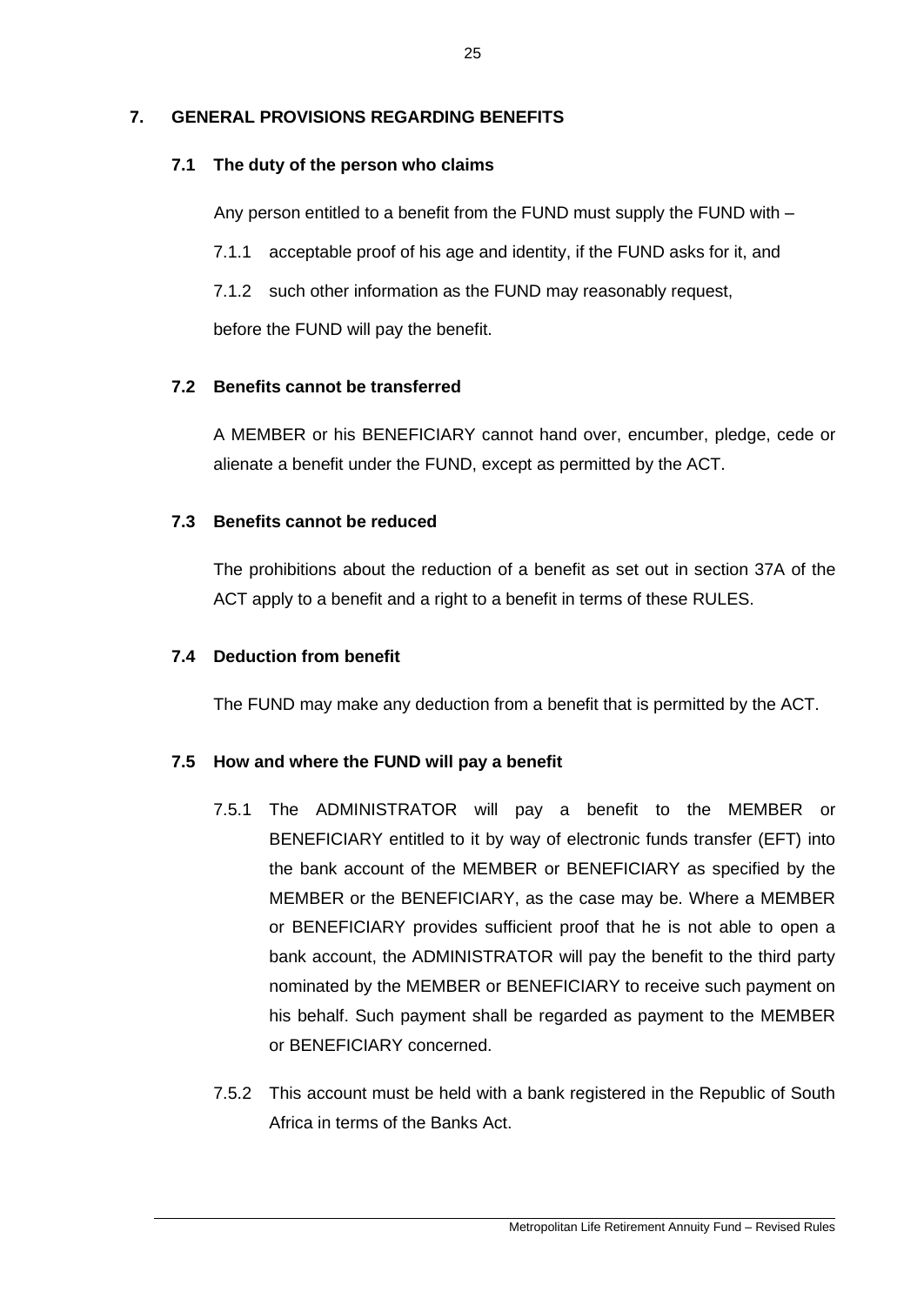- 7.5.3 The FUND may make payment in another manner and on such terms as it may determine.
- 7.5.4 Once the FUND has paid the benefit as set out above, the FUND will have no further responsibility relating to that MEMBER or BENEFICIARY.

#### **7.6 Payment of benefit other than death benefit where the MEMBER dies**

Where a MEMBER who became entitled to –.

- **\*5** 7.6.1 a withdrawal benefit under Rule 6.2 dies before the benefit has been paid to him, the benefit will be paid into his estate, or where he does not have an estate, into the UNCLAIMED BENEFITS FUND or the Guardian's Fund. Rule 6.3.2 and Rules 6.3.3.3 and6.3.3.7 will apply, or
	- 7.6.2 a retirement benefit under Rule 6.1 dies before the benefit has been paid, this benefit, including any INSURANCE BENEFIT, if applicable, will be dealt with in the following manner:
- **\*6** 7.6.2.1 If the MEMBER died before he has elected in writing to purchase an annuity, the FUND will pay the entire benefit into his estate as a death lump sum benefit and the provisions of Rule 7.6.1 will apply.
	- 7.6.2.2 If the MEMBER died after he has elected in writing to purchase a living annuity from an INSURER in his name, but before the living annuity has been purchased or the lump sum has been paid,
		- 7.6.2.2.1 and the MEMBER specified a specific amount or percentage to be paid as a lump sum, the FUND will pay that amount or percentage into his estate as a lump sum and the provisions of Rule 7.6.1 will apply;
		- 7.6.2.2.2 the FUND will purchase a living annuity with the remaining benefit from an INSURER as specified by the TRUSTEES, and
		- 7.6.2.2.3 the beneficiary of this living annuity will be the beneficiary as nominated by the MEMBER to receive his death benefit under the living annuity.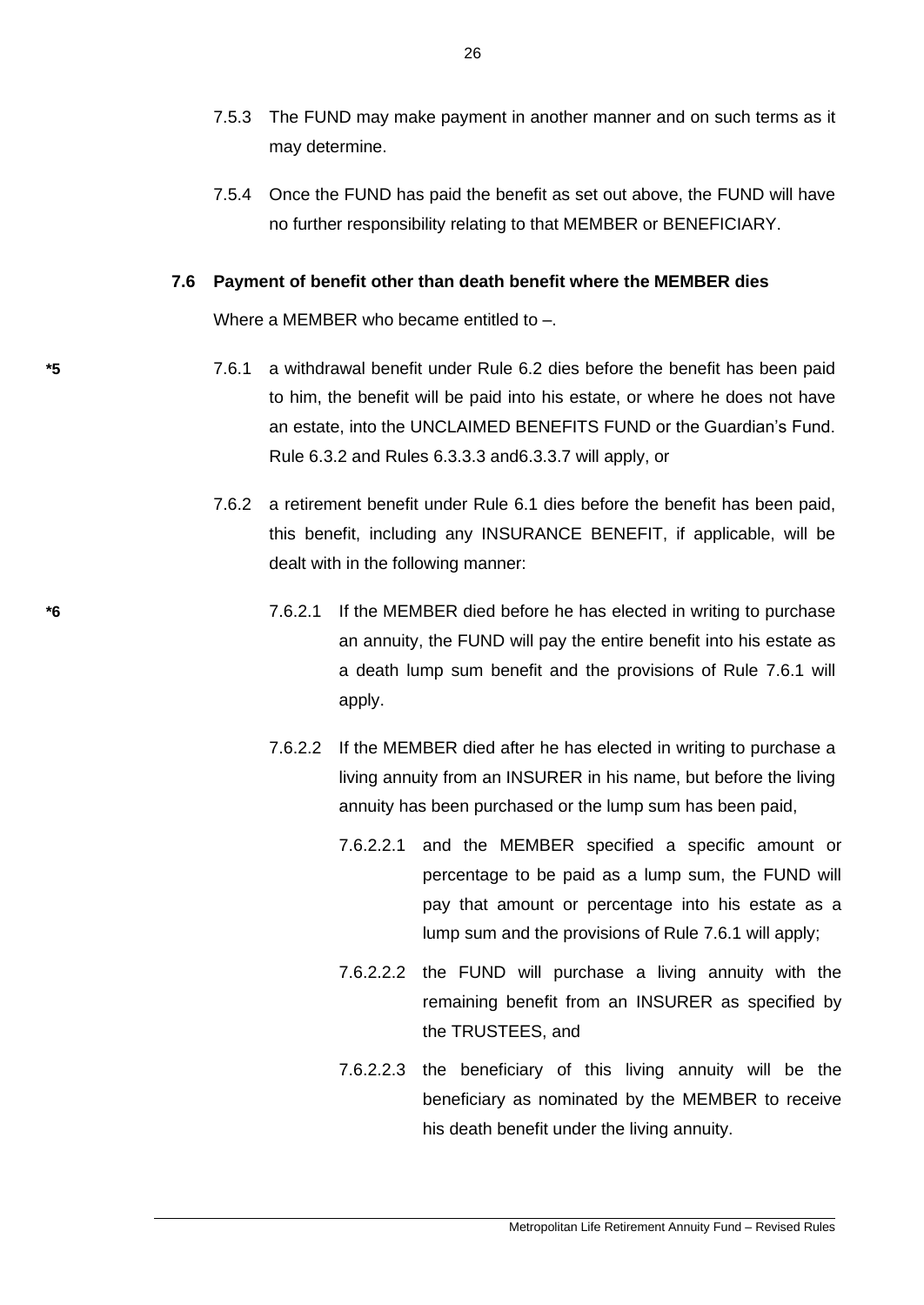- 7.6.2.3 If the MEMBER died after he has elected in writing to purchase a living annuity from an INSURER in his name, after the lump sum has been paid but before the living annuity has been purchased,
	- 7.6.2.3.1 and an INSURANCE BENEFIT is payable, the FUND will deal with this INSURANCE BENEFIT as specified in Rules 7.6.2.3.2 and 7.6.2.3.3 below;
	- 7.6.2.3.2 the FUND will purchase a living annuity with the remaining benefit from an INSURER as specified by the TRUSTEES, and
	- 7.6.2.3.3 the beneficiary of this living annuity will be the beneficiary as nominated by the MEMBER to receive his death benefit under the living annuity.
- 7.6.2.4 If the MEMBER died after he has elected in writing to purchase a living annuity from an INSURER in his name, after the living annuity has been purchased but before the lump sum has been paid,
	- 7.6.2.4.1 and the MEMBER specified a specific amount or percentage to be paid as a lump sum, the FUND will pay that amount or percentage into his estate as a lump sum and the provisions of Rule 7.6.1 will apply, and
	- 7.6.2.4.2 the FUND will pay the remaining benefit into the living annuity that has been purchased.
- 7.6.2.5 If the MEMBER died after he has elected in writing to purchase an annuity other than a living annuity from an INSURER in his name, but before that annuity has been purchased or the lump sum has been paid,
	- 7.6.2.5.1 and the MEMBER specified a specific amount or percentage to be paid as a lump sum, the FUND will pay that amount or percentage into his estate as a lump sum and the provisions of Rule 7.6.1 will apply;
	- 7.6.2.5.2 the FUND will purchase a living annuity with the remaining benefit from an INSURER as specified by the TRUSTEES, and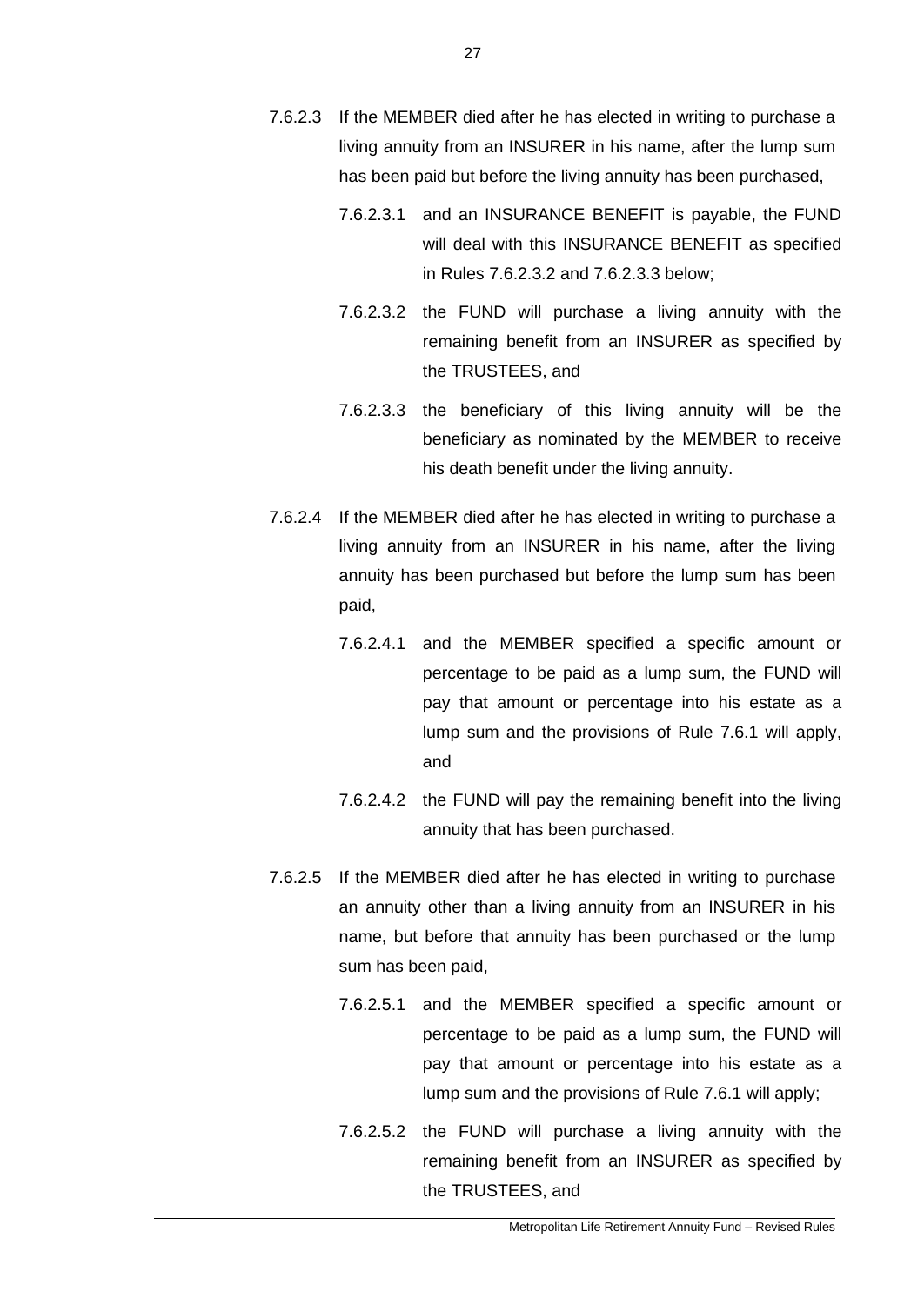- 7.6.2.5.3 the beneficiary of this living annuity will be the beneficiary as nominated by the MEMBER to receive his death benefit under the annuity as referred to in Rule 7.6.2.5 above.
- 7.6.2.6 If the MEMBER died after he has elected in writing to purchase an annuity other than a living annuity from an INSURER in his name, after the lump sum has been paid but before the annuity has been purchased,
	- 7.6.2.6.1 and an INSURANCE BENEFIT is payable, the FUND will deal with this INSURANCE BENEFIT as specified in Rules 7.6.2.6.2 and 7.6.2.6.3 below;
	- 7.6.2.6.2 the FUND will purchase a living annuity with the remaining benefit from an INSURER as specified by the TRUSTEES, and
	- 7.6.2.6.3 the beneficiary of this living annuity will be the beneficiary as nominated by the MEMBER to receive his death benefit under the living annuity.
- 7.6.2.7 If the MEMBER died after he has elected in writing to purchase an annuity other than a living annuity from an INSURER in his name, after the annuity has been purchased but before the lump sum has been paid, the FUND will pay the entire benefit into his estate as a death lump sum benefit and the provisions of Rule 7.6.1 will apply.

# **7.7 Payment of benefit to third party for the benefit of the MEMBER or BENEFICIARY**

- 7.7.1 If the TRUSTEES have good reason to believe that a MEMBER or BENEFICIARY entitled to benefits in terms of the RULES is –
	- 7.7.1.1 not responsible for his actions or incapable of managing his own affairs due to disease, psychiatric disorder or defect;.
	- 7.7.1.2 addicted to the any drugs or intoxicating liquors or otherwise of intemperate habits;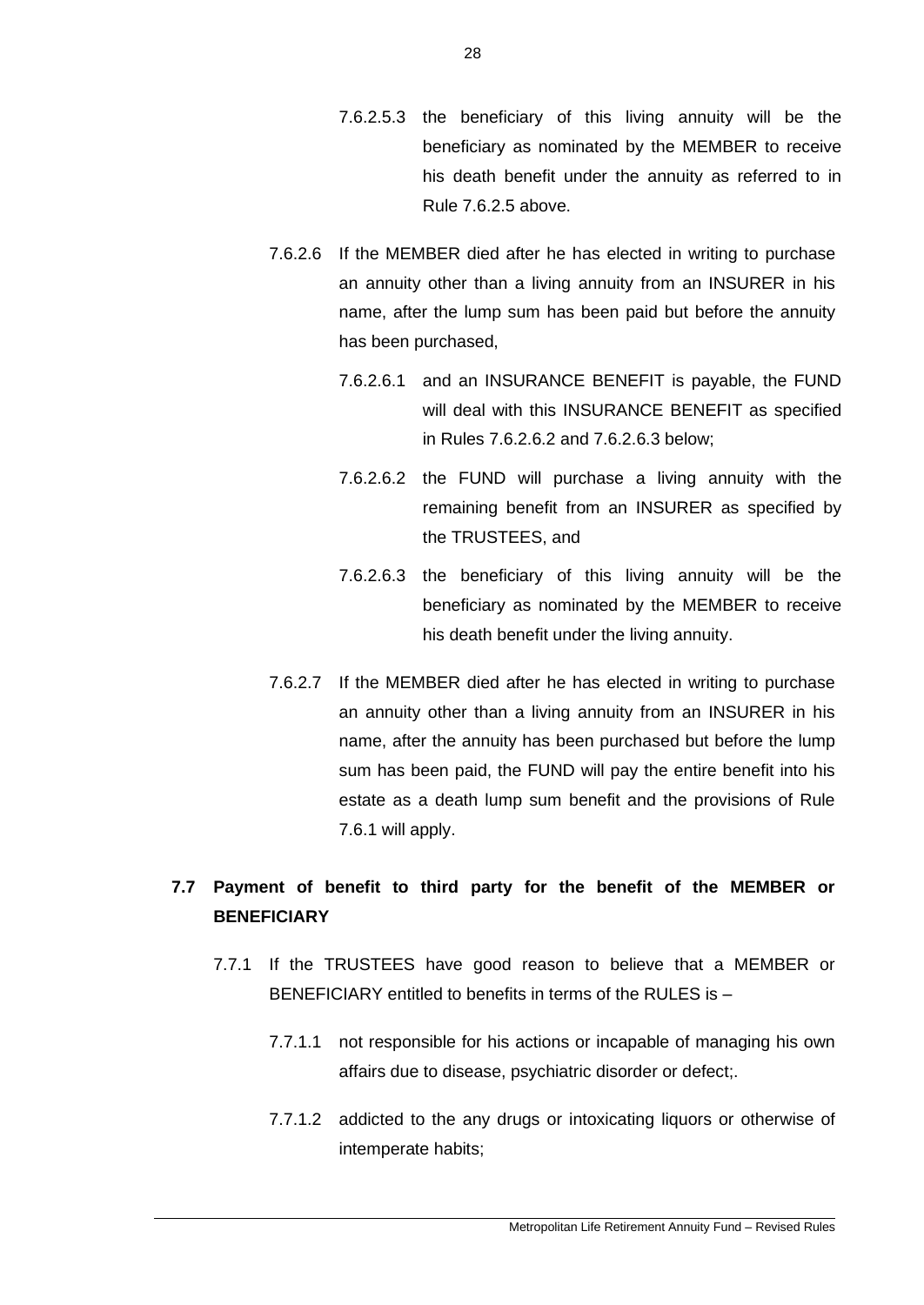- 7.7.1.3 a prodigal, or
- 7.7.1.4 failing or has failed on account of imprisonment, desertion or any other cause to support persons dependent upon him for maintenance,

they may direct that the benefits payable to that MEMBER or BENEFICIARY be paid in whole or in part to a guardian, curator or trustee or to a beneficiary fund as defined in the ACT for the benefit of the MEMBER or BENEFICIARY.

7.7.2 The TRUSTEES will give notice of their intention to act under Rule 7.7.1 to the MEMBER, BENEFICIARY or their representative and give them an opportunity to present relevant factors to convince them to the contrary within a specified period.

#### **\*1 7.8 Unclaimed benefits**

The TRUSTEES may at any time decide to transfer any unclaimed benefit as defined in the ACT to the UNCLAIMED BENEFITS FUND or any other fund established by law or in terms of the ACT to receive unclaimed benefits. Once the FUND has transferred an unclaimed benefit to another fund, it will be the sole responsibility of that fund to pay the benefit and the FUND will have no further liability towards the MEMBER, his BENEFICIARIES or his estate in respect of that benefit.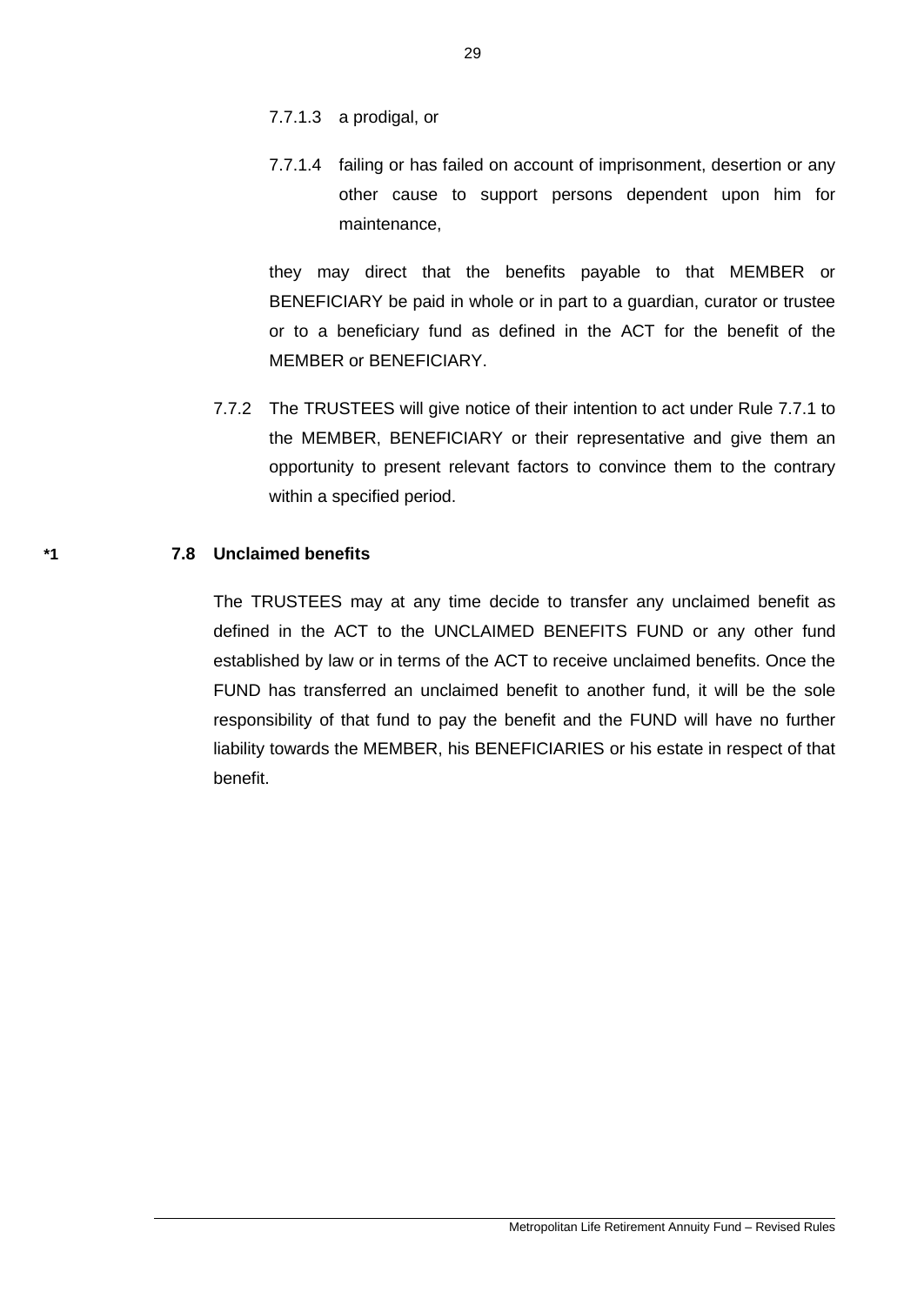## **8. TRANSFERS TO OR FROM THE FUND**

# **8.1 The TRUSTEES can allow transfers**

The TRUSTEES can allow a MEMBER to transfer to or from the FUND, in line with section 14 of the ACT.

# **\*5 8.2 Transfers from the FUND**

- **\*2** 8.2.1 On the request of a MEMBER and subject to the conditions laid down by the TRUSTEES, the MEMBER can transfer his benefit under a FUND MEMBER POLICY from the FUND to another APPROVED RETIREMENT ANNUITY FUND.
	- 8.2.2 The FUND will start with the DISINVESTMENT PROCESS relating to the MEMBER'S POLICY BENEFIT as soon as possible after receiving the AUTHORITY'S confirmation of approval of the transfer to another APPROVED RETIREMENT ANNUITY FUND in terms of section 14 of the ACT, or, where such approval is not required, on receipt of the signed documents from the transferee fund.
	- 8.2.3 The FUND will then apply for a tax directive as soon as possible after the finalisation of the DISINVESTMENT PROCESS relating to the MEMBER'S POLICY BENEFIT and pay a transfer value for the MEMBER to the receiving fund as soon as possible after receipt of the tax directive.
	- 8.2.4 Once a MEMBER'S POLICY BENEFIT has been transferred, the FUND will have no further responsibility relating to the MEMBER. This responsibility will then lie with the fund to which the MEMBER'S benefit has been transferred.
	- 8.2.5 A non-member spouse as defined in the ACT who is entitled to a portion of a MEMBER'S pension interest in terms of a DIVORCE ORDER that has to be deducted from the MEMBER'S POLICY BENEFIT, can choose to have that portion of the MEMBER'S POLICY BENEFIT transferred for his benefit to another APPROVED RETIREMENT ANNUITY FUND. The nonmember spouse must inform the FUND of his choice in writing. The FUND will then transfer that portion of the MEMBER'S POLICY BENEFIT to the fund chosen by the non-member spouse, in line with legislative requirements.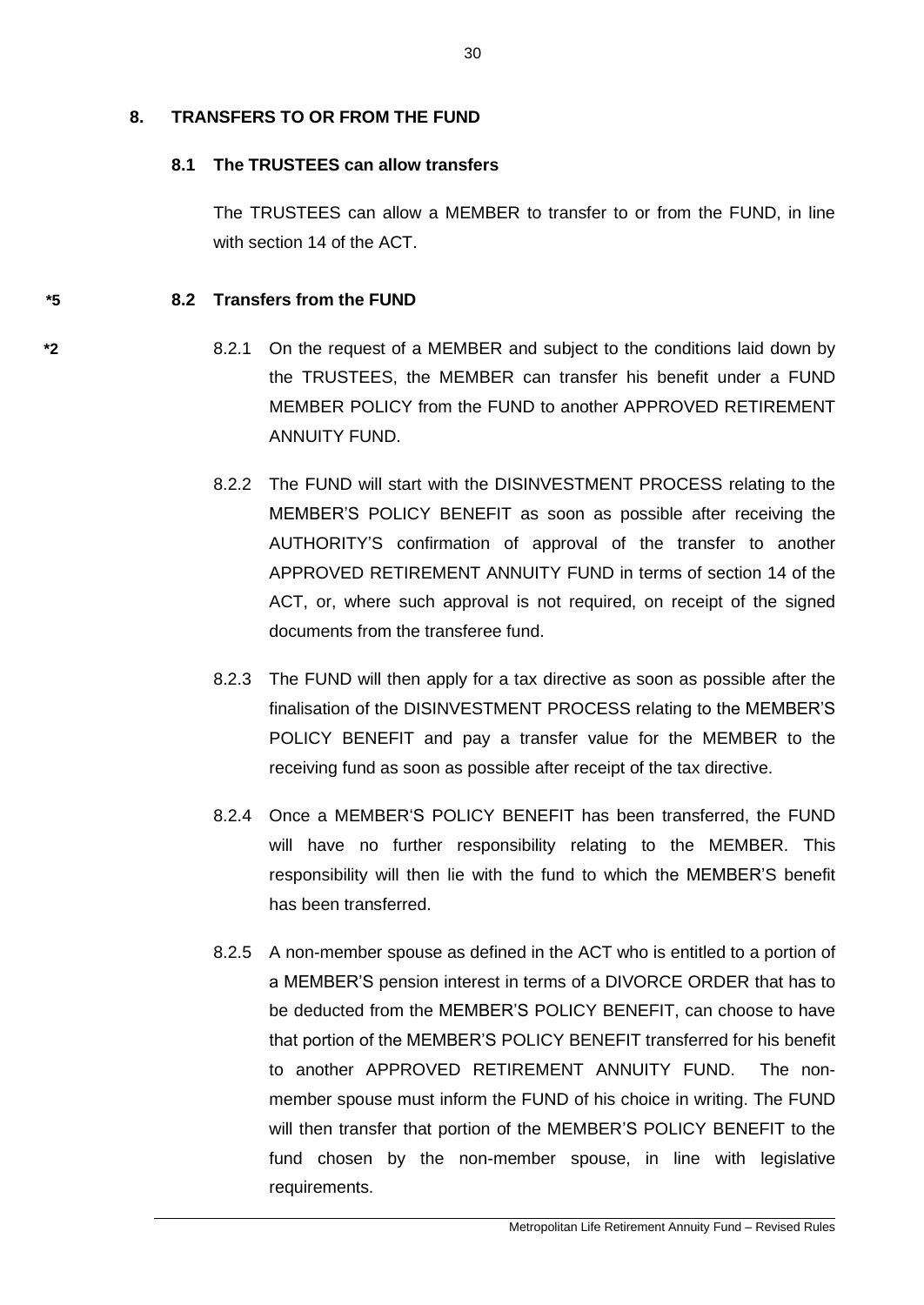## **\*3 \*5 8.3 Transfers to the FUND**

- 8.3.1 A person referred to in Rule 2.1.1 can transfer his withdrawal benefit under the APPROVED FUND to the FUND.
- **\*6** 8.3.2 A person referred to in Rule 2.1.2 can transfer his retirement benefit under the other APPROVED FUND or APPROVED PRESERVATION FUND to the FUND.
	- 8.3.3 A person referred to in Rule 2.1.3 can transfer his benefit under the other APPROVED RETIREMENT ANNUITY FUND to the FUND.
- **\*6** 8.3.4 A person referred to in Rule 2.1.4 or a MEMBER can transfer an amount awarded to him in terms of a DIVORCE ORDER, from an APPROVED FUND, an APPROVED PRESERVATION FUND or an APPROVED RETIREMENT ANNUITY FUND of which his former spouse is or was previously a member, to the FUND, for his benefit.
	- 8.3.5 In all the cases stated above, the fund of which a person was a member before his transfer must pay a TRANSFER AMOUNT for the MEMBER in line with section 14 of the ACT to the FUND. The only amounts that may be taken off this TRANSFER AMOUNT are withdrawals and deductions allowed for in the Income Tax Act.

## **8.4 Investment of TRANSFER AMOUNT**

- **\*5** 8.4.1 The FUND must invest the TRANSFER AMOUNT, plus, subject to Rule 8.5, the INTEREST earned while it was invested in the INSURER'S bank account, less any expenses relating to the transfer, in the FUND MEMBER POLICY concerned.
- **\*2** 8.4.2 Where the FUND has received the TRANSFER AMOUNT and the data required to invest the TRANSFER AMOUNT (in this Rule 8 referred to as the "MEMBER DATA"), but not a correct and valid written instruction as to how the TRANSFER AMOUNT should be invested, the FUND will invest the TRANSFER AMOUNT within 7 DAYS after it receives the last of the TRANSFER AMOUNT and the MEMBER DATA in the investment portfolio selected by the TRUSTEES for that purpose.

31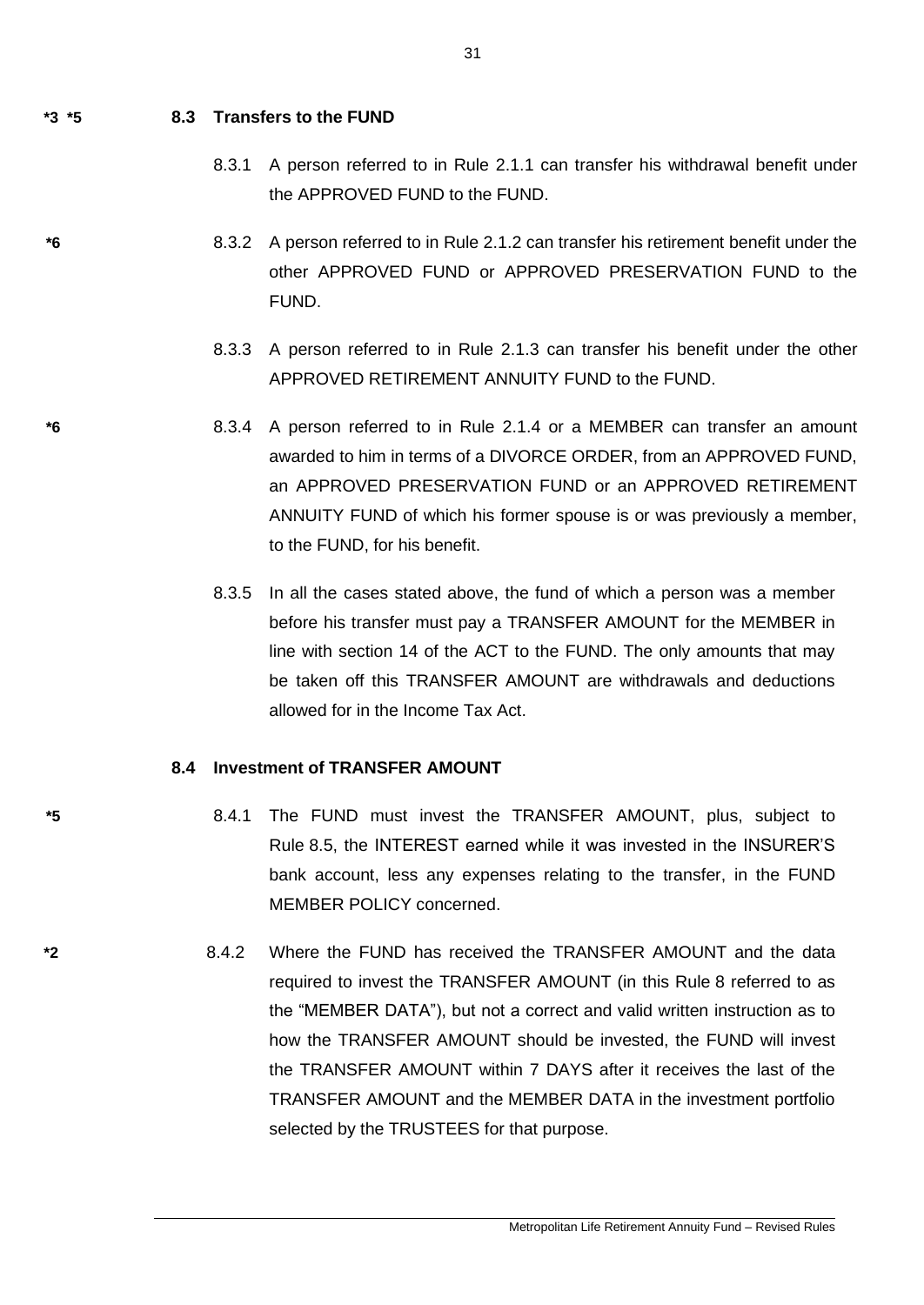**\*5** 8.4.3 Where the FUND has received the TRANSFER AMOUNT and the MEMBER DATA and a correct and valid written instruction as to the manner in which the TRANSFER AMOUNT has to be invested, the FUND will invest the TRANSFER AMOUNT in the specific FUND MEMBER POLICY within 7 DAYS after it receives the last of the correct and valid investment instruction, the TRANSFER AMOUNT and the MEMBER DATA, in line with Rule 3.

#### **\*5 8.5 INTEREST payable on the TRANSFER AMOUNT**

- 8.5.1 Where the FUND invests the TRANSFER AMOUNT within the 7 DAY period set out in Rule 8.4, the FUND will keep the INTEREST earned in the INSURER'S bank account between the date of the FUND receiving the TRANSFER AMOUNT and the date of the FUND investing it, in the INSURER'S bank account. This INTEREST will be used for expenses not debited against the MEMBER'S POLICY BENEFIT.
- 8.5.2 Where the FUND invests the TRANSFER AMOUNT after the 7 DAY period set out in Rule 8.4, the FUND will credit the INTEREST in the INSURER'S bank account between the end of the 7 DAY period set out in Rule 8.4 and the date of the FUND investing it, to the MEMBER'S POLICY BENEFIT.

## **8.6 Transfer of a MEMBER to and from a fund in an SADC country**

- 8.6.1 Where a MEMBER transfers his benefit or a portion thereof from the FUND to a fund in one of the Southern African Development Community (SADC) countries, the FUND will pay a transfer value for the MEMBER to the receiving fund in the SADC country.
- 8.6.2 Where a MEMBER transfers his benefit or a portion thereof from a fund in one of the SADC countries to the FUND, the fund in the SADC country of which he was a member before his transfer must pay a TRANSFER AMOUNT for the MEMBER to the FUND.
- 8.6.3 The following countries are members of the SADC: [Angola,](http://www.sadc.int/) [Botswana,](http://www.sadc.int/) [Democratic Republic of Congo](http://www.sadc.int/) (DRC), [Lesotho,](http://www.sadc.int/) [Madagascar,](http://www.sadc.int/) [Malawi,](http://www.sadc.int/) [Mauritius,](http://www.sadc.int/) [Mozambique,](http://www.sadc.int/) [Namibia,](http://www.sadc.int/) [Seychelles,](http://www.sadc.int/) [South Africa,](http://www.sadc.int/) [Swaziland,](http://www.sadc.int/) [United Republic of Tanzania, Zambia](http://www.sadc.int/) and [Zimbabwe.](http://www.sadc.int/)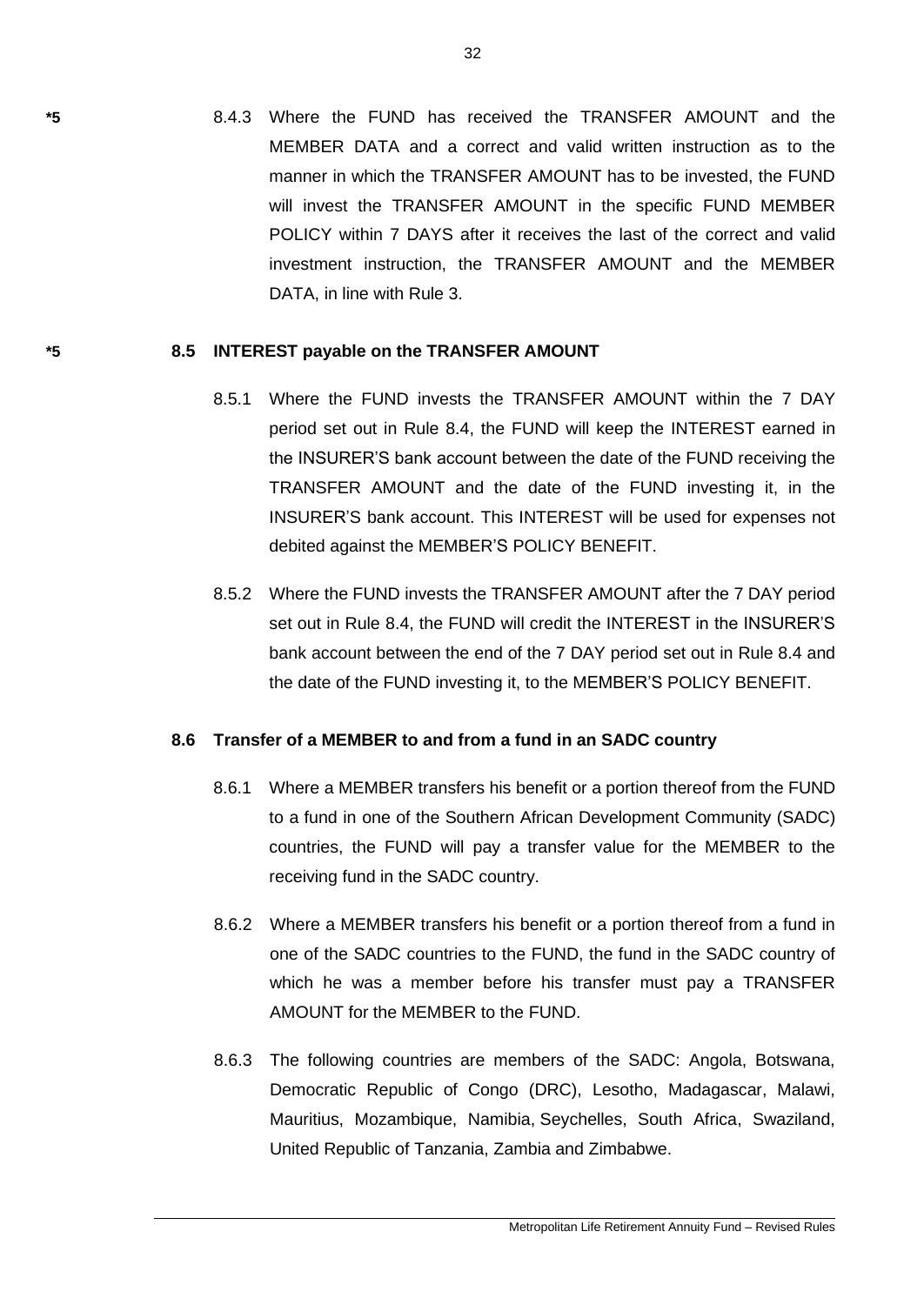#### **9. TERMINATION AND AMALGAMATION**

# **\*5 9.1 Amalgamation of the FUND with another APPROVED RETIREMENT ANNUITY FUND**

- **\*2** 9.1.1 If the TRUSTEES decide that the FUND must be amalgamated with another APPROVED RETIREMENT ANNUITY FUND, they must ensure that the assets and liabilities of the FUND are transferred to that APPROVED RETIREMENT ANNUITY FUND under section 14 of the ACT.
	- 9.1.2 The FUND will start with the DISINVESTMENT PROCESS relating to the MEMBERS' POLICY BENEFITS as soon as possible after receiving the AUTHORITY'S confirmation of approval of the transfer to another APPROVED RETIREMENT ANNUITY FUND in terms of section 14 of the ACT.
	- 9.1.3 If required, the FUND will then apply for tax directives as soon as possible after the finalisation of the DISINVESTMENT PROCESS relating to the MEMBERS' POLICY BENEFITS and pay the transfer values for the MEMBERS to the receiving fund as soon as possible after receipt of the tax directives.
	- 9.1.4 Once all the assets and liabilities have been transferred to the other APPROVED RETIREMENT ANNUITY FUND, the FUND will have no further responsibility relating to the MEMBERS. This responsibility will then lie with the fund to which the MEMBERS' POLICY BENEFITS have been transferred. The TRUSTEES must then apply to the AUTHORITY for the cancellation of the registration of the FUND as required under the ACT.

## **9.2 Termination of the FUND**

If the TRUSTEES decide that the FUND must be terminated, they must notify the ADMINISTRATOR of the termination in writing at least 6 months before the intended date of the termination. In this case, the following will apply:

**\*2** 9.2.1 The TRUSTEES will appoint a liquidator to liquidate the FUND and apply to the AUTHORITY for approval of this appointment. Once the AUTHORITY has confirmed the liquidator's appointment, the liquidator will liquidate the FUND in line with the provisions of the ACT.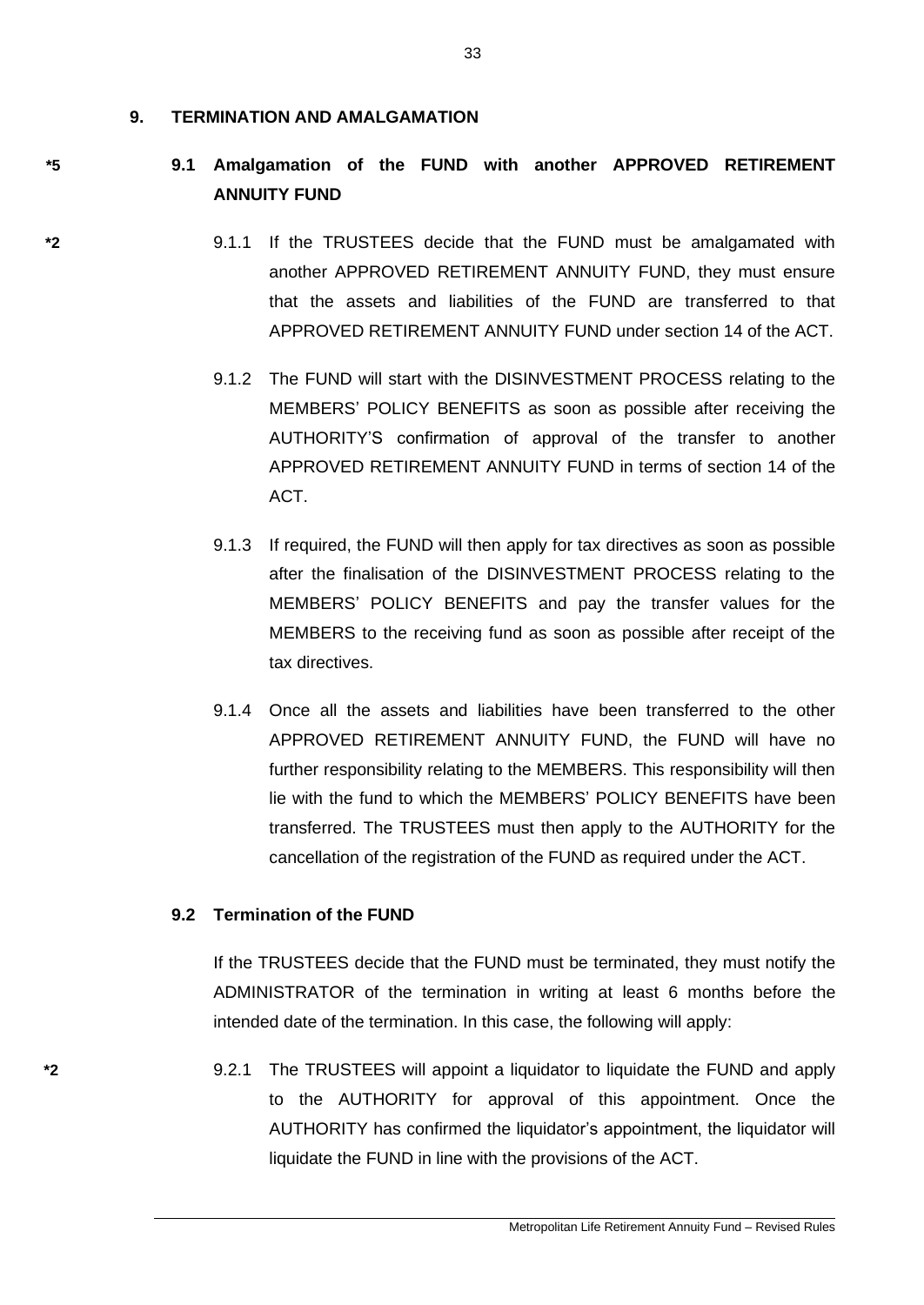- 9.2.2 The liquidator must use the assets of the FUND, after payment of all the liquidation expenses, to provide benefits for all MEMBERS on an equitable basis recommended by the FUND'S Actuary. All MEMBERS whose membership of the FUND have terminated in the immediately preceding 12 months, shall for purposes of this section be deemed to be MEMBERS on the date of termination of the FUND: Provided that the liquidator will take benefits already paid to or in respect of these MEMBERS before the division of the remaining assets into account in the calculation of the amount payable to or in respect of these MEMBERS.
- 9.2.3 Where the liquidator is able to trace the MEMBER or his BENEFICIARY, as the case may be, the liquidator will deal as follows with the amount available for the MEMBER or his BENEFICIARY:
	- 9.2.3.1 Transfer the amount to an APPROVED RETIREMENT ANNUITY FUND;
- **\*6** 9.2.3.2 transfer the amount to an INSURER to buy an annuity for the MEMBER or his BENEFICIARY, as the case may be, where the MEMBER or BENEFICIARY is entitled to an annuity, or
	- 9.2.3.3 pay the amount as a lump sum benefit where permitted if the MEMBER or his BENEFICIARY so requests.
	- 9.2.4 Where the liquidator is not able to trace the MEMBER or his BENEFICIARY, as the case may be, or if he is satisfied that the benefits will remain unclaimed, the amount payable will be paid to the UNCLAIMED BENEFITS FUND.
- **\*2** 9.2.5 After the FUND has made all the payments due, the FUND will have no further liability to any person. The FUND must then apply to the AUTHORITY for the cancellation of the registration of the FUND as required under the ACT.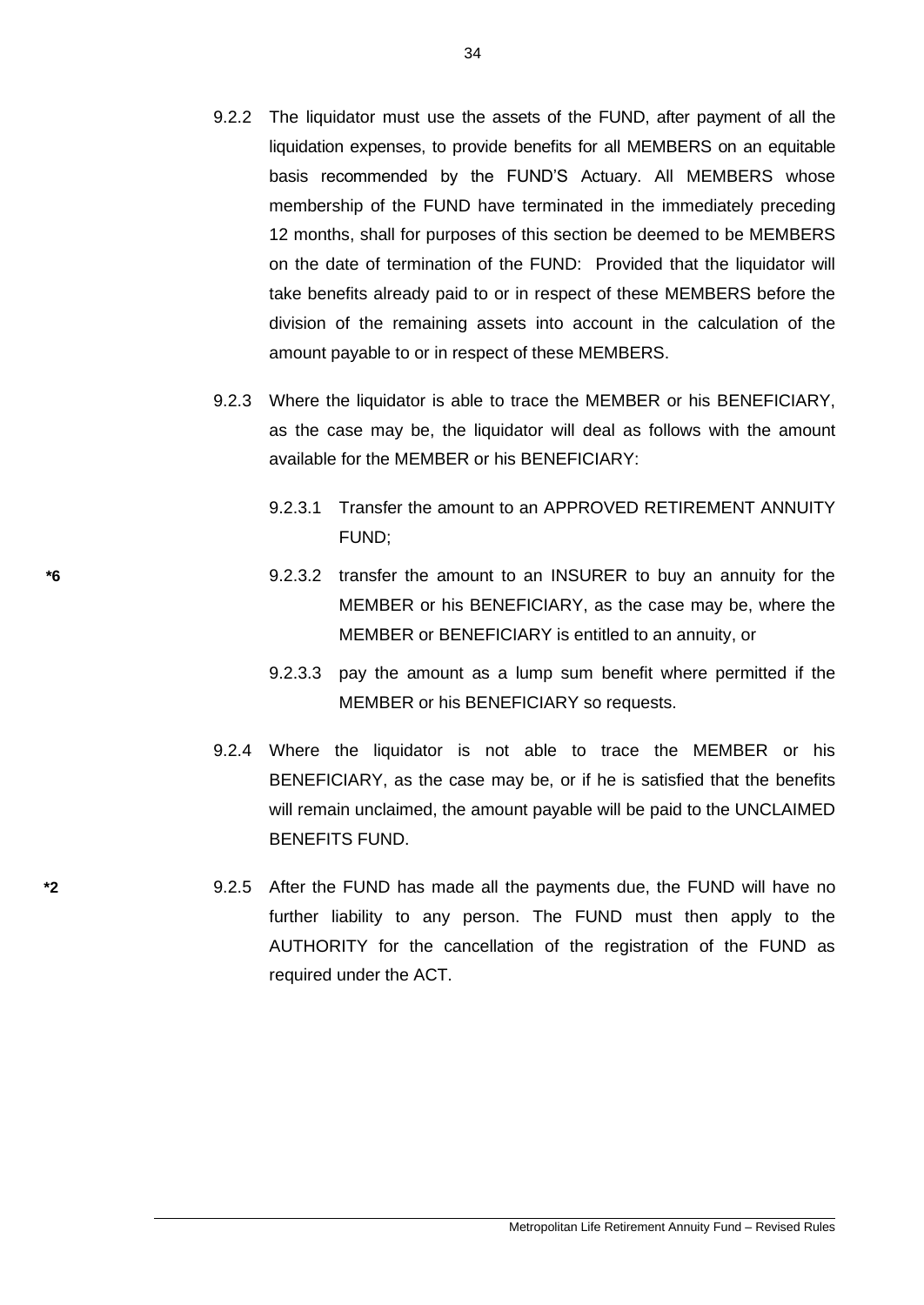#### **10. MANAGEMENT OF THE FUND**

### **10.1 Appointment of TRUSTEES**

- **\*2** 10.1.1 The sponsor of the FUND will appoint 6 TRUSTEES to manage the FUND.
- **\*2** 10.1.2 At least 3 TRUSTEES must be independent. This means that these TRUSTEES must meet the requirements set by the AUTHORITY.
	- 10.1.3 The sponsor will also appoint alternates for the TRUSTEES in the same manner as set out in Rule 10.1.1. The sponsor does not have to appoint an equal number of TRUSTEES and alternates. Any alternate can act during the absence of any other TRUSTEE.
- **\*2** 10.1.4 The sponsor will fill any TRUSTEE vacancy within the period prescribed by the AUTHORITY.

#### **10.2 Term of office**

**\*1 \*3 \*4** 10.2.1 The term of office of a TRUSTEE will start immediately after the date on which he was appointed and will end 3 years later.

10.2.2 A TRUSTEE may be re-appointed.

## **10.3 Election of chairperson**

10.3.1 The TRUSTEES must elect a chairperson and a vice-chairperson from their own ranks.

**\*3 \*4** 10.3.2 The term of office of the chairperson will start immediately after the date on which he was elected and will end 3 years later, provided that he is still a TRUSTEE.

- 10.3.3 A chairperson may be re-elected.
- **\*2** 10.3.4 If the chairperson is absent from any meeting, the attending TRUSTEES must elect a chairperson from their ranks for that meeting, provided that in the case of a sub-committee or committee meeting, the chairperson must be an independent TRUSTEE.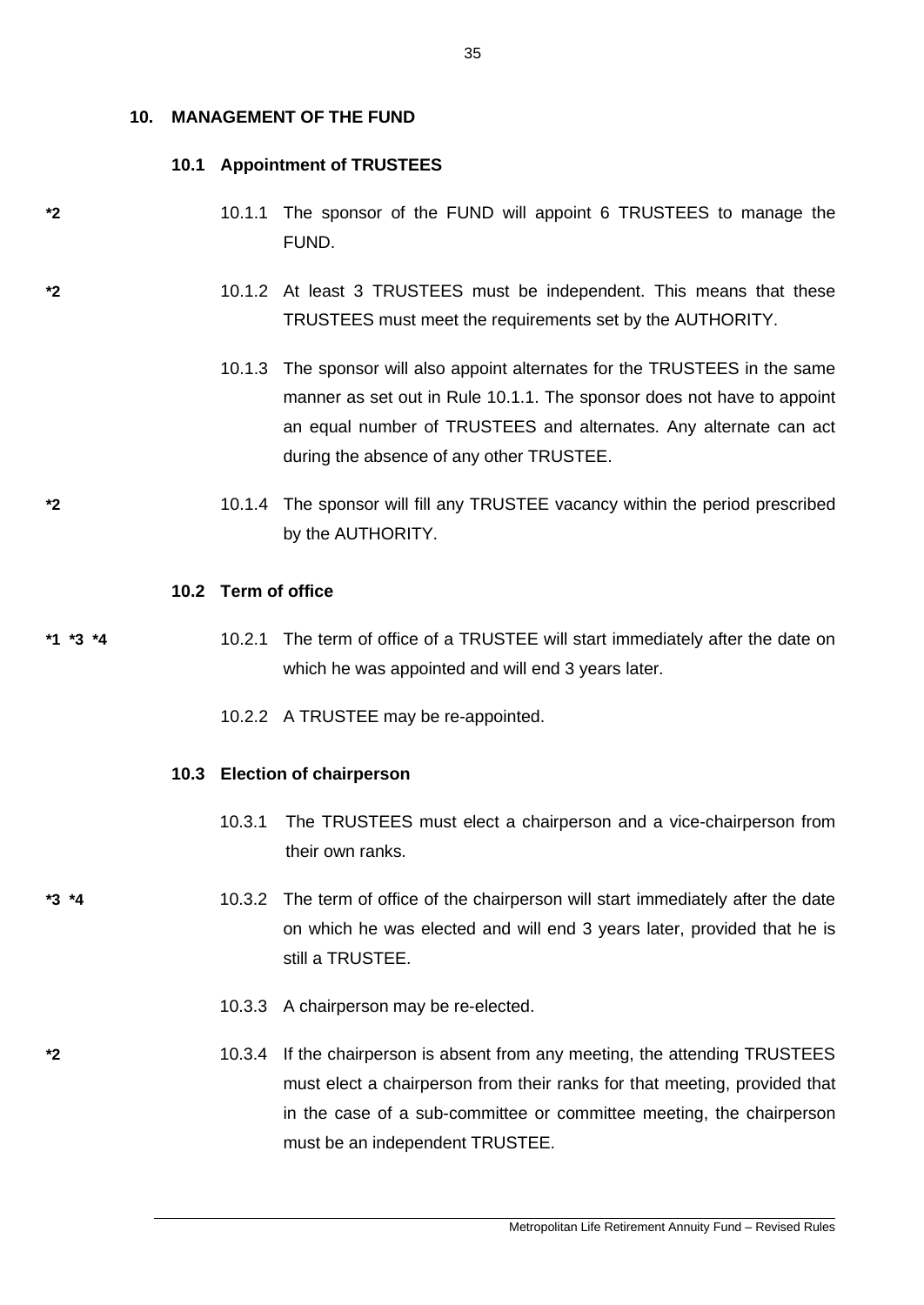10.3.5 If the chairperson and the vice-chairperson is unable to fulfil their duties as chairperson for longer than a month, the TRUSTEES must elect a chairperson and vice-chairperson in their place from their own ranks for that period.

#### **10.4 When a TRUSTEE'S office will come to an end**

A TRUSTEE'S office will come to an end when –

- 10.4.1 his term of office expires as set out in Rule 10.2.1;
- 10.4.2 he resigns by giving at least 30 days' prior written notice to the FUND;
- 10.4.3 he dies;
- 10.4.4 he is absent from 3 consecutive TRUSTEE meetings without the prior approval of the other TRUSTEES;
- 10.4.5 the majority of TRUSTEES vote for his removal;
- **\*2** 10.4.6 as an independent TRUSTEE he no longer meets the requirements set by the AUTHORITY;
	- 10.4.7 following a peer performance review, it is found that he does not meet the standard of competency determined by the TRUSTEES;
- **\*2** 10.4.8 he fails to attain and retain the levels of skills and training as required by the AUTHORITY, or
	- 10.4.9 he breaches any of the provisions of the Code of Conduct adopted by the TRUSTEES.

#### **10.5 Eligibility for appointment as TRUSTEE**

**\*1** The sponsor may not appoint a person who falls in any of the following categories as a TRUSTEE. If a TRUSTEE at any time falls into any of these categories, he will immediately be removed from his position as TRUSTEE:

- 10.5.1 a minor;
- 10.5.2 an unrehabilitated insolvent;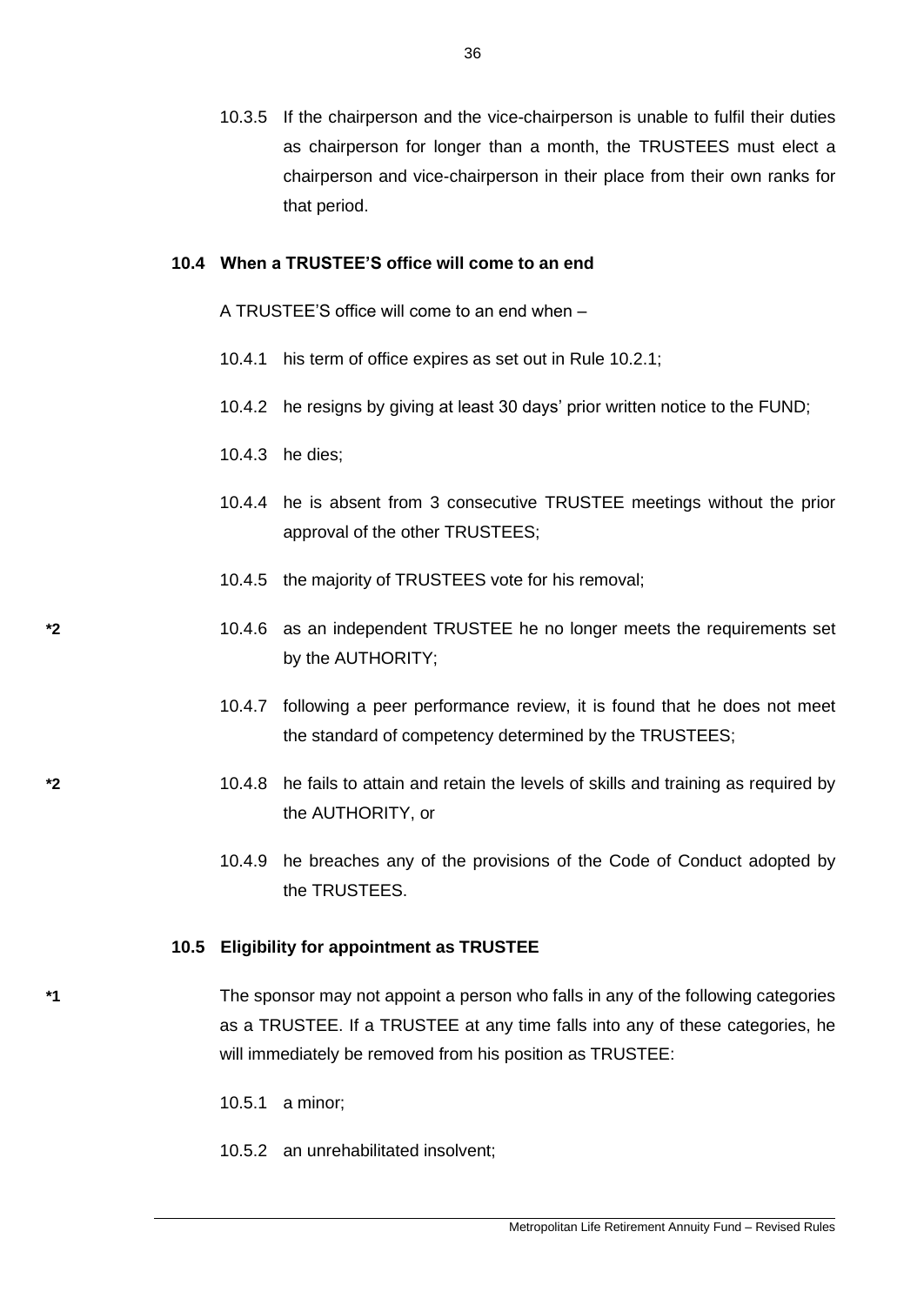- 10.5.3 a person who is found guilty of a criminal offence of which dishonesty is an element;
- 10.5.4 a person who has been removed from an office of trust because of misconduct;
- 10.5.5 a person who is disqualified from being a director in terms of an order under the Companies Act, and
- 10.5.6 a person who is declared unfit to manage his own affairs by a capable Court.

#### **10.6 Powers and duties of TRUSTEES**

The TRUSTEES have the duties set out in the ACT and elsewhere in these Rules. They also have the following powers and duties:

- 10.6.1 They may enter into contracts in the name of and on behalf of the FUND. This includes contracts with an INSURER to insure any benefits provided for in these Rules and investment contracts in terms of which all the assets of the FUND will be invested in the name of the FUND.
- 10.6.2 They may institute, conduct, defend or dispose of any legal proceedings by or against the FUND.
- 10.6.3 They may write off any amount which is or may be due to the FUND and which, in their opinion, is not recoverable or unprofitable to recover.
- 10.6.4 They may appoint committees and sub-committees and delegate any of their powers to these committees and sub–committees or any other person or entity, subject to the terms and conditions determined by them. They will determine the composition, scope of responsibility, functions, frequency of meetings and all other matters relating to these committees and sub-committees and will record it in the charter for that committee or sub-committee. They may amend these charters and may withdraw the delegation at any time. The minutes of the meetings of the committees and sub-committee will be submitted to the TRUSTEES at their first following meeting for noting. They will keep a register of all the functions delegated to the ADMINISTRATOR. They will ratify any decisions or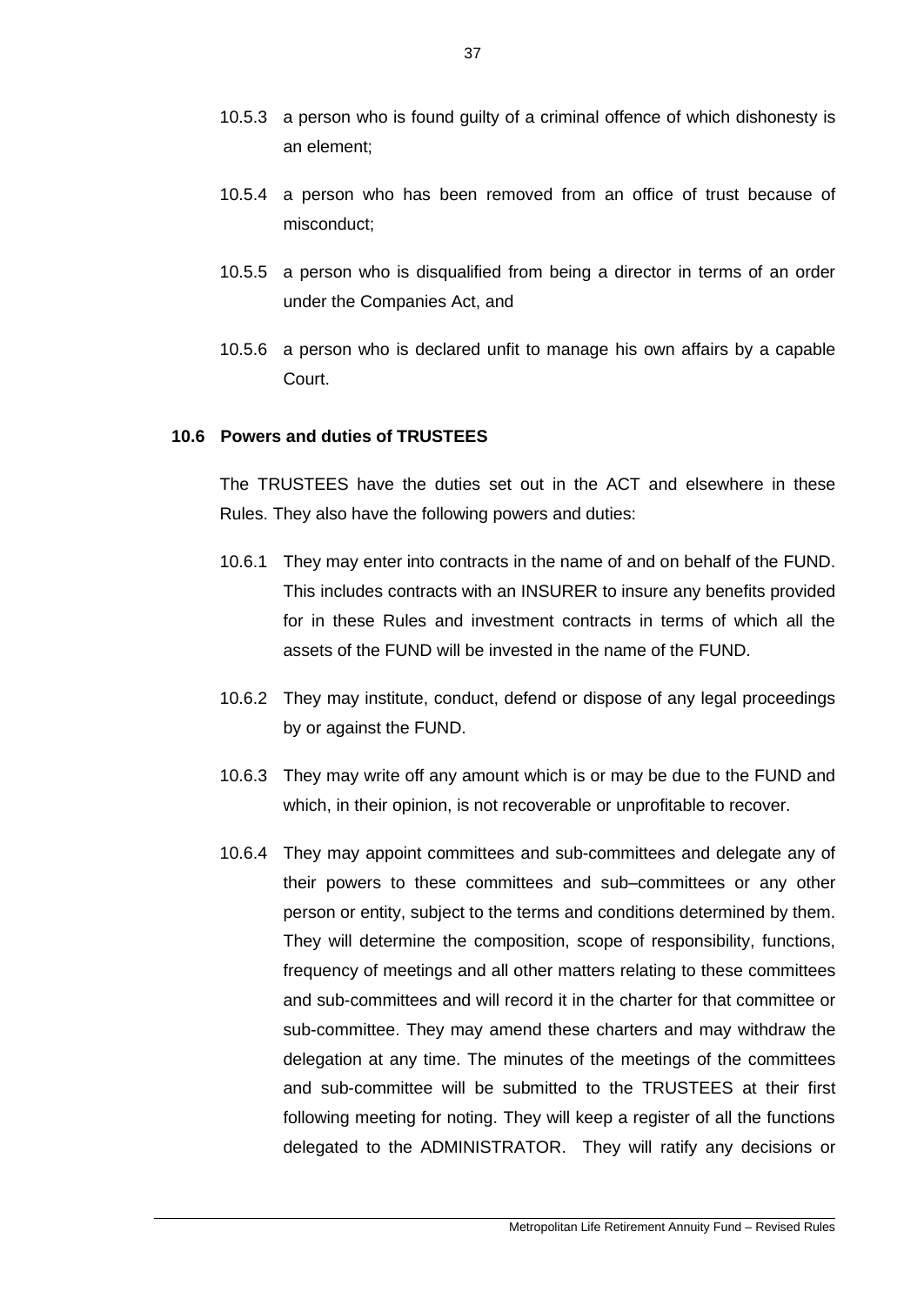actions taken by a delegate other than the committees, subcommittees or ADMINISTRATOR.

- 10.6.5 They must authorise such persons as they may approve from time to time, and upon such terms and conditions as they may approve, to sign any contract or other document binding the FUND or any document authorising the performance of any act on behalf of the FUND. Documents that must be submitted to the regulators must be signed in the manner prescribed by them.
- 10.6.6 They must declare any personal interest in any matter under discussion.
- 10.6.7 They can do everything that is required or will contribute towards achieving the objectives of the FUND.

#### **10.7 Meetings, notice, quorum, minutes and voting**

- 10.7.1 The TRUSTEES must meet at least twice in every 12 months to conduct the business of the FUND.
- 10.7.2 The FUND must give the TRUSTEES written notice of a meeting at least 15 days before the date of the meeting, unless otherwise agreed.
- **\*2** 10.7.3 A quorum will be formed by 4 TRUSTEES, of which 2 must be independent TRUSTEES.
	- 10.7.4 The TRUSTEES will make sure that there are proper minutes for all meetings of the TRUSTEES and committees.
	- 10.7.5 Each TRUSTEE will have one vote. An alternate TRUSTEE will have one vote for the time that he acts during the absence of a TRUSTEE. All decisions of the TRUSTEES will be made by majority decision and, if the votes are equal, the TRUSTEES shall defer the decision to the next meeting of the board. If at that meeting the matter remains in dispute, it shall be referred to an independent party, whose appointment has been agreed to by a majority of the TRUSTEES. If no majority can be reached after the referral to the independent party, the matter must be referred to an independent mediator. The mediator's decision will be binding on all parties and will be regarded as a decision made by the TRUSTEES.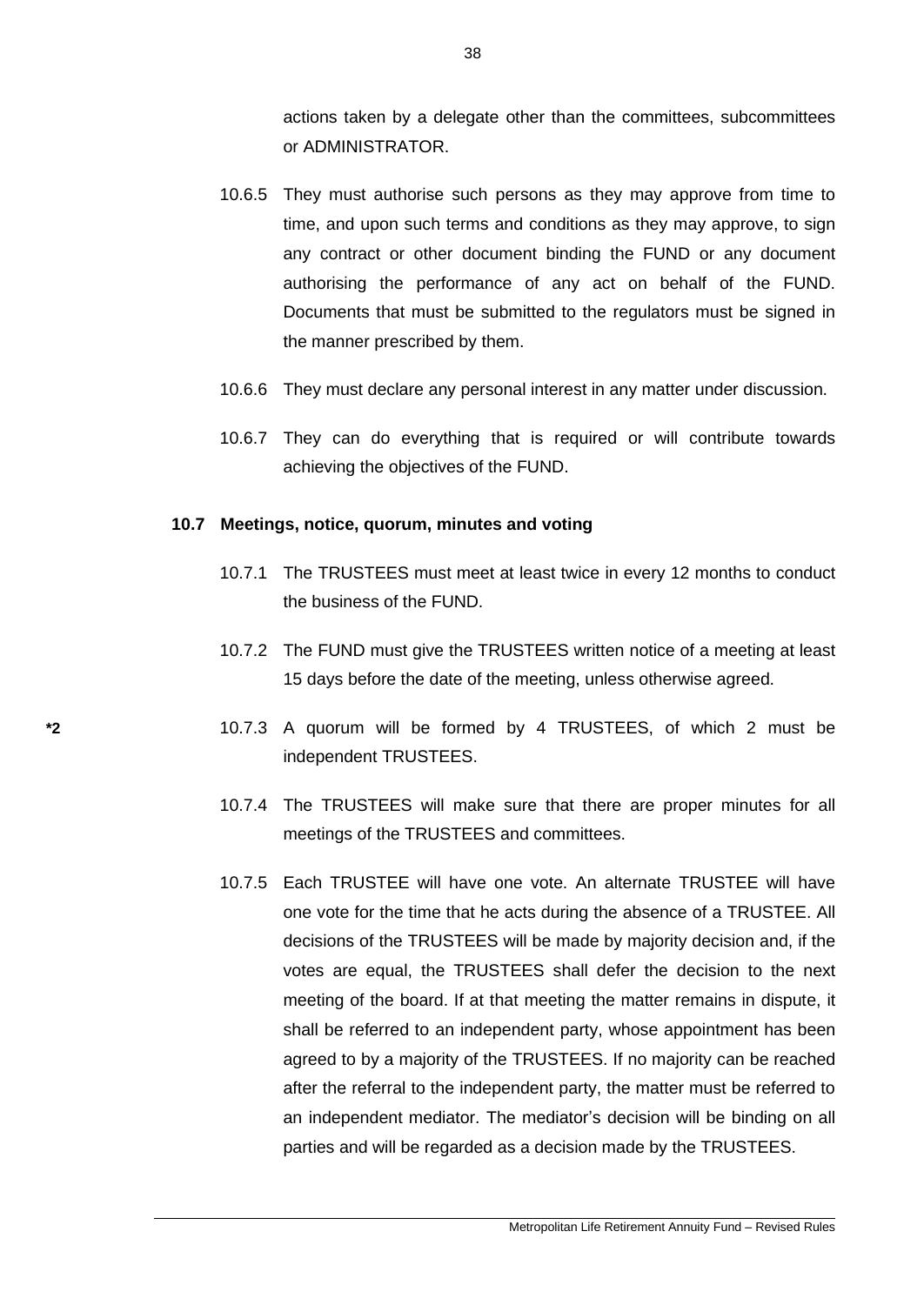- **\*2** 10.7.6 A decision agreed to by the majority of trustees via e-mail will have the same force and effect as a resolution passed at a meeting of the TRUSTEES. The date of the resolution will be the date on which the last of the number of TRUSTEES required to reach a majority, agrees to the decision. The decision must be tabled at the next meeting of the TRUSTEES for noting.
- **\*2** 10.7.7 As long as there is a quorum present, the TRUSTEES may act even though there is a temporary vacancy in their midst.

#### **10.8 Insurance policies to be taken out by the TRUSTEES**

- **\*2** 10.8.1 The TRUSTEES must take out a fidelity guarantee insurance policy to indemnify the FUND against losses owing to the dishonesty or fraud of any of its officials (including the TRUSTEES and Principal Officer) or such other indemnification as the AUTHORITY may allow.
	- 10.8.2 The TRUSTEES must take out a professional indemnity insurance policy to insure the FUND and its officials against losses owing to the negligence, errors or omissions of any of its officials.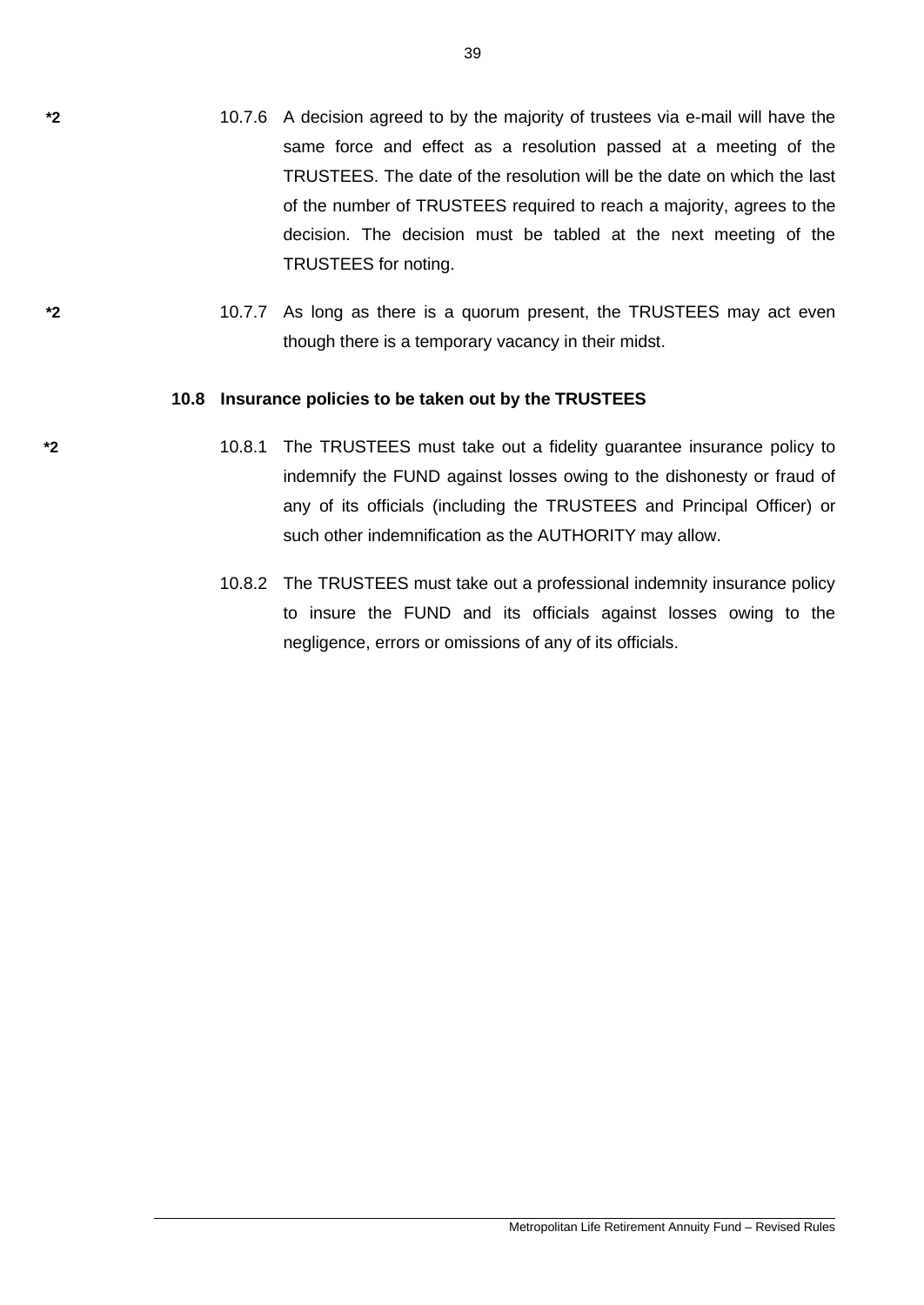#### **11. ADMINISTRATION OF THE FUND**

#### **11.1 Appointment of ADMINISTRATOR**

- 11.1.1 The FUND must appoint the ADMINISTRATOR to administer the FUND.
- 11.1.2 The FUND and the ADMINISTRATOR must enter into an administration agreement as required by the ACT. This agreement must set out the powers and duties of the ADMINISTRATOR and the fees that the FUND must pay to the ADMINISTRATOR.

#### **11.2 Appointment of Principal Officer and deputy Principal Officer**

- **\*2** 11.2.1 The TRUSTEES must appoint a Principal Officer as required by the ACT and apply to the AUTHORITY for approval of this appointment.
- **\*2** 11.2.2 Once the AUTHORITY has confirmed the Principal Officer's appointment, the Principal Officer will represent the FUND in all respects as far as its dealings with the AUTHORITY are concerned.
	- 11.2.3 The TRUSTEES may terminate the service of the Principal Officer and make another appointment in his place at any time, following the same procedure as set out in Rule 11.2.1.
	- 11.2.4 The Principal Officer may resign by giving written notice to the TRUSTEES.
- **\*2** 11.2.5 The TRUSTEES may appoint a deputy Principal Officer as contemplated in the ACT and will advise the AUTHORITY of such appointment. The provisions of Rules 11.2.3 and 11.2.4 will apply to the deputy Principal Officer.
	- 11.2.6 The Principal Officer may delegate any of his duties to the deputy Principal Officer in writing. Such delegation may be changed or withdrawn at any time.
- **\*2** 11.2.7 If the Principal Officer is absent from the Republic of South Africa or is otherwise unable to perform his duties, the deputy Principal Officer will act as Principal Officer in his stead until the TRUSTEES appoint another person as Principal Officer. The TRUSTEES will appoint a new Principal

40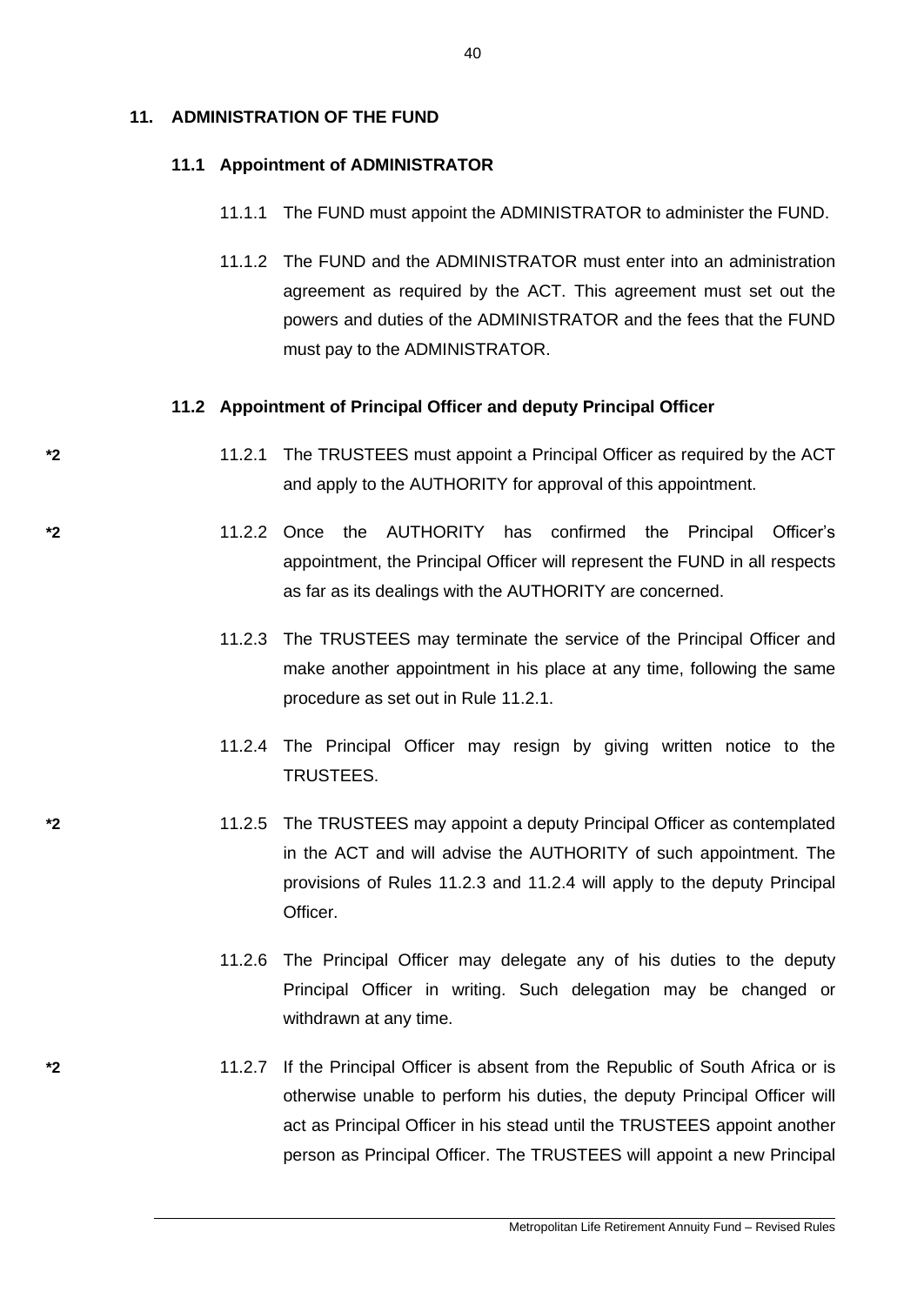Officer within the period prescribed by the AUTHORITY and notify the AUTHORITY accordingly.

# **11.3 Appointment of Auditor, annual audit and FUND'S financial year**

- **\*2** 11.3.1 The TRUSTEES must appoint an Auditor as required by the ACT and apply to the AUTHORITY for approval of this appointment.
- **\*2** 11.3.2 Once the AUTHORITY has confirmed the Auditor's appointment, the Auditor will be responsible for auditing the FUND'S books and accounts at least once a year.
- **\*2** 11.3.3 Within 6 months after the end of the FUND'S financial year, or such other period as required by the AUTHORITY, the TRUSTEES will submit the FUND'S financial statements for that financial year to the AUTHORITY as required in the ACT.
	- 11.3.4 The FUND'S financial year starts on 1 July and ends on 30 June of the following year.

## **11.4 Appointment of Actuary**

- **\*2** 11.4.1The TRUSTEES must appoint an Actuary as required by the ACT and apply to the AUTHORITY for approval of this appointment.
- **\*2** 11.4.2Once the AUTHORITY has confirmed the Actuary's appointment, the Actuary will be responsible for investigating and reporting on the FUND'S financial condition as required in the ACT.

## **11.5 Amendment of RULES**

- 11.5.1 The TRUSTEES may amend, add to, revise or delete provisions from the RULES, provided that where this in any way affects the liability of the INSURER, the TRUSTEES must first get the INSURER'S prior written consent.
- **\*2** 11.5.2 The FUND must submit any amendment to the AUTHORITY for registration within the period prescribed in the ACT. After confirmation of registration by the AUTHORITY, the amendment must be submitted to the COMMISSIONER for tax approval.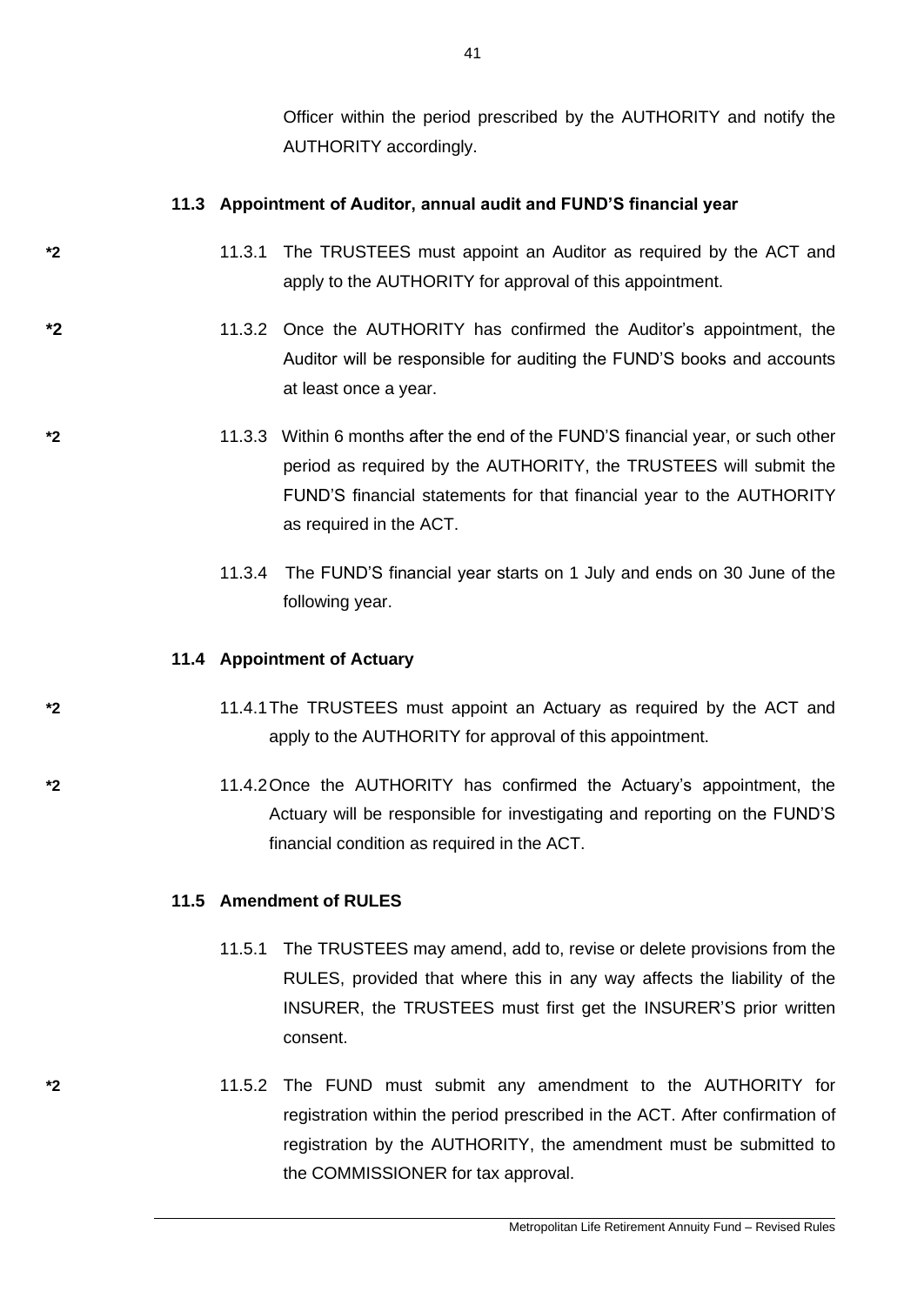## **11.6 Communicating with the FUND**

All communications in connection with these RULES and the administration of the FUND must be in writing, addressed to the person and sent to the facsimile number or e-mail address as specified by the FUND, or, where voice-recorded transactions are permitted, by voice, subject to such terms and conditions determined by the FUND.

# **11.7 Providing information to the FUND**

The MEMBER must provide the FUND with the information that the TRUSTEES may reasonably require for the purposes of the FUND. This includes the information required by the COMMISSIONER.

# **11.8 Expenses, fees and costs relating to the FUND**

Unless it is specified otherwise, the ADMINISTRATOR will be responsible for the payment of the following fees, expenses and remuneration in connection with its management and administration and the investment of its moneys thereof:

- 11.8.1 FUND Expenses: this includes the costs relating to the valuation and audit of the FUND, the remuneration of the independent TRUSTEES, the Principal Officer and the Deputy Principal Officer, the costs of the fidelity guarantee insurance policy and the professional indemnity insurance policy referred to in Rule 10.8, levies and fees payable to any institution under any relevant legislation and such other expenses as may be determined by the TRUSTEES, subject to prior consultation with the ADMINISTRATOR.
- 11.8.2 Consulting Fees: this includes the commission or advisory fee payable to a financial adviser.
- 11.8.3 Asset Management Fees: these are the fees charged by any individual or portfolio management company appointed to manage all or a portion of the assets of the FUND.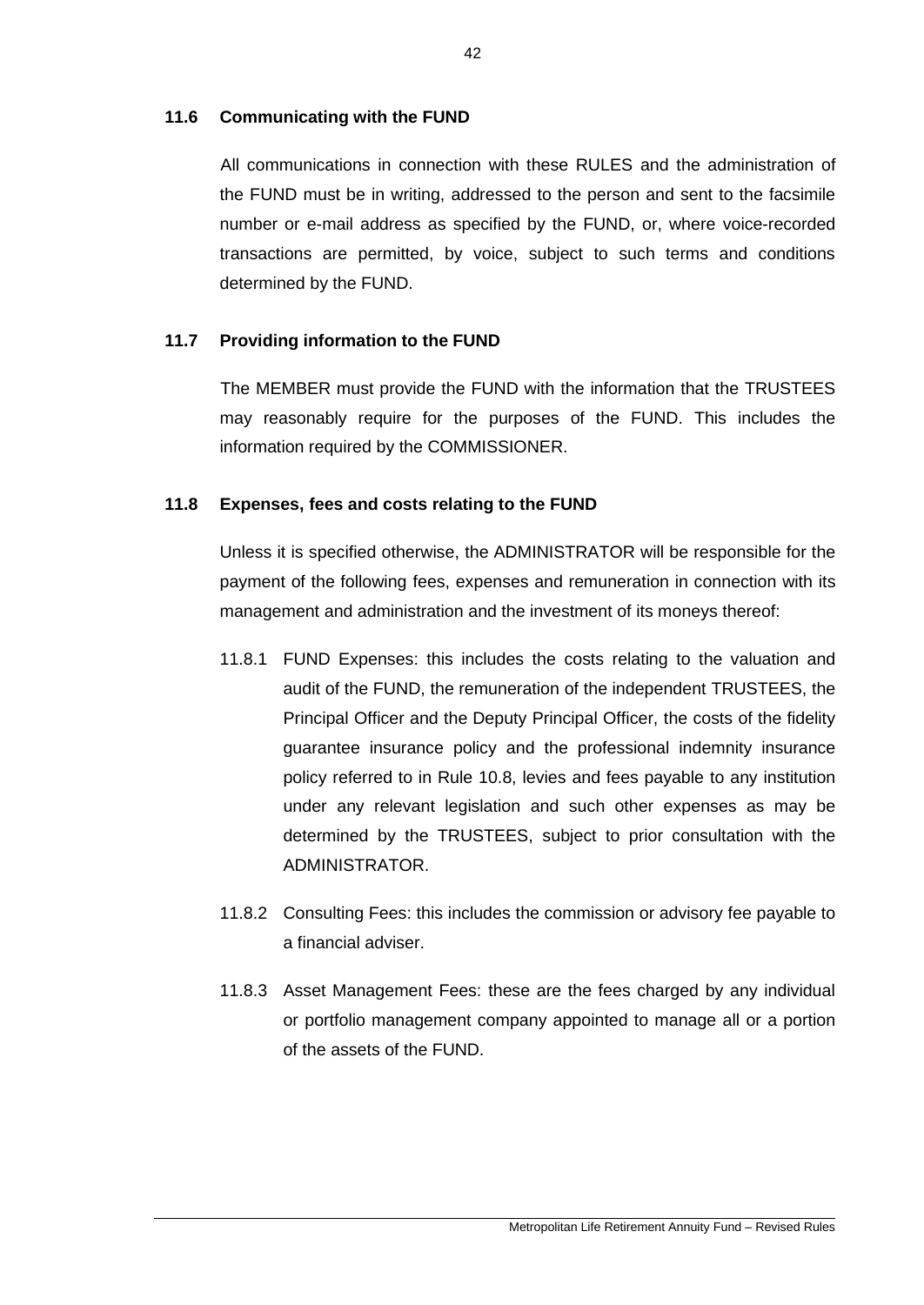11.8.4 Administration Fees: this includes the costs of administering the FUND, the costs relating to the management of the assets of the FUND, levies and fees payable to any institution under any relevant legislation and such other costs as may be determined by the TRUSTEES from time to time.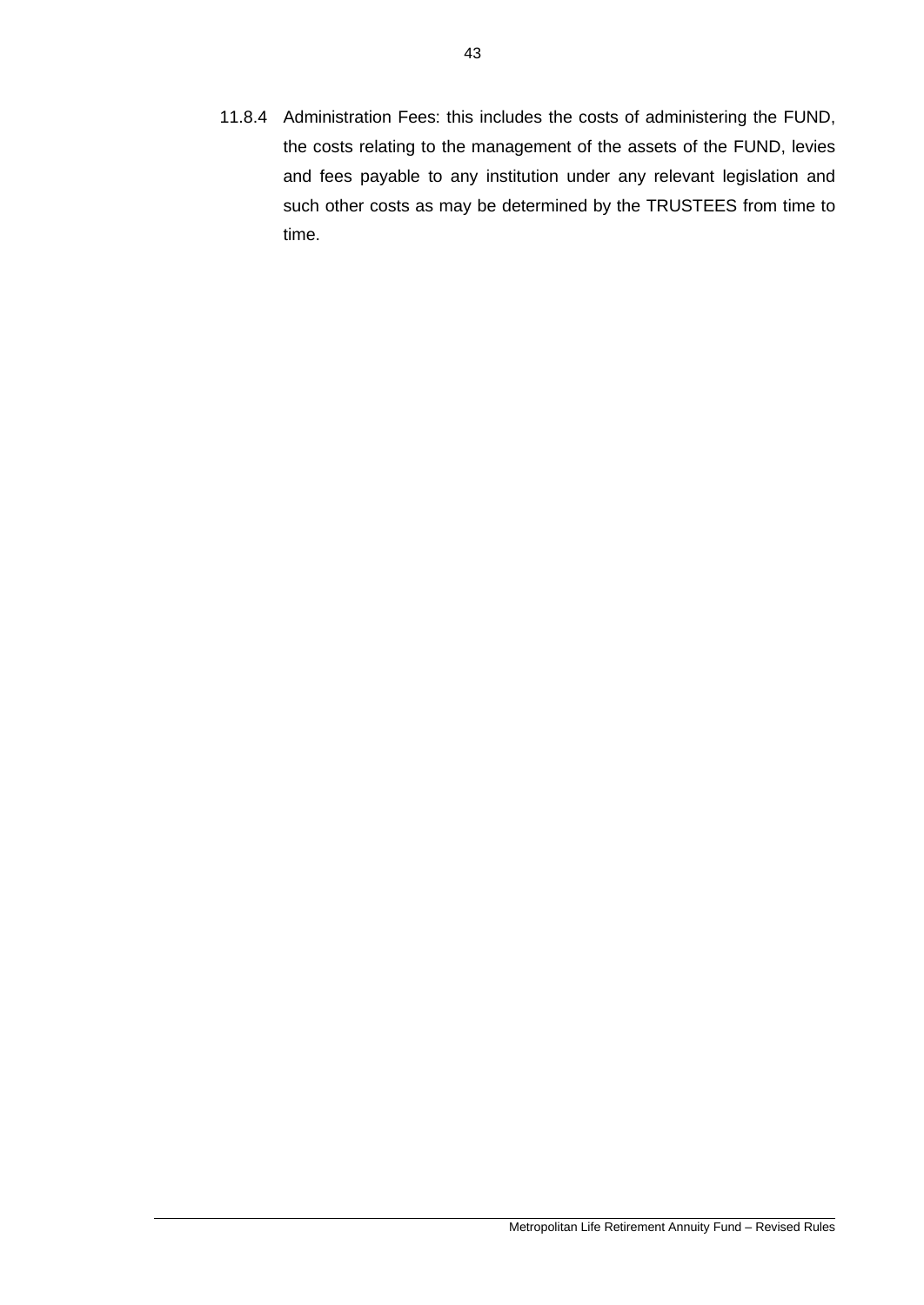### **12. GENERAL MEETING OF MEMBERS**

- 12.1 The TRUSTEES may at any time or shall if requested to do so by not less than 10% of the MEMBERS, convene a general meeting of the MEMBERS (in this Rule 12 referred to as a "GENERAL MEETING").
- 12.2 The TRUSTEES will send a written notice to each MEMBER, at his address as shown in the records of the FUND, not less than 21 days before the meeting, specifying the time, place and the agenda for the GENERAL MEETING. If the TRUSTEES accidentally does not send a notice to a MEMBER, or a MEMBER does not receive the notice, it does not mean that the GENERAL MEETING is not a valid meeting.
- 12.3 The TRUSTEES must nominate a person to be the chairperson of a GENERAL MEETING, failing which the MEMBERS present at that GENERAL MEETING, can elect a chairperson from their ranks.
- 12.4 A MEMBER may by notice in writing delivered to the FUND not later than 48 hours before the GENERAL MEETING appoint one proxy to attend, speak and vote on his behalf at the GENERAL MEETING. A proxy need not be a MEMBER and may act as proxy for more than one MEMBER.
- 12.5 Three persons who are MEMBERS, present in person or represented by a proxy, will form a quorum at a GENERAL MEETING.
- 12.6 Voting on any resolution proposed at a GENERAL MEETING will be by a show of hands. However, if any MEMBER or proxy present at the meeting calls for a poll, a poll shall be held forthwith and the result of that poll will be the final decision of the meeting.
- 12.7 A person who is a MEMBER, whether present or represented by proxy at a GENERAL MEETING, will be entitled to cast one vote on any resolution.
- 12.8 A declaration in writing, signed by the chairperson as to the passing of any resolution at a GENERAL MEETING, will be conclusive evidence of the passing of that resolution.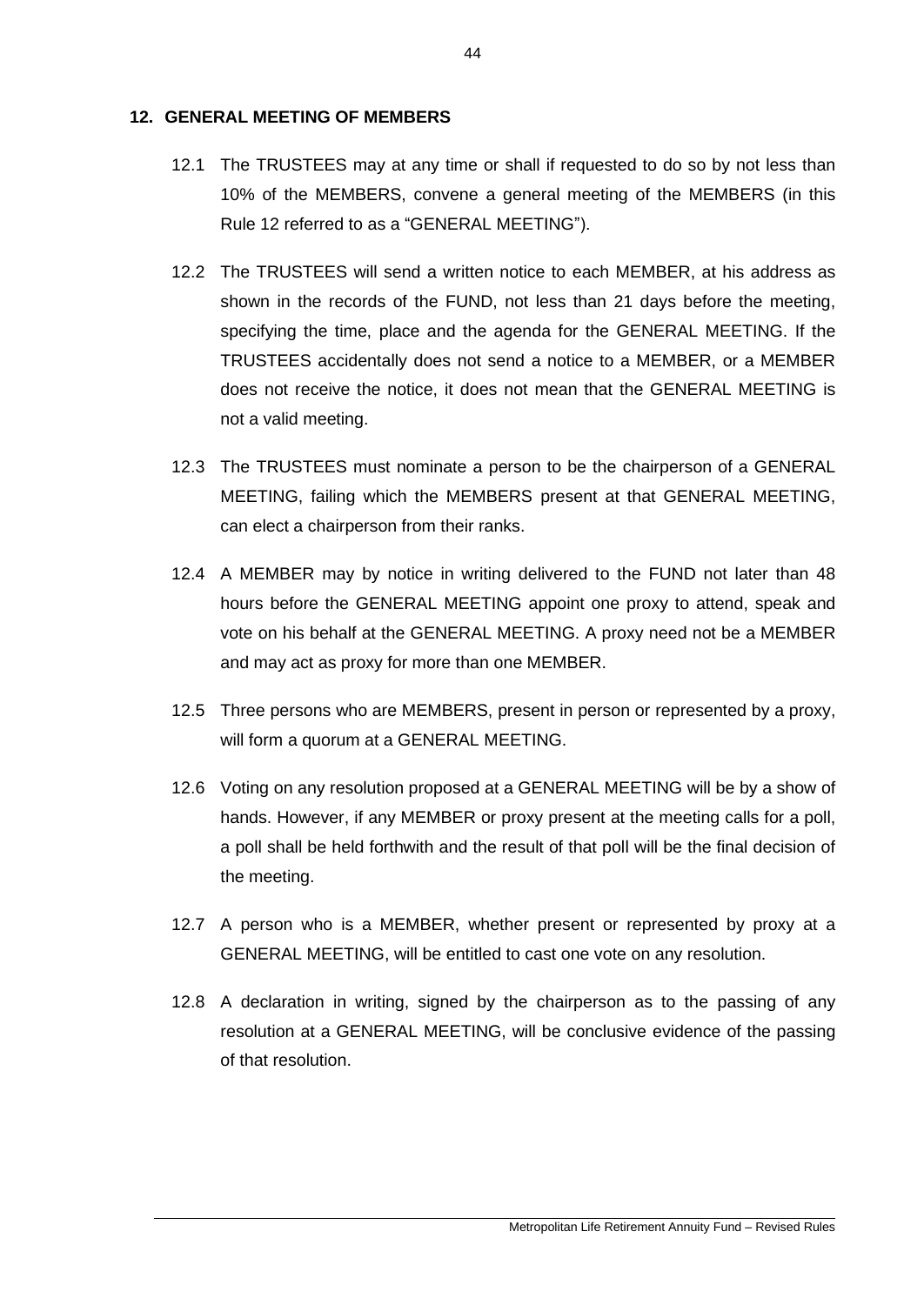## **13. GENERAL**

# **13.1 Binding force of RULES**

These RULES are binding on the FUND, the MEMBERS, the TRUSTEES, the ADMINISTRATOR, any individual appointed to manage the affairs of the FUND and on any person who claims under these RULES or whose claim is derived from a person so claiming.

## **13.2 Records**

The FUND will keep a complete record of all the necessary particulars of MEMBERS and of all persons entitled to benefits under the FUND and of all other matters essential to the operation of the FUND.

# **13.3 Copies of documents**

A MEMBER can request a copy of these RULES and a copy of the latest financial statements of the FUND. This will be provided to the MEMBER in electronic format.

## **13.4 Disputes**

- 13.4.1 If there is a dispute which relates to the administration of the FUND, the investment of the FUND'S assets or the interpretation or application of these RULES, any party to the dispute will have the right to register a written complaint, as defined in the ACT, with the FUND. This person is referred to as a Complainant.
- 13.4.2 The FUND will properly consider and reply to the complaint in writing within 30 DAYS after it received the complaint. If the Complainant is not satisfied with the reply or if the FUND does not reply within the 30 DAYS, the Complainant can register a complaint with the Pension Funds Adjudicator, subject to the procedures and conditions set out in the ACT.
- 13.4.3 If the Complainant chooses not to register a complaint with the Pension Funds Adjudicator, and the complaint cannot be resolved, the following will apply: